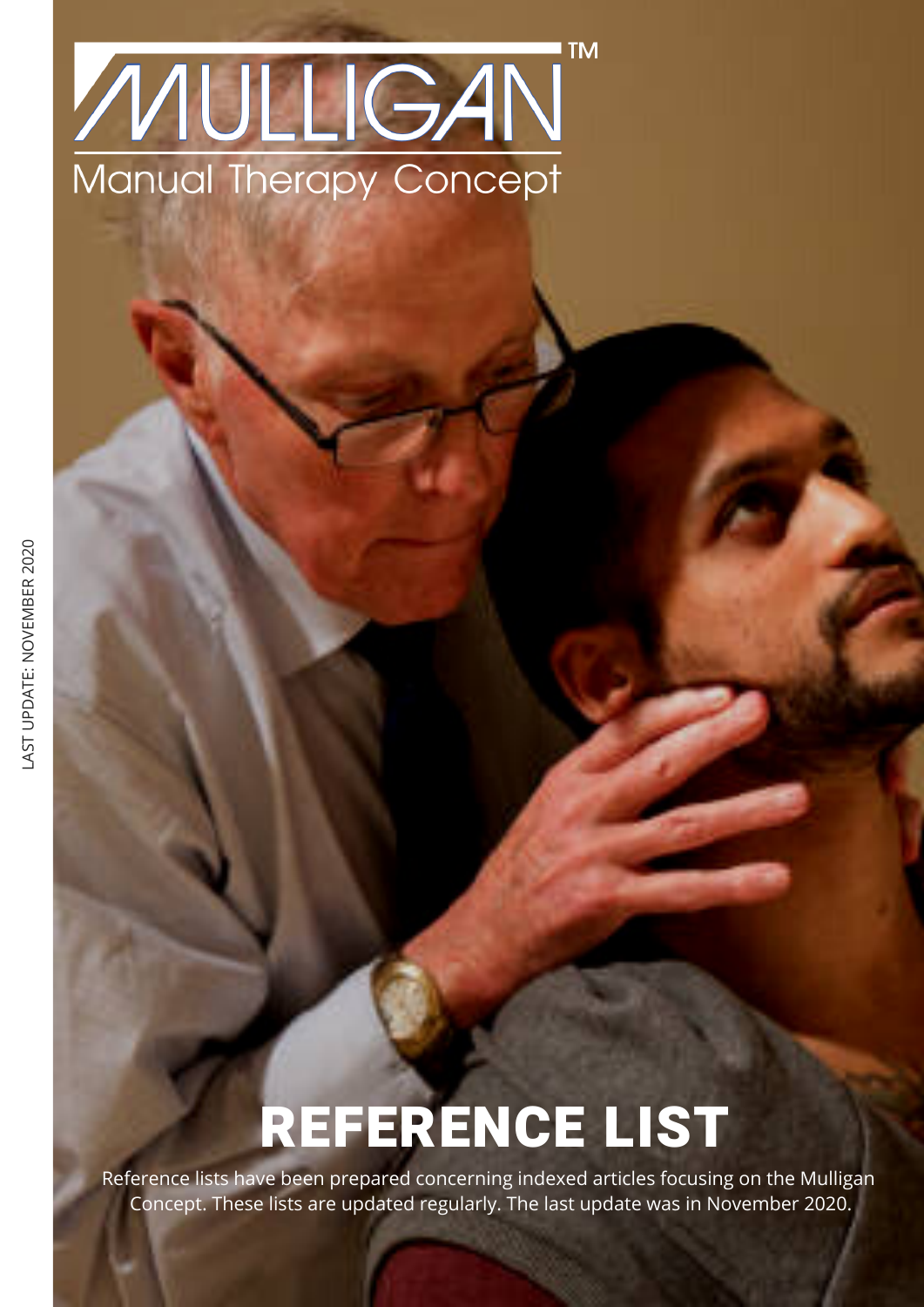

This document contains the 2020 edition of the references pertaining to the Mulligan Concept. There are 344 references in total in the list. This number continues to grow year by year as more and more research about the Mulligan Concept is performed and published.

It is organised by sections as follows:

- 1. General
- 2. Cervical spine
- 3. Temporomandibular Joint
- 4. Shoulder
- 5. Elbow
- 6. Wrist & Hand
- 7. Thoracic spine & rib cage
- 8. Lumbar spine
- 9. SIJ & Pelvis
- 10. Hip
- 11. Knee
- 12. Foot & Ankle
- 13. Other

The latest edition of each of the Mulligan Concept textbooks have been placed in the general section. Individual book chapters within these texts covering specific body regions exist but have not been individually referenced, such as the chapter long case studies in "Mobilisation with Movement: The Art and the Science" by Vicenzino et al. Apart from these texts, all other references are published journal articles relating to the concept. Some articles appear in more than one section as they cover more than one body region (for example the case study by da Rocha et al, 2006 which involves both the lumbar spine and the knee).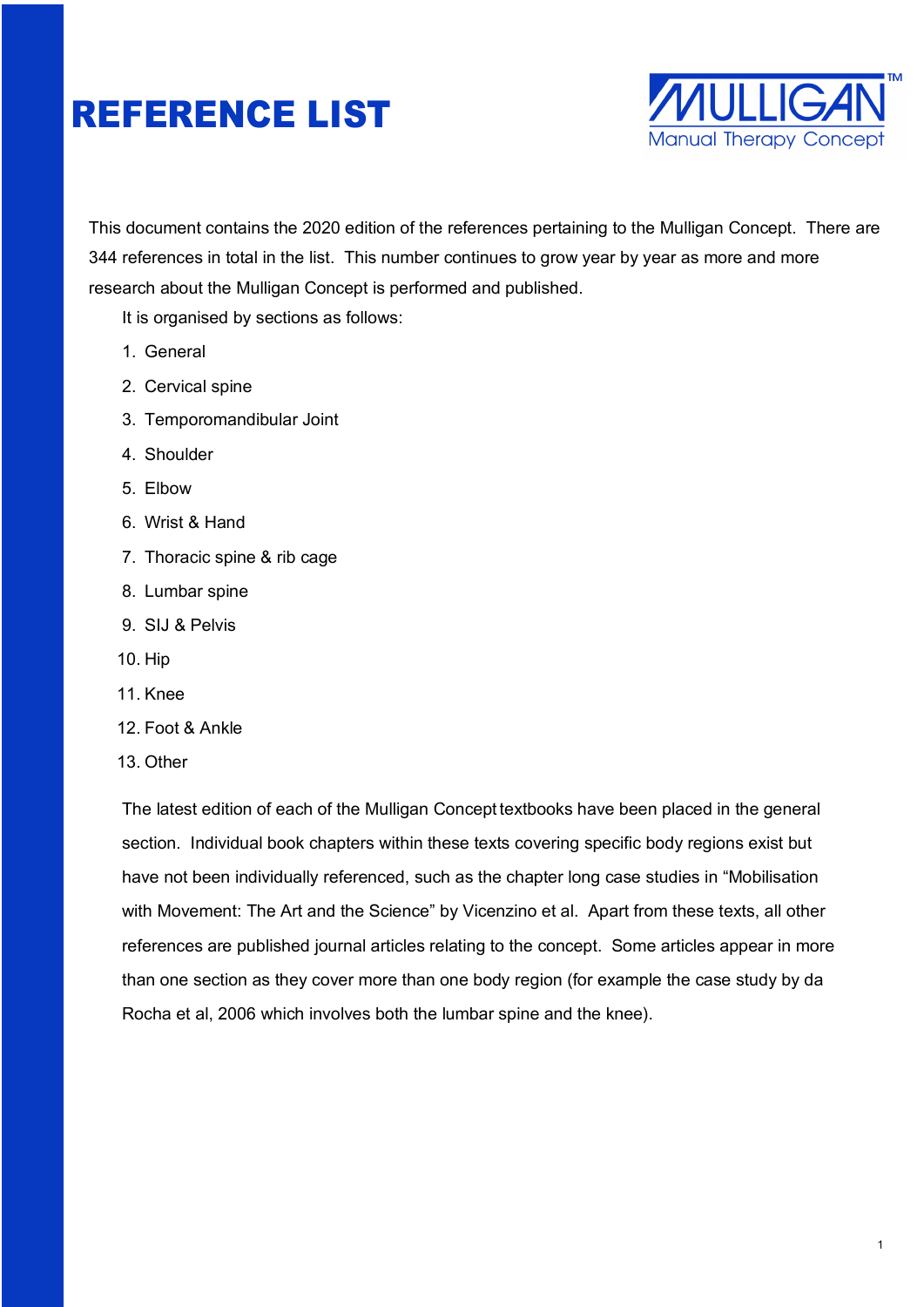

#### **1. General**

- 1. Baeske R. Mobilisation with movement: a step towards understanding the importance of peripheral mechanoreceptors. Physical Therapy Reviews. 2015; 20: 299-305.
- 2. Baeske R, Silva MF, Hall T. The clinical decision making process in the use of mobilisation with movement - A Delphi survey. Musculoskeletal science & practice. 2020; 49: 102212.
- 3. Baker RT, Nasypany A, Seegmiller JG, Baker JG, Turner T. The Mulligan Concept: Mobilizations With Movement. *International Journal of Athletic Therapy & Training*. 2013; 18: 30-34.
- 4. Bisset L, Hing W, Vicenzino B. The efficacy of mobilisations with movement treatment on musculoskeletal pain: a systematic review and meta-analysis. Physiotherapy (united kingdom). 2011; 97: eS134.
- 5. Bisset L, Hing W, Vicenzino B. A systematic review of the efficacy of MWM. In: Vicenzino B, Hing W, Rivett D, Hall T, eds. *Mobilisation With Movement: The Art and the Science.* Chatswood, NSW: Churchill Livingstone Australia; 2011:26-64.
- 6. Çelik D, Canan GD, Ödevoğlu P. Is mulligan movement with mobilization effective in orthopedic rehabilitation?...Second World Congress of Sports Physical Therapy, October 6- 7 2017, Belfast. Physical Therapy in Sport. 2017; 28: e16-e16.
- 7. Clar C, Tsertsvadze A, Court R, Hundt GL, Clarke A, Sutcliffe P. Clinical effectiveness of manual therapy for the management of musculoskeletal and non-musculoskeletal conditions: systematic review and update of UK evidence report. Chiropractic & manual therapies. 2014; 22: 12.
- 8. Exelby L. Mobilisations with movement: a personal view. Physiotherapy. 1995; 81: 724-729.
- 9. Exelby L. Peripheral mobilisations with movement. Manual Therapy. 1996; 1: 118-126.
- 10. Hall T, Robinson K. Mobilisation with movement. Australian Journal of Physiotherapy. 1998; 16-18.
- 11. Hing W, Bigelow R, Bremner T. Mulligan's mobilisation with movement: a review of the tenets and prescription of MWMs. New Zealand Journal of Physiotherapy. 2008; 36: 144-164.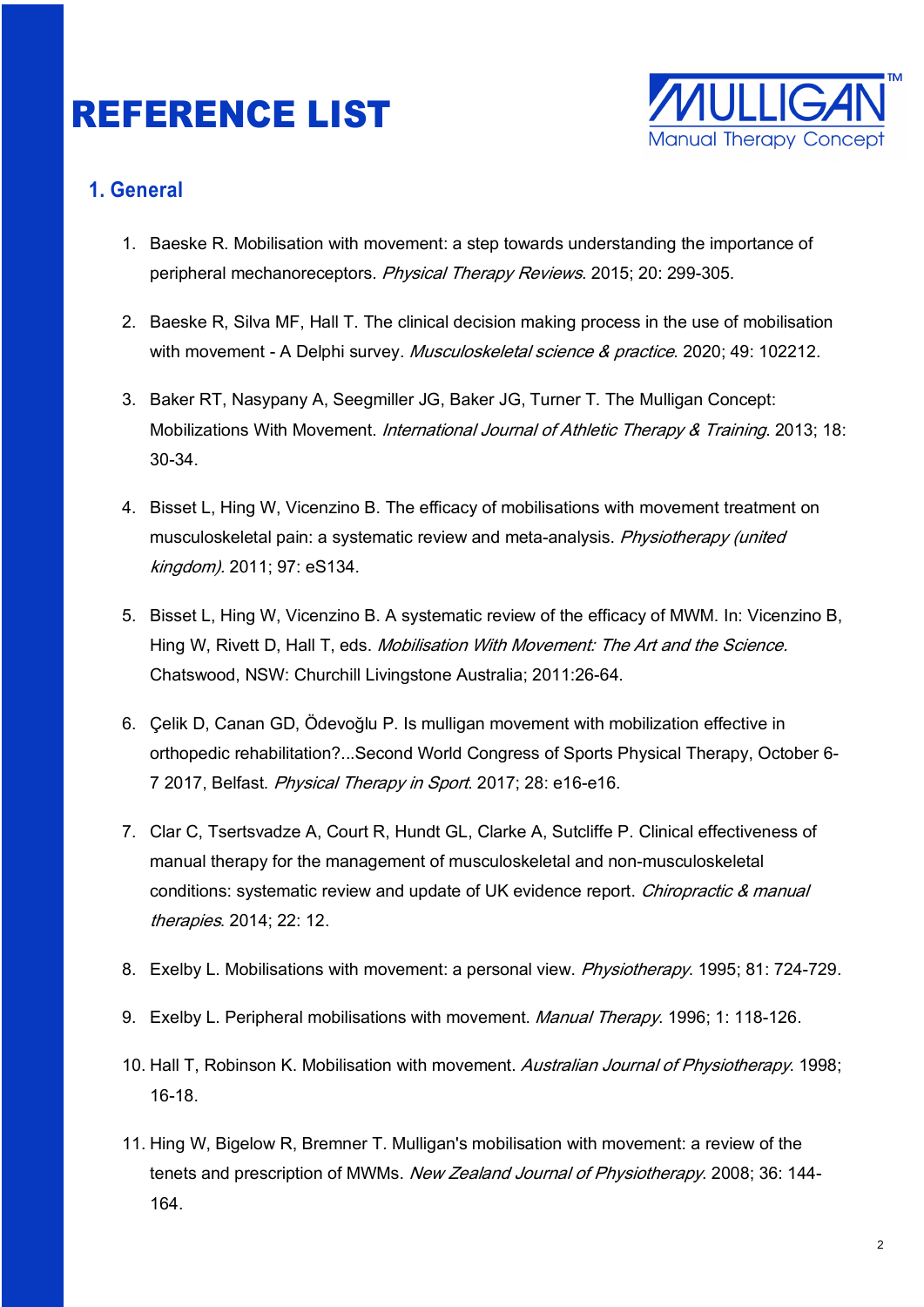

- 12. Hing W, Hall T, Mulligan B. The Mulligan Concept of Manual Therapy: Textbook of Techniques. 2nd. Chatswood, NSW: Elsevier Australia; 2020.
- 13. Lehman GJ. The Role and Value of Symptom-Modification Approaches in Musculoskeletal Practice. The Journal of orthopaedic and sports physical therapy. 2018; 48: 430-435.
- 14. May J, Krzyzanowicz R, Nasypany A, Baker R, Seegmiller J. Mulligan Concept Use and Clinical Profile From the Perspective of American Certified Mulligan Practitioners. Journal of Sport Rehabilitation. 2015; 24: 337-341.
- 15. McDowell JM, Johnson GM, Hetherington BH. Mulligan Concept manual therapy: Standardizing annotation. Manual Therapy. 2014; 19: 499-503.
- 16. Mulligan B. Manual Therapy: NAGS, SNAGS, MWMS etc. 7th. Wellington, New Zealand: Plane View Services Ltd; 2018.
- 17. Mulligan B. Self Treatments for Back, Neck and Limbs: A New Approach. 3rd. Wellington, New Zealand: Plane View Services; 2012.
- 18. Raghava Neelapala YV. Effectiveness of Mulligan's Mobilization with Movement techniques on pain and disability of peripheral joints: a systematic review with meta-analysis between 2008 to 2017. Physiotherapy. 2019; 105: 290.
- 19. Stathopoulos N, Dimitriadis Z, Koumantakis GA. Effectiveness of Mulligan's Mobilization with Movement techniques on pain and disability of peripheral joints: A systematic review with meta-analysis between 2008–2017. Physiotherapy. 2018;
- 20. Stathopoulos N, Dimitriadis Z, Koumantakis GA. Effectiveness of Mulligan's Mobilization With Movement Techniques on Range of Motion in Peripheral Joint Pathologies: A Systematic Review With Meta-analysis Between 2008 and 2018. Journal of Manipulative and Physiological Therapeutics. 2019;
- 21. Vicenzino B, Hing W, Rivett D, Hall T. Mobilisation with Movement: The Art and the Science. Chatswood: Elsevier Australia; 2011.
- 22. Vicenzino B, Paungmali A, Teys P. Mulligan's mobilization-with-movement, positional faults and pain relief: current concepts from a critical review of literature. Man Ther. 2007; 12: 98-108.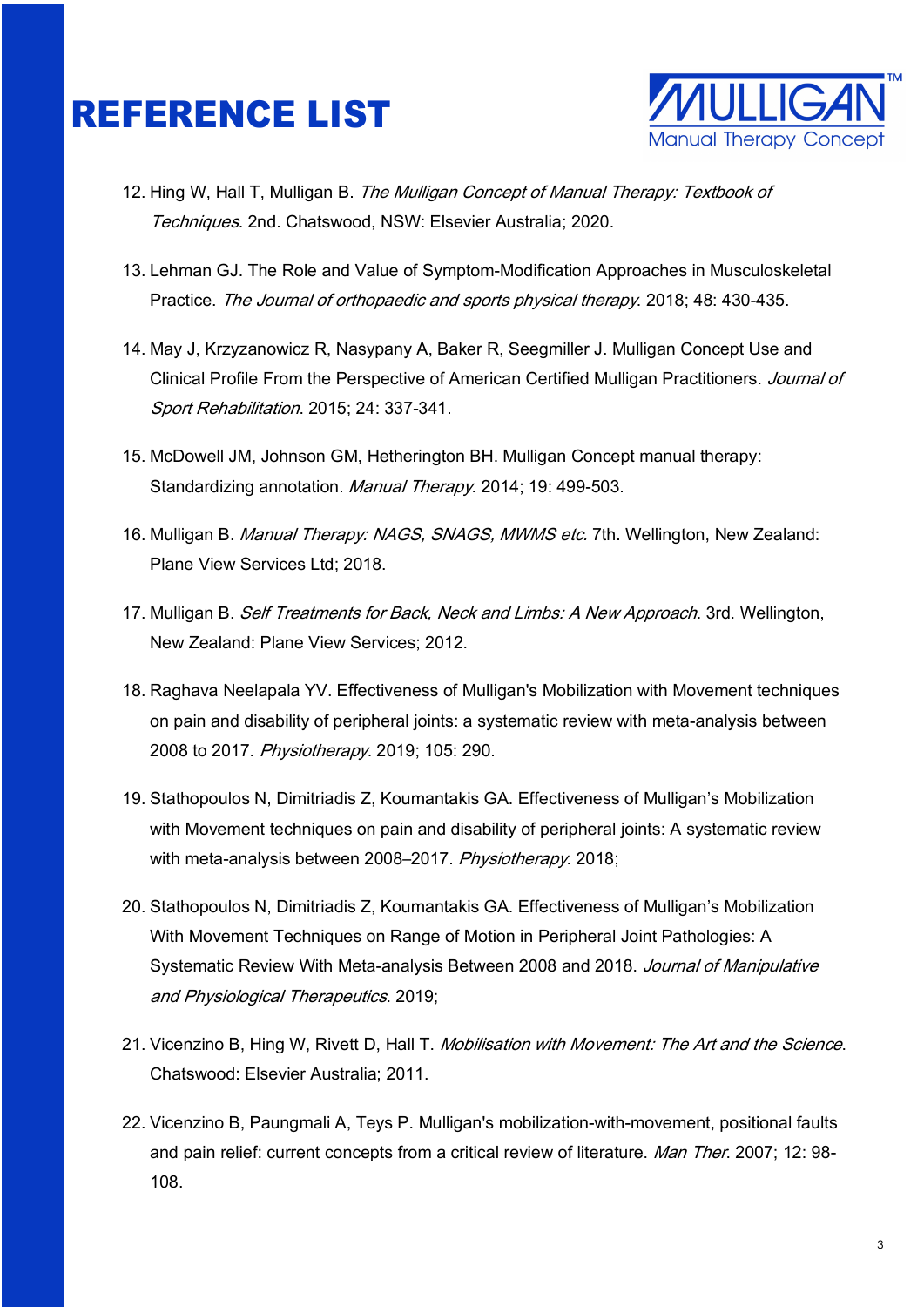

- 23. Westad K, Tjoestolvsen F, Hebron C. The effectiveness of Mulligan's mobilisation with movement (MWM) on peripheral joints in musculoskeletal (MSK) conditions: A systematic review. Musculoskeletal science & practice. 2019; 39: 157-163.
- 24. Wilson E. The Mulligan concept: NAGS, SNAGS and mobilizations with movement. Journal of Bodywork & Movement Therapies. 2001; 5: 81-89.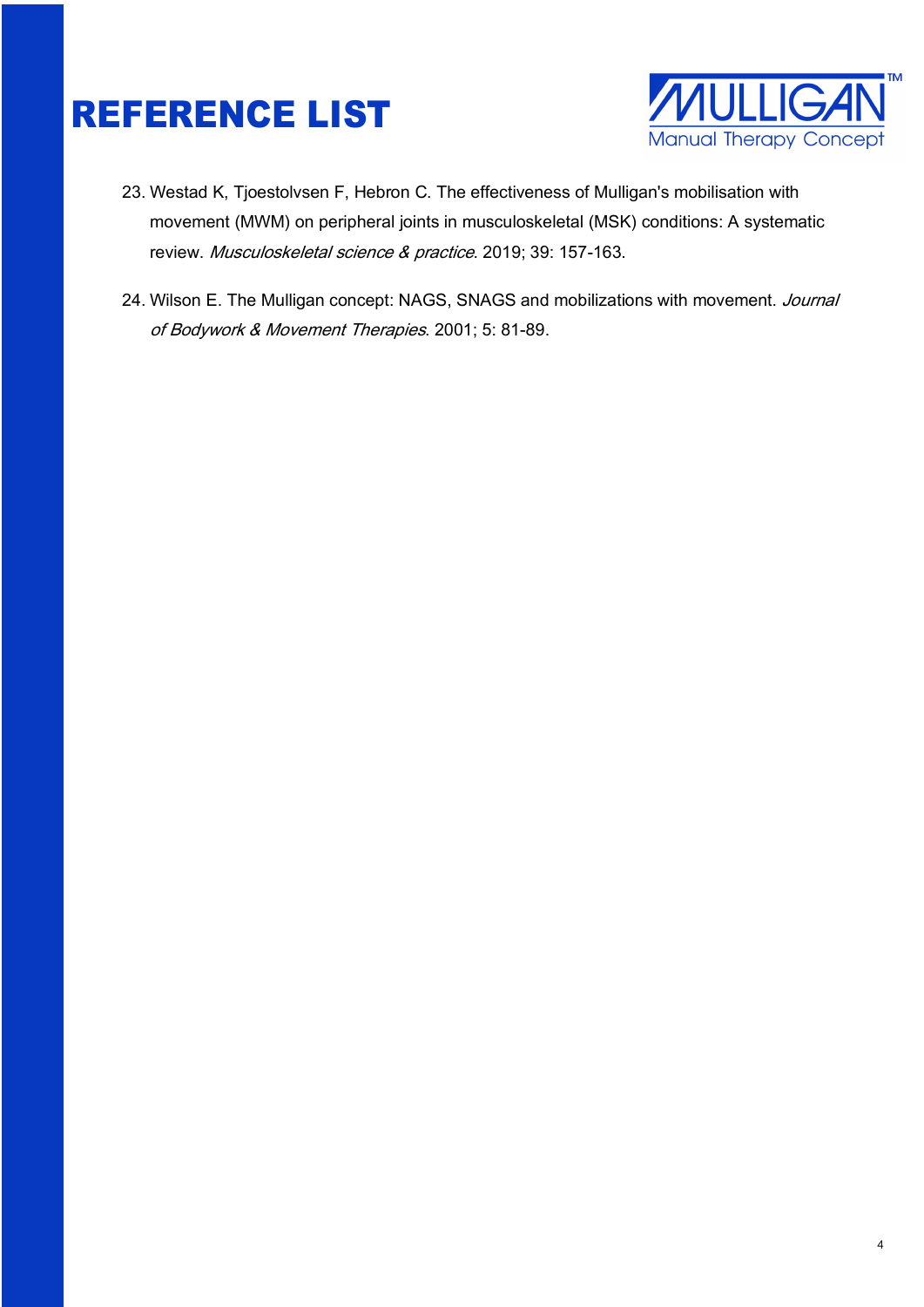

#### **2. Cervical Spine**

- 1. Abdelgalil AA, Balbaa AA, Elazizi HM, Abdelaal AAM. High Velocity Low Amplitude Manipulation versus Sustained Apophyseal Glides on Pain and Range of Motion in Patients with Mechanical Neck Pain: An Immediate Effect. International Journal of Advanced Research. 2015; 3: 503-514.
- 2. Ali A, Shakil-ur-Rehman S, Sibtain F. The efficacy of sustained natural apophyseal glides with and without isometric exercise training in non-specific neck pain. Pakistan journal of medical sciences. 2014; 30:
- 3. Anandkumar S. The effect of sustained natural apophyseal glide (SNAG) combined with neurodynamics in the management of a patient with cervical radiculopathy: a case report. Physiotherapy Theory & Practice. 2015; 31: 140-145.
- 4. Andrews D. Utilizing Manual Therapy within a Regional Interdependence Model for the Treatment of Cervicothoracic Dysfunction: A Dissertation of Clinical Practice Improvement. Utilizing Manual Therapy within a Regional Interdependence Model for the Treatment of Cervicothoracic Dysfunction: A Dissertation of Clinical Practice Improvement. 2017; 1-1.
- 5. Andrews DP, Odland-Wolf KB, May J, Baker R, Nasypany A, Dinkins EM. Immediate and short-term effects of mulligan concept positional sustained natural apophyseal glides on an athletic young-adult population classified with mechanical neck pain: an exploratory investigation. Journal of Manual & Manipulative Therapy (Maney Publishing). 2018; 26: 203-211.
- 6. Bonnery K. Manipulation of the cervico-thoracic junction accompanied by mobilisation with movement and exercise in a patient with medial epicondylalgia. Manuelle Therapie. 2014; 18: 29-37.
- 7. Bowler N, Browning P, Lascurain-Aguirrebena I. The effects of cervical sustained natural apophyseal glides on neck range of movement and sympathetic nervous system activity. International journal of osteopathic medicine. (no pagination), 2017. 2017; Date of Publication: June 04: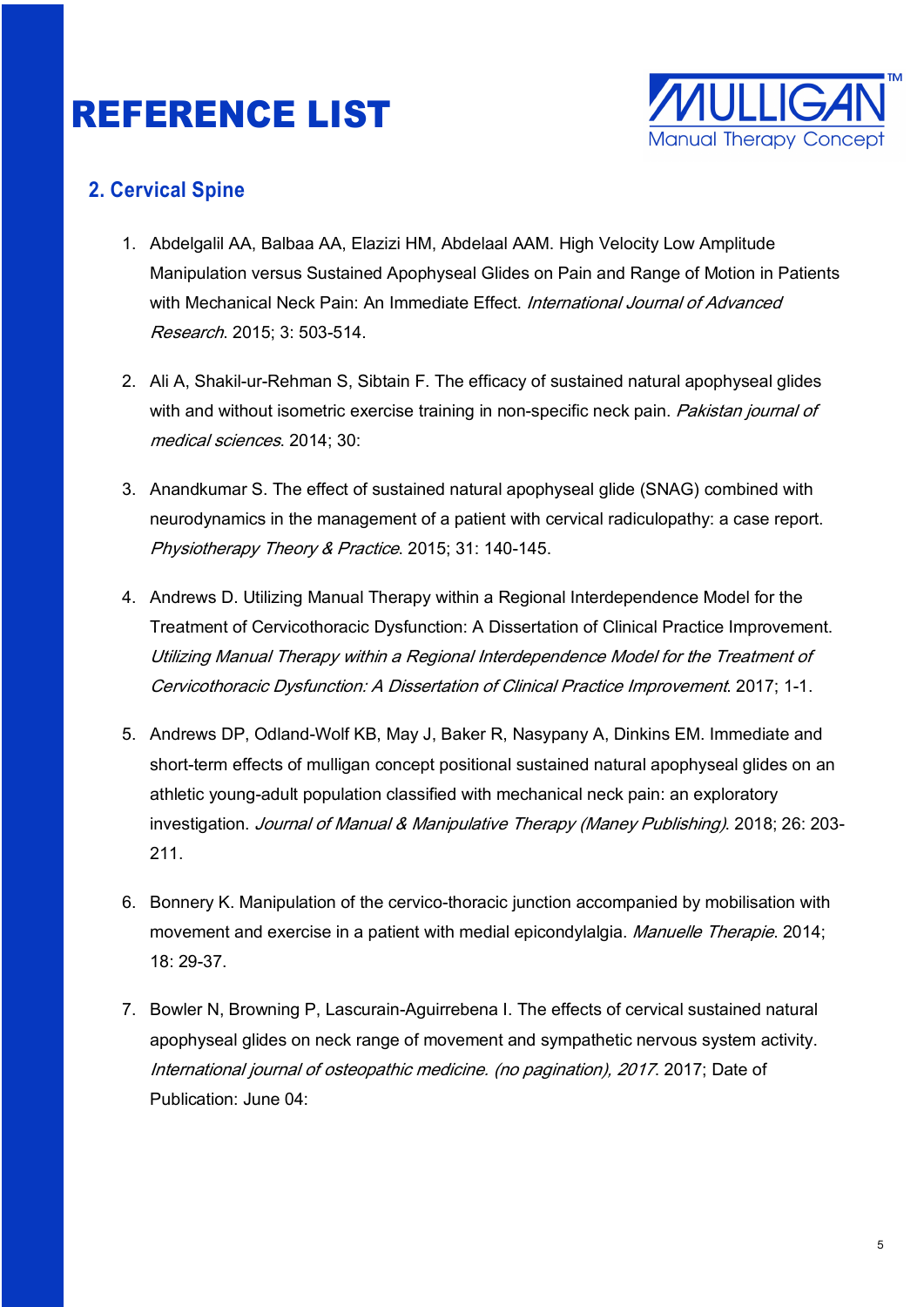

- 8. Browning P, Gangwal K. The effect of a cervical rotational snag on median nerve extensibility in an asymptomatic population, a within subjects randomised design. Physiotherapy (united kingdom). 2011; 97: eS162-eS163.
- 9. Buyukturan O, Buyukturan B, Sas S, Kararti C, Ceylan I. The Effect of Mulligan Mobilization Technique in Older Adults with Neck Pain: a Randomized Controlled, Double-Blind Study. Pain research & management. 2018; 2018: 2856375.
- 10. Cherian K, Cherian N, Cook C, Kaltenbach JA. Improving tinnitus with mechanical treatment of the cervical spine and jaw. J Am Acad Audiol. 2013; 24: 544-555.
- 11. Chhabra S, Chhabra D, Sachdeva J, Chaudhary A. The effectiveness of self SNAGS over conventional physiotherapy management in chronic neck pain among computer professionals. *Indian Journal of Physiotherapy & Occupational Therapy*. 2008; 2: 30-34.
- 12. Chu J, Allen DD, Pawlowsky S, Smoot B. Peripheral response to cervical or thoracic spinal manual therapy: an evidence-based review with meta analysis. Journal of Manual & Manipulative Therapy (Maney Publishing). 2014; 22: 220-229.
- 13. Copurgensli C, Gur G, Tunay VB. A comparison of the effects of Mulligan's mobilization and Kinesio taping on pain, range of motion, muscle strength, and neck disability in patients with Cervical Spondylosis: a randomized controlled study. Journal of back and musculoskeletal rehabilitation. 2017; 30: 51‐62.
- 14. Duymaz T, Yagci N. Effectiveness of the mulligan mobilization technique in mechanical neck pain. Journal of clinical and analytical medicine. 2018; 9: 304-309.
- 15. El-Sodany AM, Alayat MSM, Zafer AMI. Sustained natural apophyseal glides mobilization versus manipulation in the treatment of cervical spine disorders: a randomized controlled trial. International journal of advanced research. 2014; 2: 274‐280.
- 16. Elsayed WH, Mohamed AF, El-Monem GA, Ahmed HH. Effect of SNAGS Mulligan Technique on Chronic Cervical Radiculopathy : A Randomized Clinical Trial. 2017.
- 17. Exelby L. The Mulligan concept: its application in the management of spinal conditions. Manual Therapy. 2002; 7: 64-70.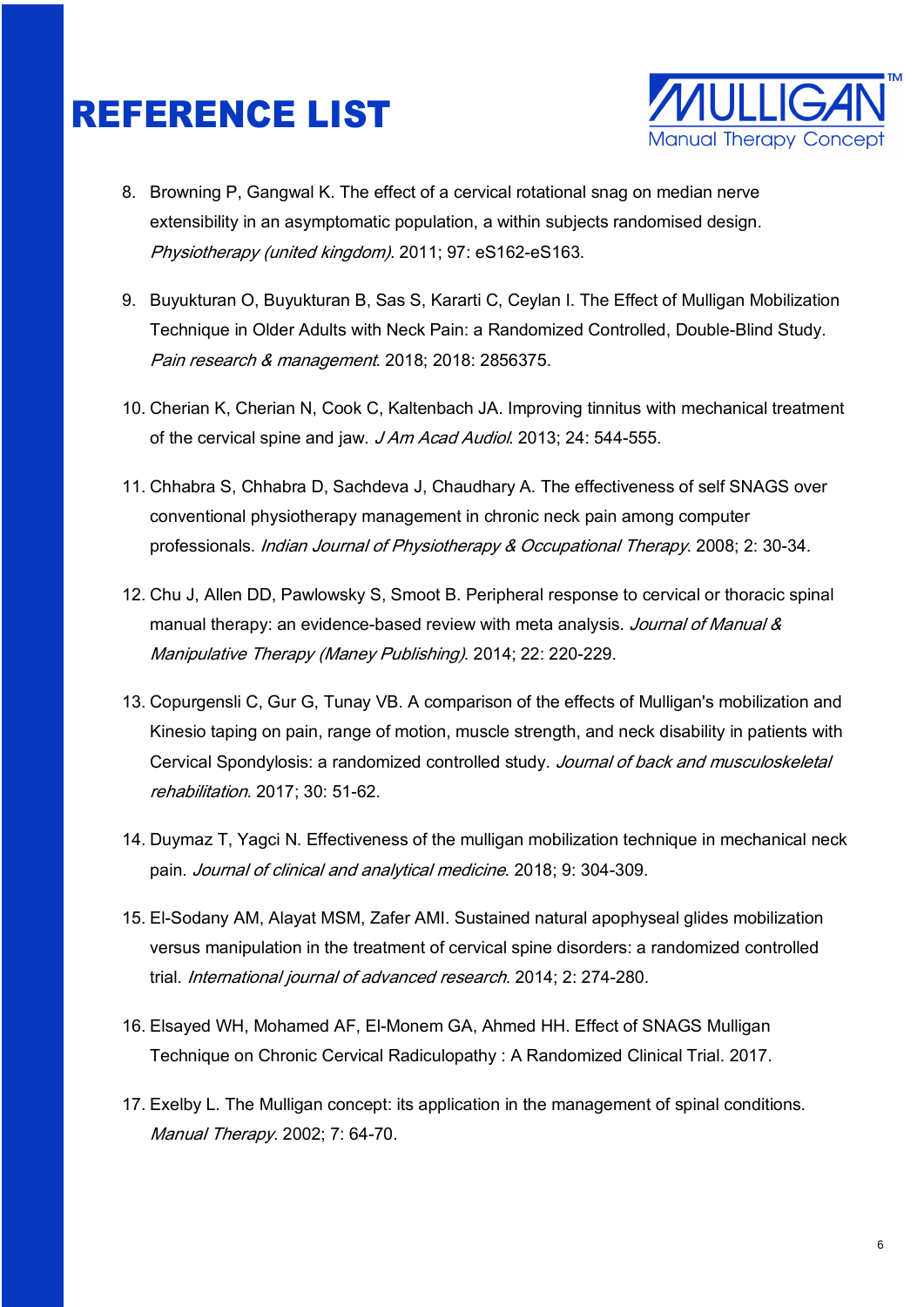

- 18. Ganesh GS, Mohanty P, Pattnaik M, Mishra C. Effectiveness of mobilization therapy and exercises in mechanical neck pain. Physiotherapy theory and practice. 2015; 31: 99-106.
- 19. Garcia JD, Arnold S, Tetley K, Voight K, Frank RA. Mobilization and Manipulation of the Cervical Spine in Patients with Cervicogenic Headache: Any Scientific Evidence? Front Neurol. 2016; 7: 40.
- 20. Gautam R, Dhamija JK, Puri A. COMPARISON OF MAITLAND AND MULLIGAN MOBILIZATION IN IMPROVING NECK PAIN, ROM AND DISABILITY. International journal of physiotherapy and research. 2014; 2: 482-487.
- 21. Hall T, Briffa K, Hopper D. The influence of lower cervical joint pain on range of motion and interpretation of the flexion-rotation test. The Journal of manual & manipulative therapy. 2010; 18: 126-131.
- 22. Hall T, Briffa K, Hopper D, Robinson K. Long-Term Stability and Minimal Detectable Change of the Cervical Flexion-Rotation Test. Journal of Orthopaedic & Sports Physical Therapy. 2010; 40: 225-229.
- 23. Hall T, Chan HT, Christensen L, Odenthal B, Wells C, Robinson K. Efficacy of a C1-C2 selfsustained natural apophyseal glide (SNAG) in the management of cervicogenic headache. Journal of orthopaedic and sports physical therapy. 2007; 37: 100-107.
- 24. Hall T, Robinson K. The flexion-rotation test and active cervical mobility--a comparative measurement study in cervicogenic headache. Man Ther. 2004; 9: 197-202.
- 25. Hall TM, Briffa K, Hopper D, Robinson K. Comparative analysis and diagnostic accuracy of the cervical flexion-rotation test. The journal of headache and pain. 2010; 11: 391-397.
- 26. Hall TM, Briffa K, Hopper D, Robinson KW. The relationship between cervicogenic headache and impairment determined by the flexion-rotation test. Journal of manipulative and physiological therapeutics. 2010; 33: 666-671.
- 27. Hearn A, Rivett DA. Cervical SNAGs: a biomechanical analysis. Manual Therapy. 2002; 7: 71-79.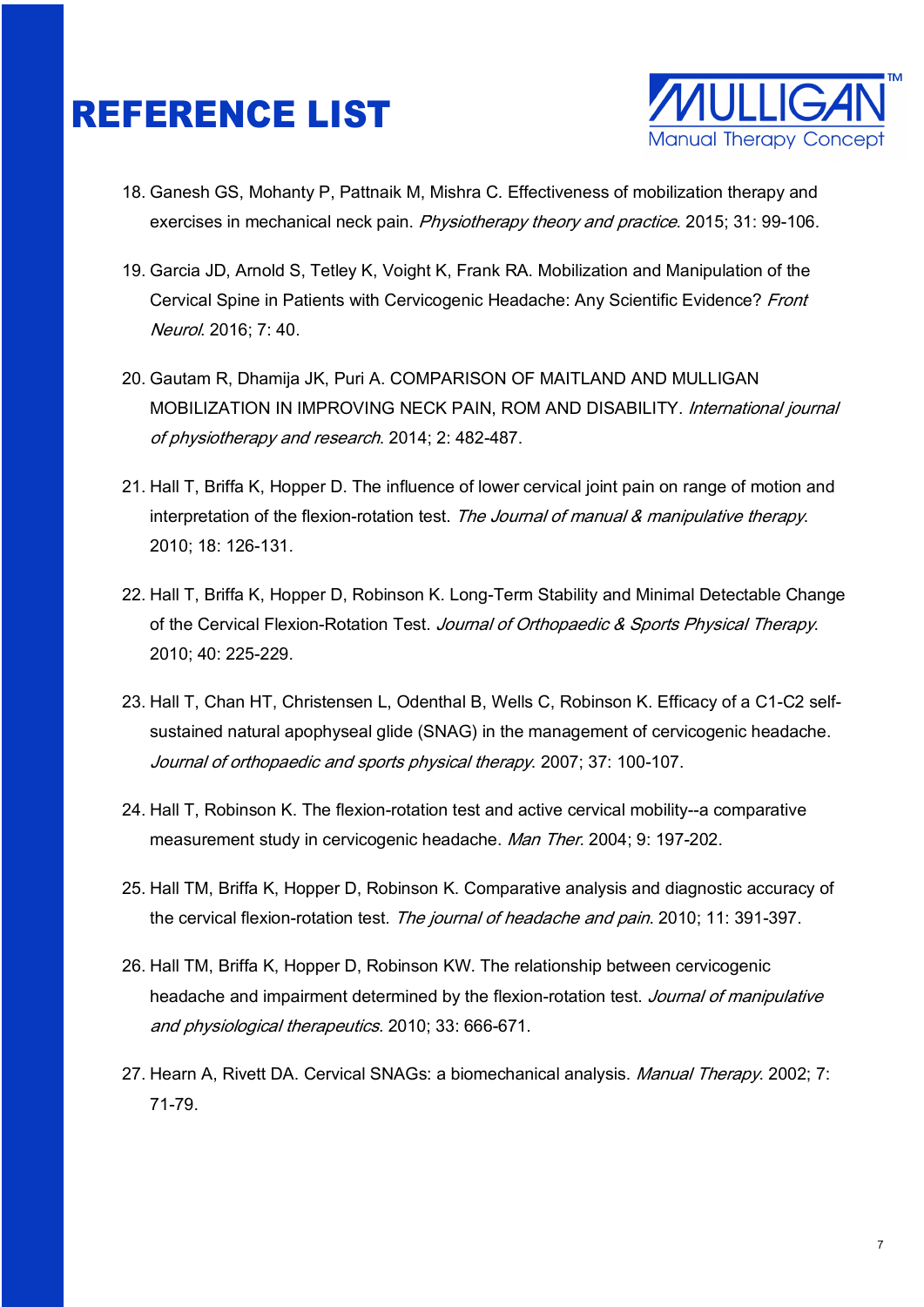

- 28. Hegedus EJ, Goode A, Butler RJ, Slaven E. The neurophysiological effects of a single session of spinal joint mobilization: does the effect last? Journal of Manual & Manipulative Therapy (Maney Publishing). 2011; 19: 143-151.
- 29. Hidalgo B, Hall T, Bossert J, Dugeny A, Cagnie B, Pitance L. The efficacy of manual therapy and exercise for treating non-specific neck pain: A systematic review. Journal of Back & Musculoskeletal Rehabilitation. 2017; 30: 1149-1169.
- 30. Izquierdo Pérez H, Alonso Perez JL, Gil Martinez A, et al. Is one better than another?: a randomized clinical trial of manual therapy for patients with chronic neck pain. Manual therapy. 2014; 19: 215-221.
- 31. Khalil MA, Alkhozamy H, Fadle S, Hefny AM, Ismail M. Effect of Mulligan upper cervical manual traction in the treatment of cervicogenic headache: a randomized controlled trial. 2019;
- 32. Khan M, Ali SS, Soomro RR. Efficacy of C 1-C 2 Sustained Natural Apophyseal Glide ( SNAG ) Versus Posterior Anterior Vertebral Mobilization ( PAVMs ) in the Management of Cervicogenic Headache. 2014.
- 33. Konstantinos Z. The short and mid-term effects of Mulligan concept in patients with chronic mechanical neck pain. Journal of Novel Physiotherapy and Rehabilitation. 2018; 022-035.
- 34. Kumar D. A Study on the Efficacy of Mulligan Concept in Cervical Spine pain and Stiffness. Amritsar, India: http://hdl.handle.net/10603/10445; 2011.
- 35. Kumar D, Sandhu JS, Broota A. Efficacy of Mulligan concept (NAGs) on pain at available end range in cervical spine: a randomised controlled trial. *Indian Journal of Physiotherapy &* Occupational Therapy. 2011; 5: 154-158.
- 36. Lawrence D. Mulligan sustained natural apophyseal glides and Maitland mobilisations for cervicogenic dizziness. Focus on Alternative & Complementary Therapies. 2014; 19: 165-166.
- 37. Lopez-Lopez A, Alonso Perez JL, González Gutierez JL, et al. Mobilization versus manipulations versus sustain apophyseal natural glide techniques and interaction with psychological factors for patients with chronic neck pain: randomized controlled trial. European journal of physical and rehabilitation medicine. 2015; 51: 121‐132.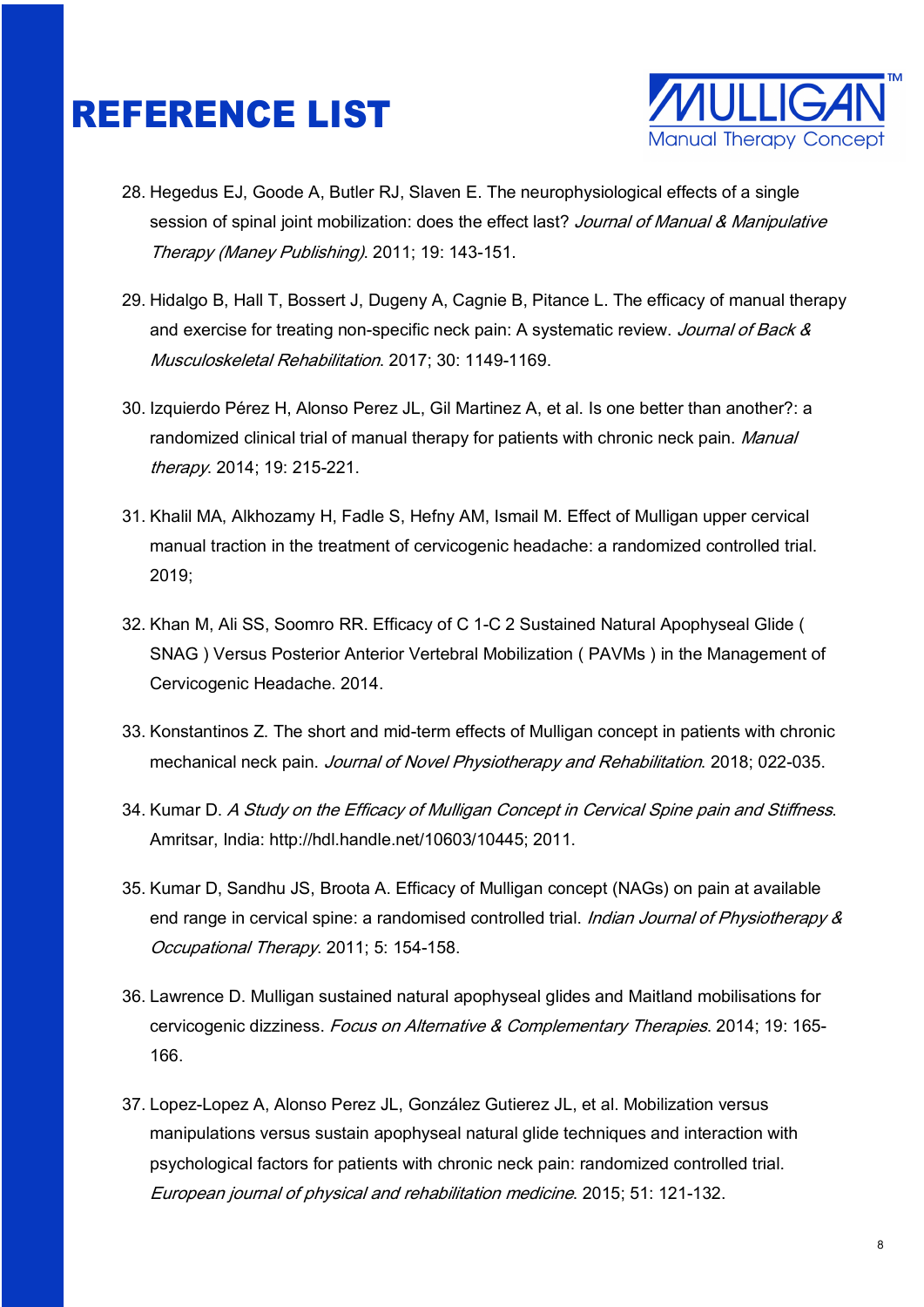

- 38. Lystad RP, Bell G, Bonnevie-Svendsen M, Carter CV. Manual therapy with and without vestibular rehabilitation for cervicogenic dizziness: a systematic review. Chiropractic & manual therapies. 2011; 19: 21.
- 39. McNair PJ, Portero P, Chiquet C, Mawston G, Lavaste F. Acute neck pain: Cervical spine range of motion and position sense prior to and after joint mobilization. Manual Therapy. 2007; 12: 390-394.
- 40. Melcher M, Löhrer F. Self-Sustained Natural Apophyseal Glide (SNAG)-Techniken zur Behandlung der craniomandibulären Dysfunktion. Zeitschrift fur Physiotherapeuten. 2014; 66: 87-89.
- 41. Miller J, Gross A, D'Sylva J, et al. Manual therapy and exercise for neck pain: A systematic review. Manual Therapy. 2010; 15: 334-354.
- 42. Mittal M, Hameed UA, Chaudhary A, Ruchika. Mulligan's Manual Therapy Treatment Dosing for Subacute Mechanical Neck Pain - A Comparison between Loading and Movement Disorders of Cervical Spine. Indian Journal of Physiotherapy & Occupational Therapy. 2011; 5: 89-96.
- 43. Mohamed AA, Shendy WS, Semary M, et al. Combined use of cervical headache snag and cervical snag half rotation techniques in the treatment of cervicogenic headache. Journal of physical therapy science. 2019; 31: 376-381.
- 44. Moulson A, Watson T. A preliminary investigation into the relationship between cervical snags and sympathetic nervous system activity in the upper limbs of an asymptomatic population. Man Ther. 2006; 11: 214-224.
- 45. Mulligan BR. Spinal mobilisations with arm movement (further mobilisations with movement). Journal of Manual & Manipulative Therapy (Journal of Manual & Manipulative Therapy). 1994; 2: 75-77.
- 46. Neeti C. COMPARATIVE STUDY TO FIND THE EFFECT OF MULLIGANS SNAG TECHNIQUE (C1-C2) VERSUS MAITLANDS TECHNIQUE (C1-C2) IN CERVICOGENIC HEADACHE AMONG INFORMATION TECHNOLOGY PROFESSIONALS. International Journal of Physiotherapy. 2017; 4: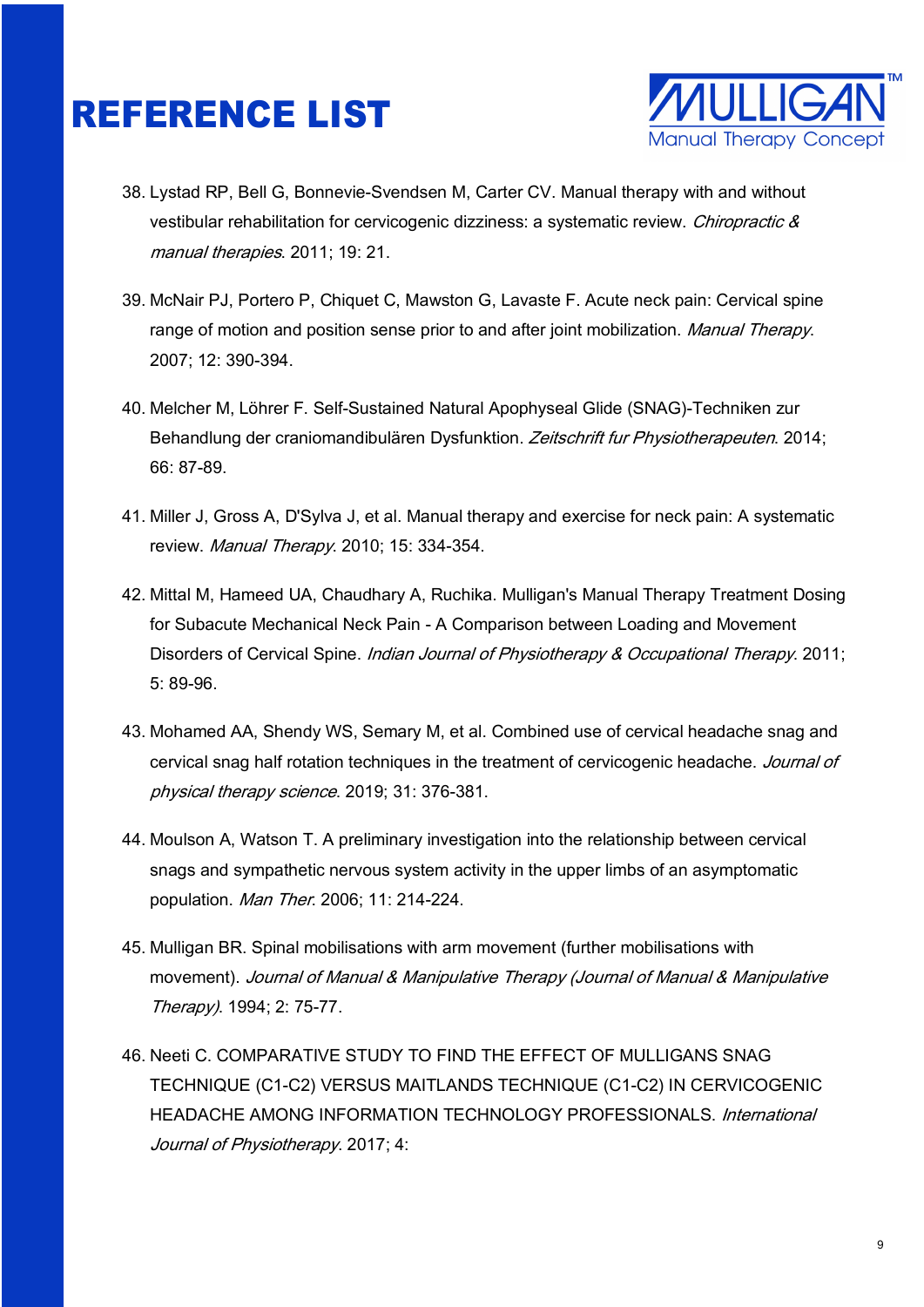

- 47. Ogince M, Hall T, Robinson K, Blackmore AM. The diagnostic validity of the cervical flexionrotation test in C1/2-related cervicogenic headache. Man Ther. 2007; 12: 256-262.
- 48. Panjwani KD. To Compare the Effect of MWM v/s MWM along with Neural Tissue Mobilization in Case of Cervical Radiculopathy. *Indian Journal of Physiotherapy &* Occupational Therapy. 2016; 10: 42-46.
- 49. Park JT. Evaluation and treatment of cervicogenic headache: a case study using interventions of soft tissue, joint mobilization, and stabilization exercises. Orthopaedic Physical Therapy Practice. 2011; 23: 190-196.
- 50. Patra RC, Mohanty P, Gautam AP. Effectiveness of C1-C2 sustained natural apophyseal glide combined with dry needling on pressure point threshold and headache disability in cervicogenic headache. Asian journal of pharmaceutical and clinical research. 2018; 11: 171‐174.
- 51. Racicki S, Gerwin S, Diclaudio S, Reinmann S, Donaldson M. Conservative physical therapy management for the treatment of cervicogenic headache: a systematic review. Journal of Manual & Manipulative Therapy (Maney Publishing). 2013; 21: 113-124.
- 52. Reid S, Callister R, Snodgrass S, Katekar M, Rivett D. Long-term outcomes of Mulligan sustained natural apophyseal glides and maitland passive joint mobilisations for chronic cervicogenic dizziness: a randomised trial. Physiotherapy (united kingdom). 2015; 101: eS1270‐eS1271.
- 53. Reid SA, Callister R, Katekar MG, Rivett DA. Effects of cervical spine manual therapy on range of motion, head repositioning, and balance in participants with cervicogenic dizziness: a randomized controlled trial. Archives of physical medicine and rehabilitation. 2014; 95: 1603‐1612.
- 54. Reid SA, Callister R, Snodgrass SJ, Katekar MG, Rivett DA. Manual therapy for cervicogenic dizziness: long-term outcomes of a randomised trial. Manual therapy. 2015; 20: 148‐156.
- 55. Reid SA, Rivett DA, Katekar MG, Callister R. Comparison of mulligan sustained natural apophyseal glides and maitland mobilizations for treatment of cervicogenic dizziness: a randomized controlled trial. Physical therapy. 2014; 94: 466-476.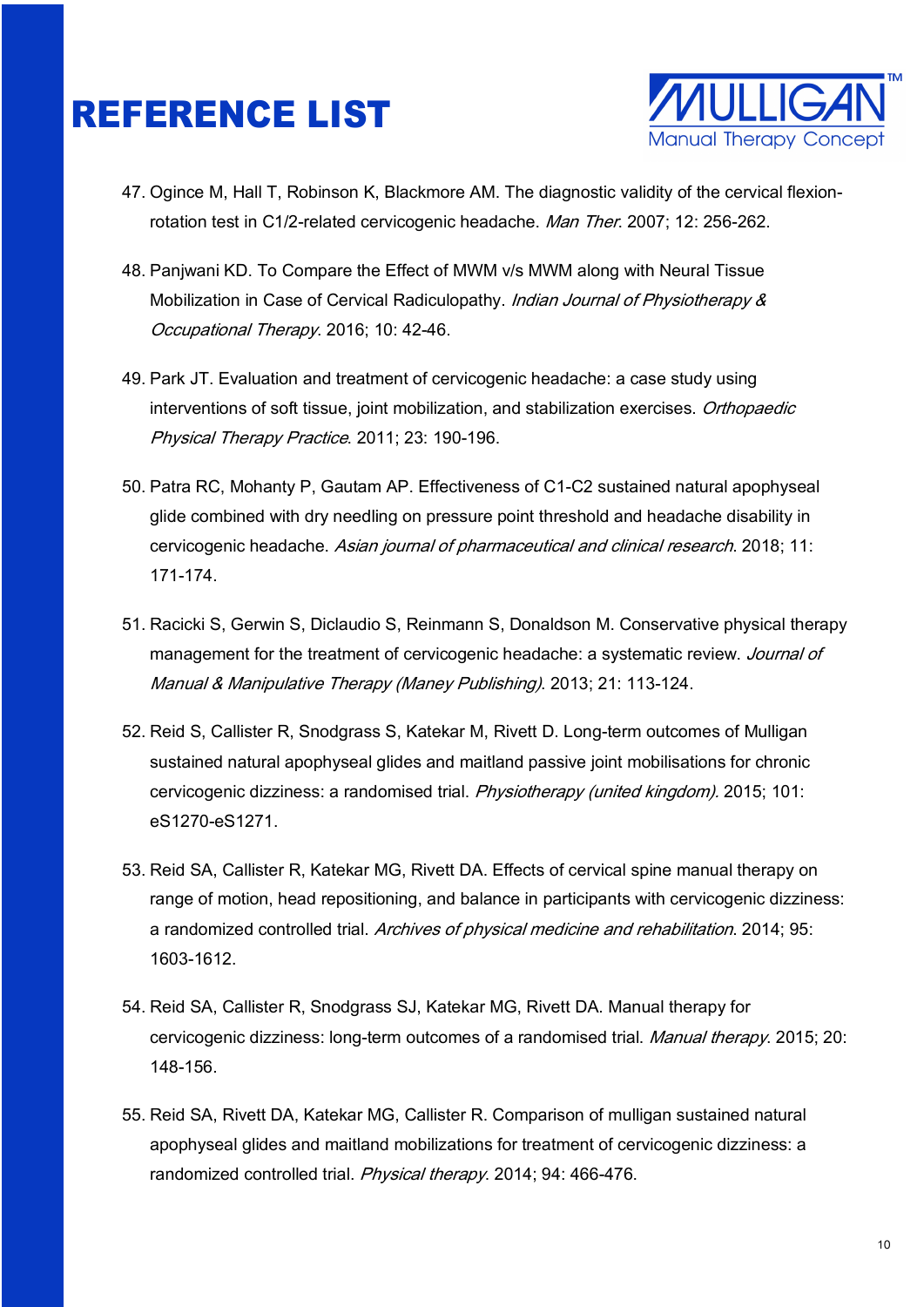

- 56. Reid SA, Rivett DA, Katekar MG, Callister R. Efficacy of manual therapy treatments for people with cervicogenic dizziness and pain: protocol of a randomised controlled trial. BMC musculoskeletal disorders. 2012; 13: 201.
- 57. Reid SA, Rivett DA, Katekar MG, Callister R. Sustained natural apophyseal glides (SNAGs) are an effective treatment for cervicogenic dizziness. Manual therapy. 2008; 13: 357-366.
- 58. Rezkallah SS, Abdullah GA. Comparison between sustained natural apophyseal glides (SNAG's) and myofascial release techniques combined with exercises in non specific neck pain. Physiotherapy Practice & Research. 2018; 39: 135-145.
- 59. Richardson CJ. Treatment of cervicogenic headaches using Mulligan 'SNAGS' and postural reeducation: a case report. Orthopaedic Physical Therapy Practice. 2009; 21: 33-38.
- 60. Satpute K, Bedekar N, Hall T. Headache symptom modification: the relevance of appropriate manual therapy assessment and management of a patient with features of migraine and cervicogenic headache - a case report. The Journal of manual & manipulative therapy. 2020; 28: 181-188.
- 61. Satpute K, Nalband S, Hall T. The C0-C2 axial rotation test: normal values, intra- and interrater reliability and correlation with the flexion rotation test in normal subjects. The Journal of manual & manipulative therapy. 2019; 27: 92-98.
- 62. Satpute KH, Parekh K, Hall TM. The C0–C2 axial rotation test Reliability and correlation with the flexion rotation test in people with cervicogenic headache and migraine. Musculoskeletal Science and Practice. 2020; 102286.
- 63. Seo Y, Lee J, Han D. The effects of spinal mobilization with arm movements on shoulder muscle strengthening. Journal of physical therapy science. 2015; 27: 11-13.
- 64. Shin EJ, Lee BH. The effect of sustained natural apophyseal glides on headache, duration and cervical function in women with cervicogenic headache. Journal of exercise rehabilitation. 2014; 10: 131-135.
- 65. Snodgrass SJ, Cleland JA, Haskins R, Rivett DA. The clinical utility of cervical range of motion in diagnosis, prognosis, and evaluating the effects of manipulation: a systematic review. Physiotherapy. 2014; 100: 290-304.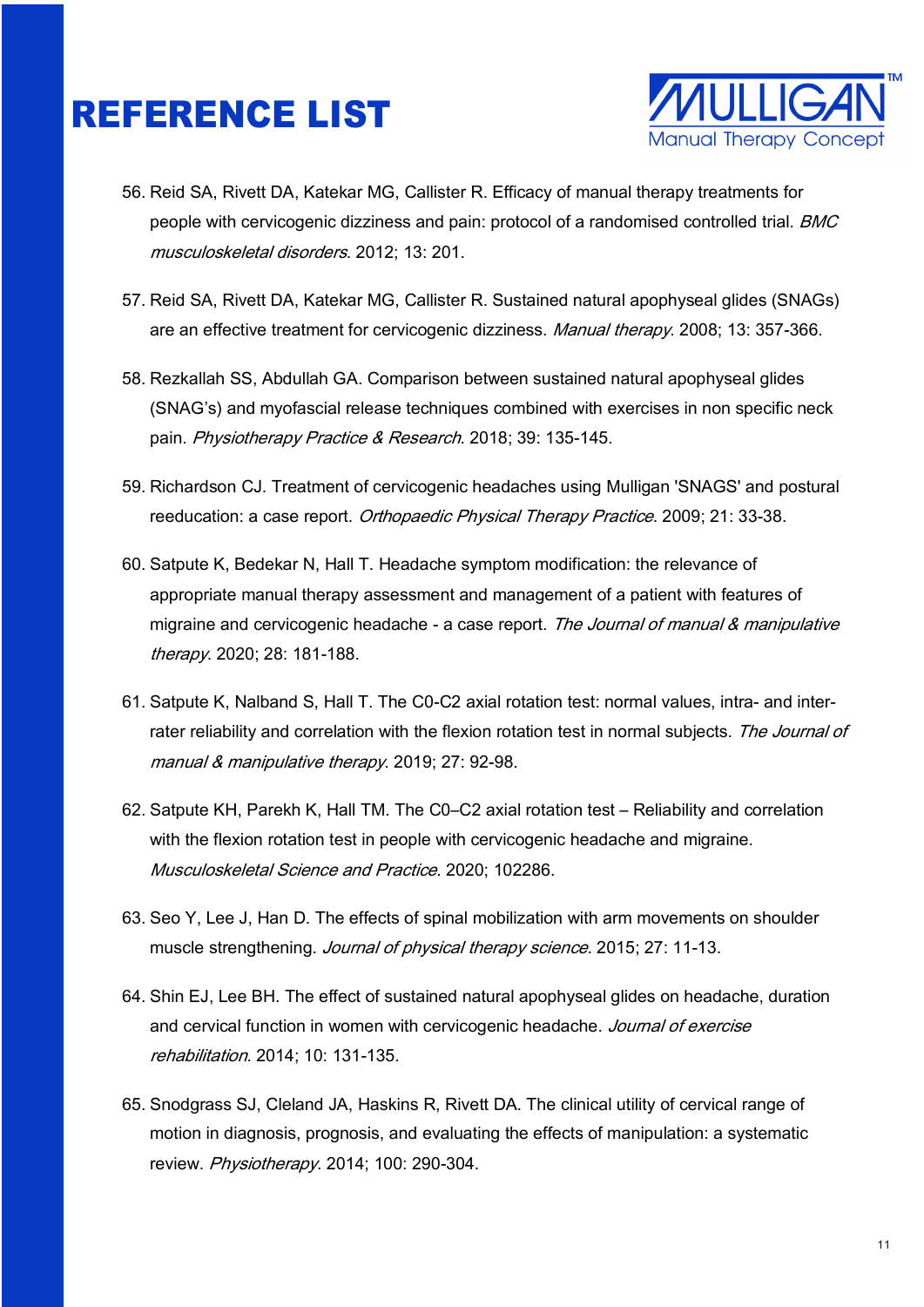

- 66. Takasaki H, Hall T, Kaneko S, Iizawa T, Ikemoto Y. Cervical segmental motion induced by shoulder abduction assessed by magnetic resonance imaging. Spine. 2009; 34: E122-126.
- 67. Takasaki H, Hall T, Oshiro S, Kaneko S, Ikemoto Y, Jull G. Normal kinematics of the upper cervical spine during the Flexion-Rotation Test - In vivo measurements using magnetic resonance imaging. Man Ther. 2011; 16: 167-171.
- 68. Yaseen K, Hendrick P, Ismail A, Felemban M, Alshehri MA. The effectiveness of manual therapy in treating cervicogenic dizziness: a systematic review. Journal of physical therapy science. 2018; 30: 96-102.
- 69. Yoshikawa A, Ogata Y, Yanagihashi R, Fujiwara T, Abe K. Analysis of a Manual Technique for Cervical Rotation using a Small Three Dimensional Strain Meter. Rigakuryoho Kagaku. 2011; 26: 507-510.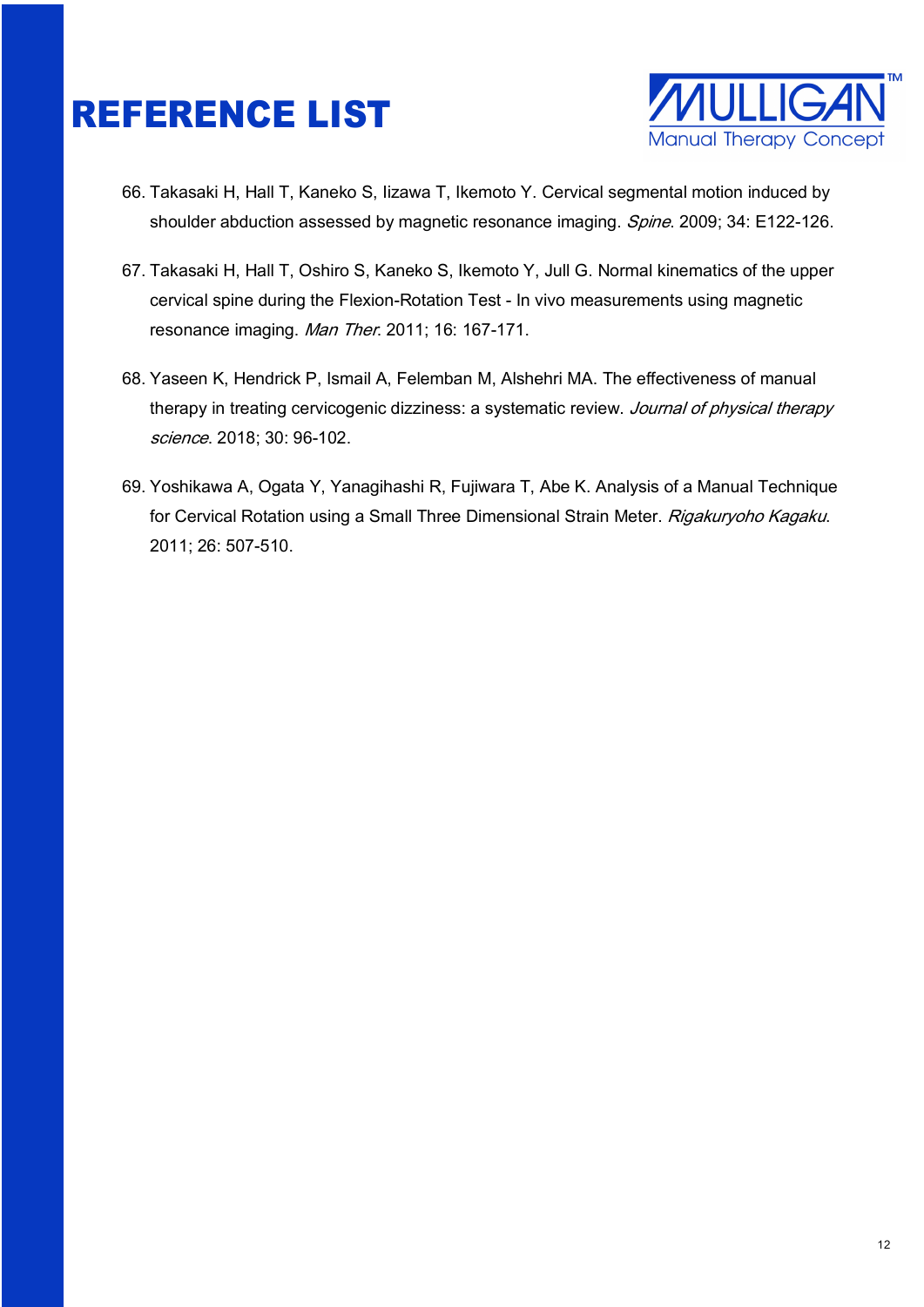

#### **3. Temporomandiular Joint**

1. González-Iglesias J, Cleland JA, Neto F, Hall T, Fernández-de-las-Peñas C. Mobilization with movement, thoracic spine manipulation, and dry needling for the management of temporomandibular disorder: A prospective case series. Physiotherapy Theory & Practice. 2013; 29: 586-595.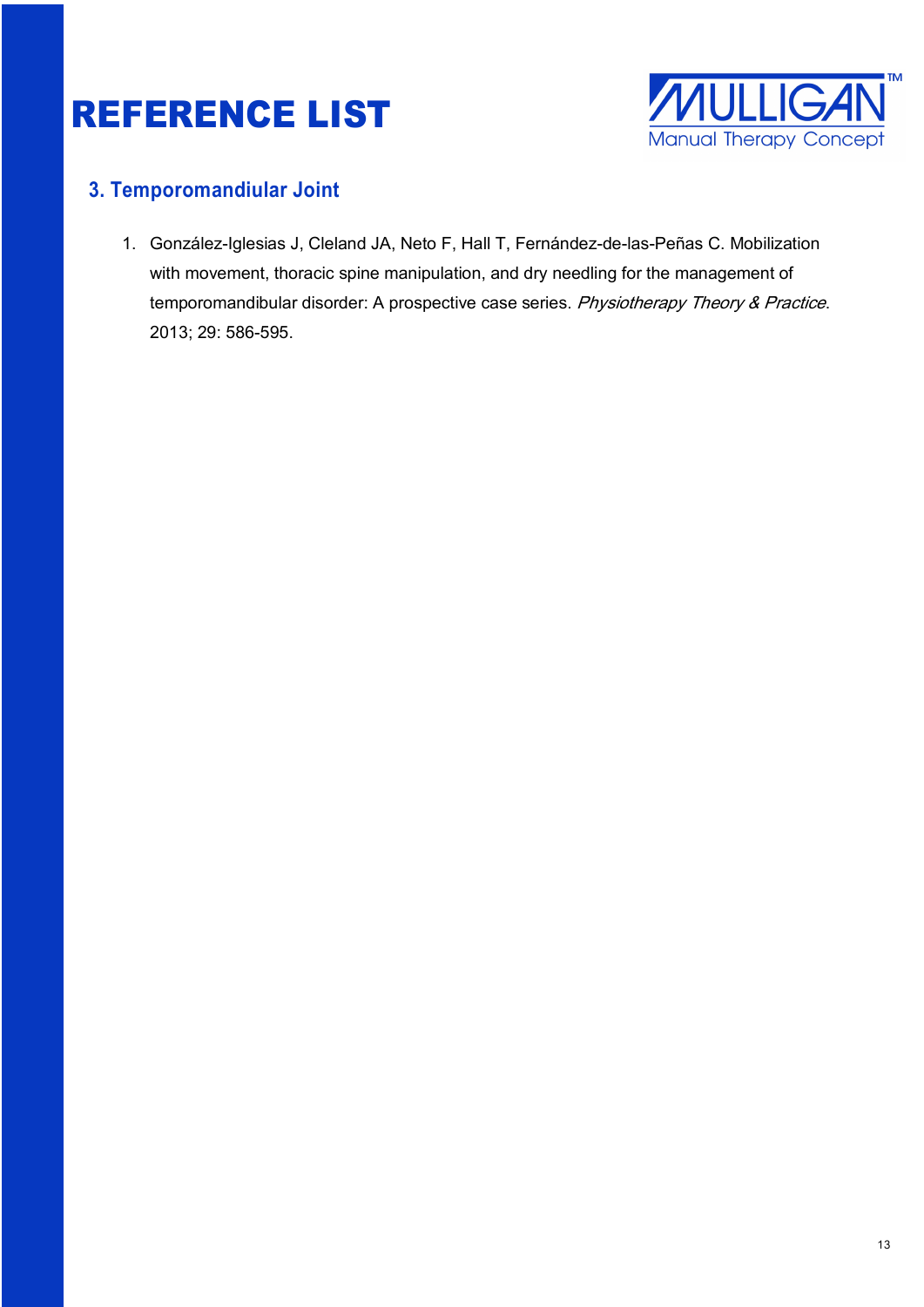

#### **4. Shoulder**

- 1. Andrews DP, Odland-Wolf KB, May J, Baker R, Nasypany A. The Utilization of Mulligan Concept Thoracic Sustained Natural Apophyseal Glides on Patients Classified with Secondary Impingement Syndrome: A Multi-Site Case Series. International Journal of Sports Physical Therapy. 2018; 13: 121-130.
- 2. Boruah L, Dutta A, Deka P, Roy J. To study the effect of scapular mobilization versus mobilization with movement to reduce pain and improve gleno-humeral range of motion in adhesive capsulitis of shoulder: a comparative study. International Journal of Physiotherapy. 2015; 2:
- 3. Buonopane MP. Case Study: A Nontraditional Treatment Approach to Acute Acromioclavicular Joint Injury Care. *International Journal of Athletic Therapy & Training*. 2015; 20: 6-10.
- 4. Carson PA. The rehabilitation of a competitive swimmer with an asymmetrical breaststroke movement pattern. Manual Therapy. 1999; 4: 100-106.
- 5. Delgado-Gil JA, Prado-Robles E, Rodrigues-de-Souza DP, Cleland JA, Fernández-de-las-Peñas C, Alburquerque-Sendín F. Effects of mobilization with movement on pain and range of motion in patients with unilateral shoulder impingement syndrome: a randomized controlled trial. Journal of manipulative and physiological therapeutics. 2015; 38: 245‐252.
- 6. Desai P, Vinodkumar A. A Comparative Study between Efficacy of Low Level Laser Therapy (LLLT) with Mulligan's Mobilization (MWM) Over Ultrasound Therapy with Mulligan's Mobilization (MWM) in Patients with Acute Supraspinatus Tendinitis. *Indian Journal of* Physiotherapy & Occupational Therapy. 2016; 10: 75-81.
- 7. Desantis L, Hasson SM. Use of Mobilization with Movement in the Treatment of a Patient with Subacromial Impingement: A Case Report. Journal of Manual & Manipulative Therapy (Journal of Manual & Manipulative Therapy). 2006; 14: 77-87.
- 8. Desjardins-Charbonneau A, Roy JS, Dionne CE, Fremont P, MacDermid JC, Desmeules F. The efficacy of manual therapy for rotator cuff tendinopathy: a systematic review and metaanalysis. The Journal of orthopaedic and sports physical therapy. 2015; 45: 330-350.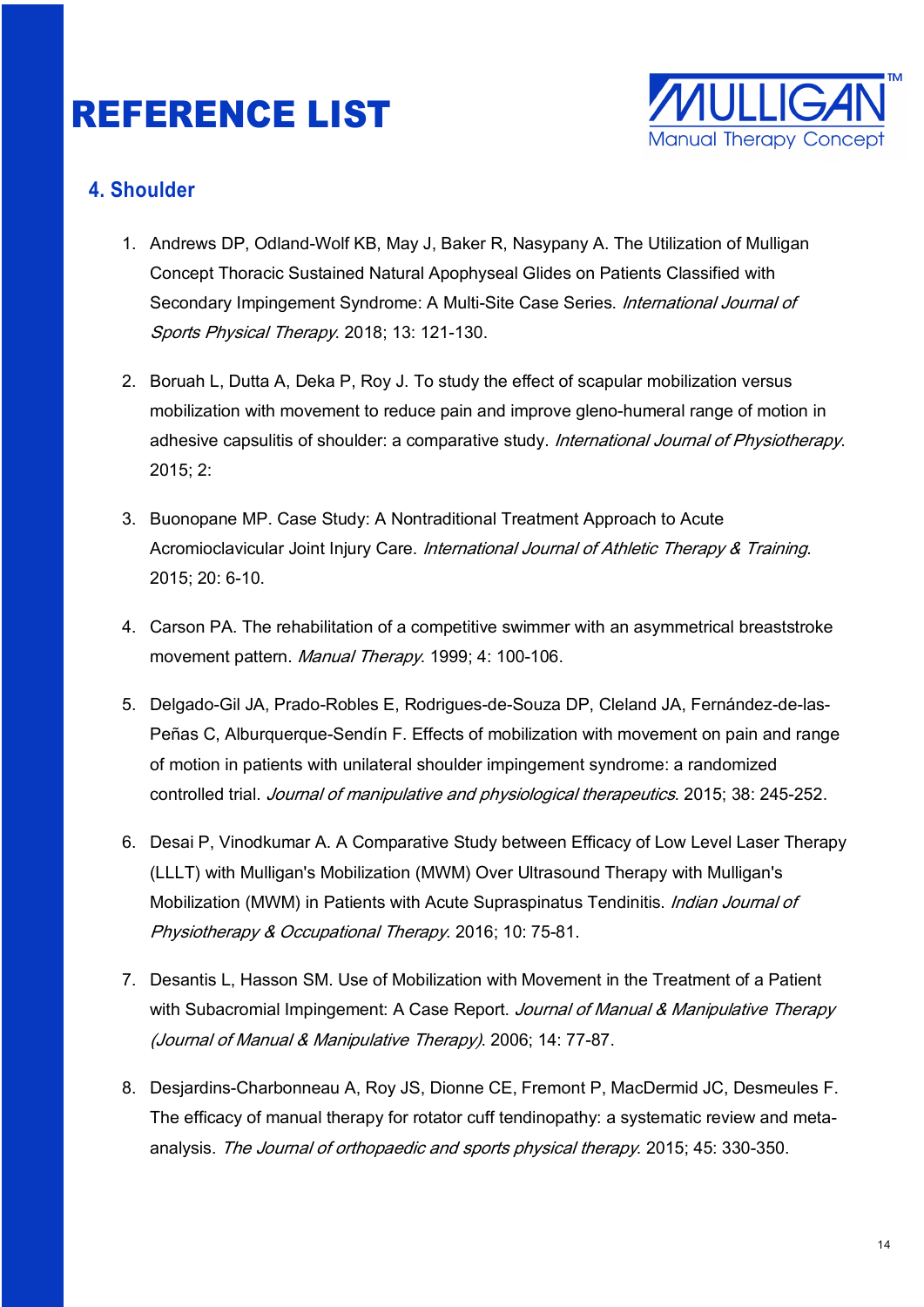

- 9. Djordjevic OC, Vukicevic D, Katunac L, Jovic S. Mobilization with movement and kinesiotaping compared with a supervised exercise program for painful shoulder: results of a clinical trial. Journal of manipulative and physiological therapeutics. 2012; 35: 454‐463.
- 10. Doner G, Guven Z, Atalay A, Celiker R. Evalution of Mulligan's technique for adhesive capsulitis of the shoulder. Journal of rehabilitation medicine. 2013; 45: 87-91.
- 11. Favejee MM, Huisstede BMA, Koes BW. Frozen shoulder: the effectiveness of conservative and surgical interventions—systematic review. British Journal of Sports Medicine. 2011; 45: 49-56.
- 12. Foster RL, O'Driscoll M. Current concepts in the conservative management of the frozen shoulder. Physical Therapy Reviews. 2010; 15: 399-404.
- 13. Fujinawa O, Kondo Y, Tachikawa K, Jigami H, Hirose K, Matsunaga H. Athletic Rehabilitation of a Platform Diver for Return to Competition after a Shoulder Dislocation. XIth International Symposium for Biomechanics & Medicine in Swimming. 2010; 362-364.
- 14. Gebhardt TL, Whitman JM, Smith MB. Mobilization with movement as part of a comprehensive physical therapy program for a patient with shoulder impingement: a case report. Journal of Manual & Manipulative Therapy (Journal of Manual & Manipulative Therapy). 2006; 14: 176-176.
- 15. Guimaraes JF, Salvini TF, Siqueira AL, Ribeiro IL, Camargo PR, Alburquerque-Sendin F. Immediate Effects of Mobilization With Movement vs Sham Technique on Range of Motion, Strength, and Function in Patients With Shoulder Impingement Syndrome: randomized Clinical Trial. Journal of manipulative and physiological therapeutics. 2016; 39: 605‐615.
- 16. Haik MN, Alburquerque-Sendin F, Moreira RF, Pires ED, Camargo PR. Effectiveness of physical therapy treatment of clearly defined subacromial pain: a systematic review of randomised controlled trials. *British journal of sports medicine*. 2016; 50: 1124-1134.
- 17. Ho C-YC, Sole G, Munn J. The effectiveness of manual therapy in the management of musculoskeletal disorders of the shoulder: A systematic review. Manual Therapy. 2009; 14: 463-474.
- 18. Ho K-Y, Hsu A-T. Displacement of the head of humerus while performing "mobilization with movements" in glenohumeral joint: A cadaver study. *Manual Therapy*. 2009; 14: 160-166.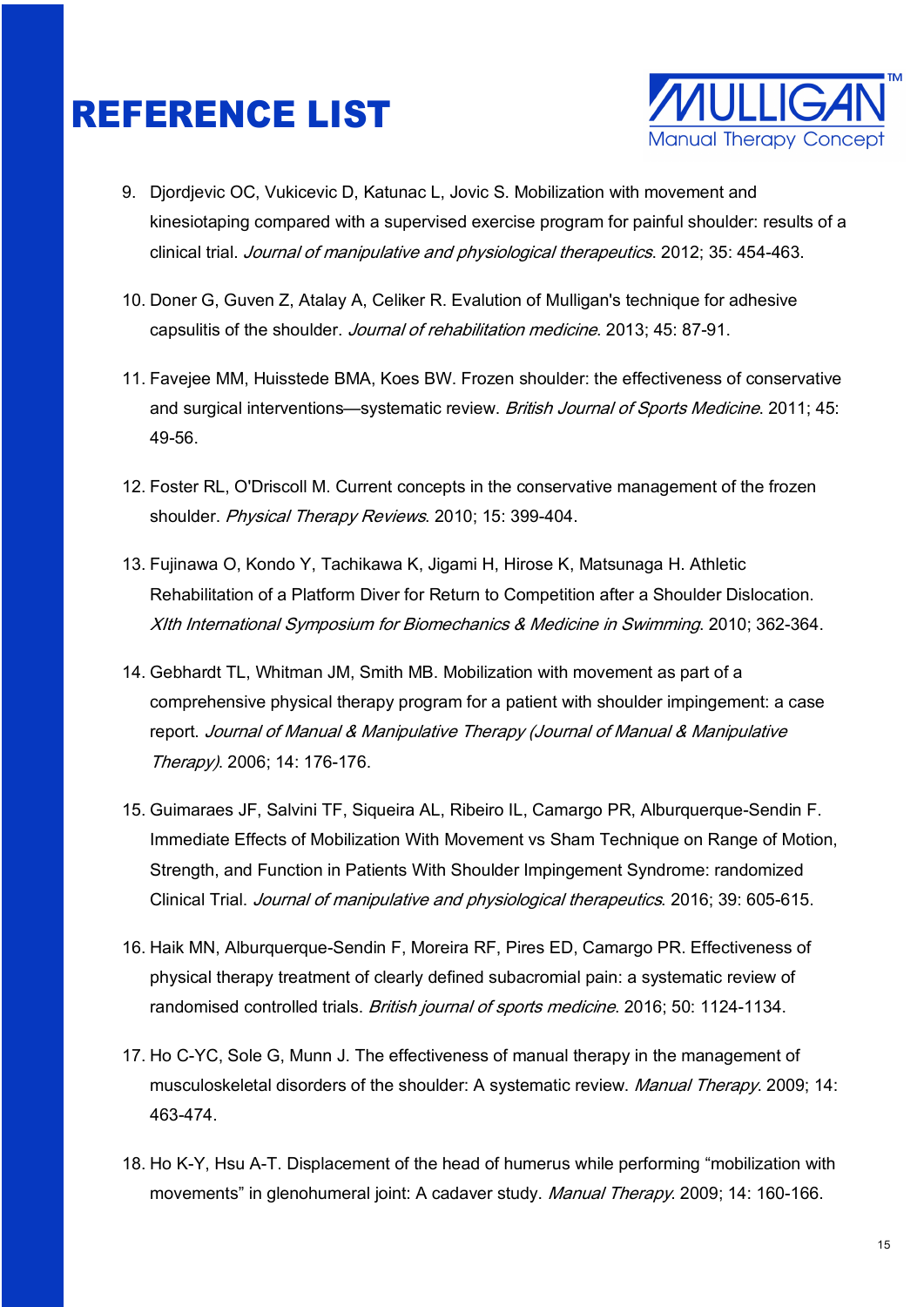

- 19. Ho KY, Hsu AT. Displacement of the head of humerus while performing "mobilization with movements" in glenohumeral joint: a cadaver study. Man Ther. 2009; 14: 160-166.
- 20. Hudson RA, Baker RT, Nasypany A, Reordan D. Treatment of anterior shoulder subluxation using the Mulligan Concept and reflex neuromuscular stabilization: a case report. International Journal of Sports Physical Therapy. 2017; 12: 155-162.
- 21. Jain TK, Sharma NK. The effectiveness of physiotherapeutic interventions in treatment of frozen shoulder/adhesive capsulitis: A systematic review. Journal of Back & Musculoskeletal Rehabilitation. 2014; 27: 247-273.
- 22. Jie H, Lingfeng X, Xiaoling H, Xiaohua H. Effects of mulligan's mobilization with movement combined with stretching therapy in the management of frozen shoulder. Physiotherapy (united kingdom). 2015; 101: eS683‐eS684.
- 23. Kachingwe AF, Phillips B, Sletten E, Plunkett SW. Comparison of manual therapy techniques with therapeutic exercise in the treatment of shoulder impingement: a randomized controlled pilot clinical trial. The Journal of manual & manipulative therapy. 2008; 16: 238-247.
- 24. Kelley MJ, McClure PW, Leggin BG. Frozen shoulder: evidence and a proposed model guiding rehabilitation. The Journal of orthopaedic and sports physical therapy. 2009; 39: 135-148.
- 25. Khyathi P, Vinod Babu K, Sai Kumar N, Asha D. Comparative Effect of Spencer Technique Versus Mulligan's Technique for Subjects with Frozen Shoulder-A Single Blind Study. International Journal of Physiotherapy. 2015; 2: 448.
- 26. Lenker C, Larocca N, Lee J, Tucker P. The Use of Thoracic Mobilization With Movement to Treat Shoulder Impingement in Older Adults: A Case Study. Topics in Geriatric Rehabilitation. 2012; 28: 195-200.
- 27. Lirio Romero C, Torres Lacomba M, Castilla Montoro Y, et al. Mobilization With Movement for Shoulder Dysfunction in Older Adults: A Pilot Trial. Journal of chiropractic medicine. 2015; 14: 249-258.
- 28. Machado M. The Effects of Mobilizations With Movement Versus Maitland Mobilizations on Range of Motion and Shoulder Function in Patients With Adhesive Capsulitis: A Meta-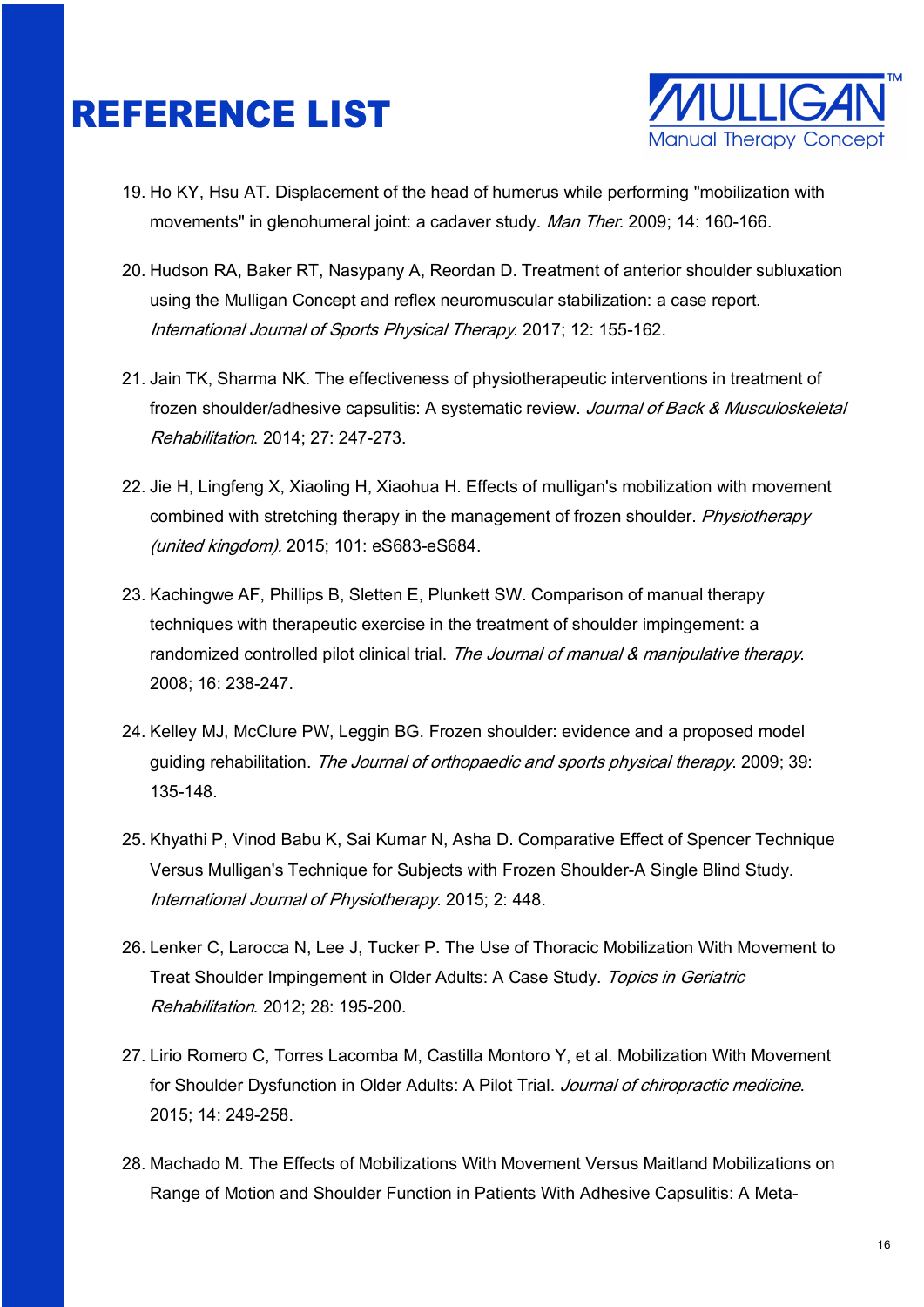

Analysis. Effects of Mobilizations With Movement Versus Maitland Mobilizations on Range of Motion & Shoulder Function in Patients With Adhesive Capsulitis: A Meta-Analysis. 2017; 1-1.

- 29. Maund E, Craig D, Suekarran S, et al. Management of frozen shoulder: a systematic review and cost-effectiveness analysis. Health Technology Assessment. 2012; 16: 1-420.
- 30. Menek B, Tarakci D, Algun ZC. The effect of Mulligan mobilization on pain and life quality of patients with Rotator cuff syndrome: A randomized controlled trial. Journal of back and musculoskeletal rehabilitation. 2019; 32: 171-178.
- 31. Mulligan B. The painful dysfunctional shoulder. A new treatment approach using 'Mobilisation with Movement'. New Zealand Journal of Physiotherapy. 2003; 31: 140-142.
- 32. Neelapala YVR, Reddy YRS, Danait R. Effect of Mulligan's posterolateral glide on shoulder rotator strength, scapular upward rotation in shoulder pain subjects - A randomized controlled trial. Journal of musculoskeletal research. 2016; 19:
- 33. Noten S, Meeus M, Stassijns G, Van Glabbeek F, Verborgt O, Struyf F. Efficacy of Different Types of Mobilization Techniques in Patients With Primary Adhesive Capsulitis of the Shoulder: A Systematic Review. Archives of Physical Medicine & Rehabilitation. 2016; 97: 815-825.
- 34. Ortiz-Lucas M, Hijazo-Larrosa S, Estébanez-De Miguel E. Adhesive capsulitis of the shoulder: a systematic review. Fisioterapia. 2010; 32: 229-235.
- 35. Page MJ, Green S, Kramer S, et al. Manual therapy and exercise for adhesive capsulitis (frozen shoulder). Cochrane Database of Systematic Reviews. 2014;
- 36. Page MJ, Green S, McBain B, et al. Manual therapy and exercise for rotator cuff disease. Cochrane Database of Systematic Reviews. 2016;
- 37. Pragassame AS, Kurup MVK. Efficacy of Limited Treatment Frequency of Mulligan's Mobilization with Movement for Frozen Shoulder. Indian Journal of Physiotherapy & Occupational Therapy. 2014; 8: 218-223.
- 38. Ranjana, Sahay P, Banerjee D, Bhushan V, Equebal A. Long Term Efficacy of Maitland Mobilization Versus Mulligan Mobilization in Idiopathic Adhesive Capsulitis of Shoulder: A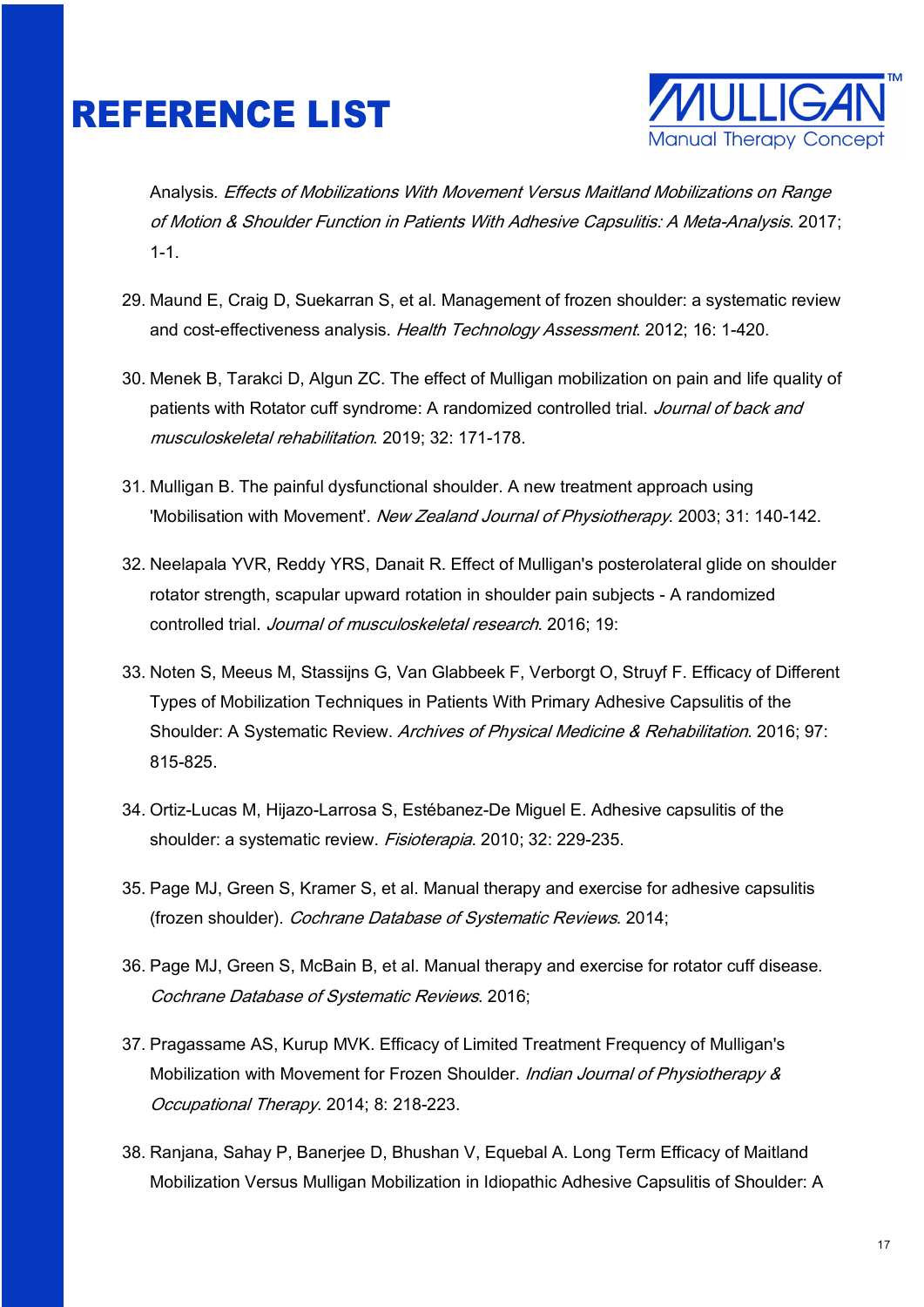

Randomized Controlled Trial. Indian Journal of Physiotherapy & Occupational Therapy. 2016; 10: 91-97.

- 39. Rhinehart A, Buonopane M. Use of the Mulligan Concept and Positional Release Therapy in the Treatment of a Moderate Grade Acromioclavicular Injury. Athletic Training & Sports Health Care: The Journal for the Practicing Clinician. 2016; 8: 82-88.
- 40. Ribeiro DC, Sole G, Venkat R, Shemmell J. Differences between clinician- and selfadministered shoulder sustained mobilization on scapular and shoulder muscle activity during shoulder abduction: A repeated-measures study on asymptomatic individuals. Musculoskeletal science & practice. 2017; 30: 25-33.
- 41. Romero CL, Torres Lacomba M, Montoro YC, et al. Mobilization With Movement for Shoulder Dysfunction in Older Adults: A Pilot Trial. Journal of Chiropractic Medicine. 2015; 14: 249-258.
- 42. Sai KV, Kumar JNS. Effects of Mulligan's Mobilisation with Movement on Pain and Range of Motion in Diabetic Frozen Shoulder a Randomized Clinical Trail. Indian Journal of Physiotherapy & Occupational Therapy. 2015; 9: 187-193.
- 43. Satpute KH, Bhandari P, Hall T. Efficacy of Hand Behind Back Mobilization With Movement for Acute Shoulder Pain and Movement Impairment: a Randomized Controlled Trial. Journal of manipulative and physiological therapeutics. 2015; 38: 324‐334.
- 44. Seo Y, Lee J, Han D. The effects of spinal mobilization with arm movements on shoulder muscle strengthening. Journal of physical therapy science. 2015; 27: 11-13.
- 45. Shrivastava A, Shyam AK, Sabnis S, Sancheti P. Randomised controlled study of Mulligan's Vs. Maitland's mobilization technique in adhesive capsulitis of shoulder joint. *Indian Journal* of Physiotherapy & Occupational Therapy. 2011; 5: 12-15.
- 46. Silva JlG, de Faria Magalhães Torres D, Ara£jo Chagas CA, Silva Guimarães F. Anatomical Considerations of The Acromioclavicular Joint for the Application of Mobilization-With-Movement: A Narrative Review. Journal of Physical Therapy. 2013; 6: 59-66.
- 47. Srivastava N, Joshi S. Comparision between the Effectiveness of Mobilization with Movement and End Range Mobilization along with Conventional Therapy for Management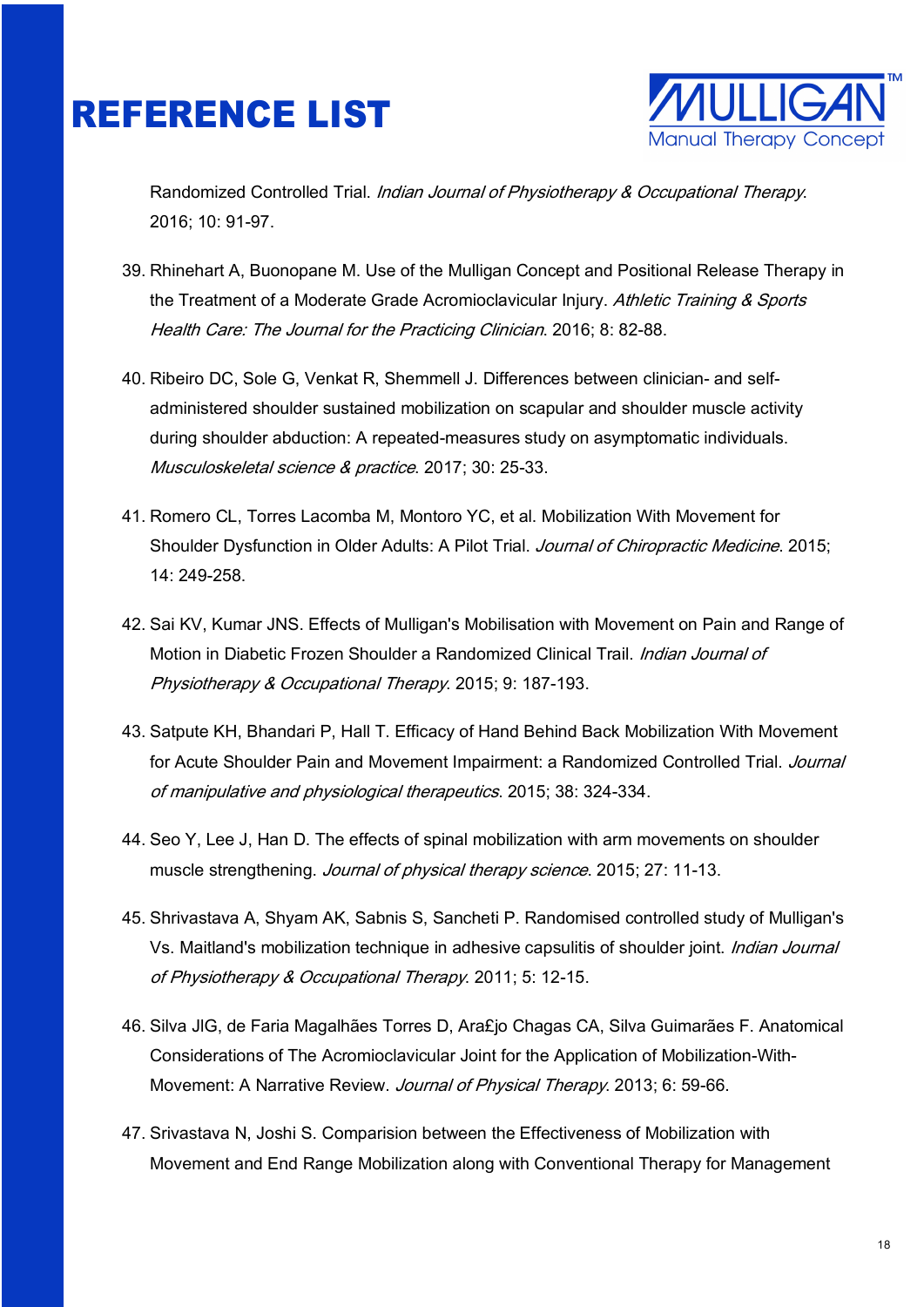

of Frozen Shoulder. *Indian Journal of Physiotherapy & Occupational Therapy*. 2017; 11: 176-179.

- 48. Sun Wook P, Han Suk L, Jun Ho K. The Effectiveness of Intensive Mobilization Techniques Combined with Capsular Distension for Adhesive Capsulitis of the Shoulder. Journal of physical therapy science. 2014; 26: 1767-1770.
- 49. Teys P, Bisset L, Collins N, Coombes B, Vicenzino B. One-week time course of the effects of Mulligan's Mobilisation with Movement and taping in painful shoulders. Manual therapy. 2013; 18: 372‐377.
- 50. Teys P, Bisset L, Vicenzino B. The initial effects of a Mulligan's mobilization with movement technique on range of movement and pressure pain threshold in pain-limited shoulders. Manual therapy. 2008; 13: 37‐42.
- 51. Wang Y, Wang C, Chen H, Ye X. [Shoulder joint pain of rotator cuff injury treated with electroacupuncture and Mulligan's mobilization: a randomized controlled trial]. Zhongguo zhen jiu = Chinese acupuncture & moxibustion. 2018; 38: 17-21.
- 52. Wong CK, Strang BL, Schram GA, Mercer EA, Kesting RS, Deo KS. A pragmatic regional interdependence approach to primary frozen shoulder: a retrospective case series\*. Journal of Manual & Manipulative Therapy (Maney Publishing). 2018; 26: 109-118.
- 53. Yang JL, Chang CW, Chen SY, Wang SF, Lin JJ. Mobilization techniques in subjects with frozen shoulder syndrome: randomized multiple-treatment trial. Physical therapy. 2007; 87: 1307‐1315.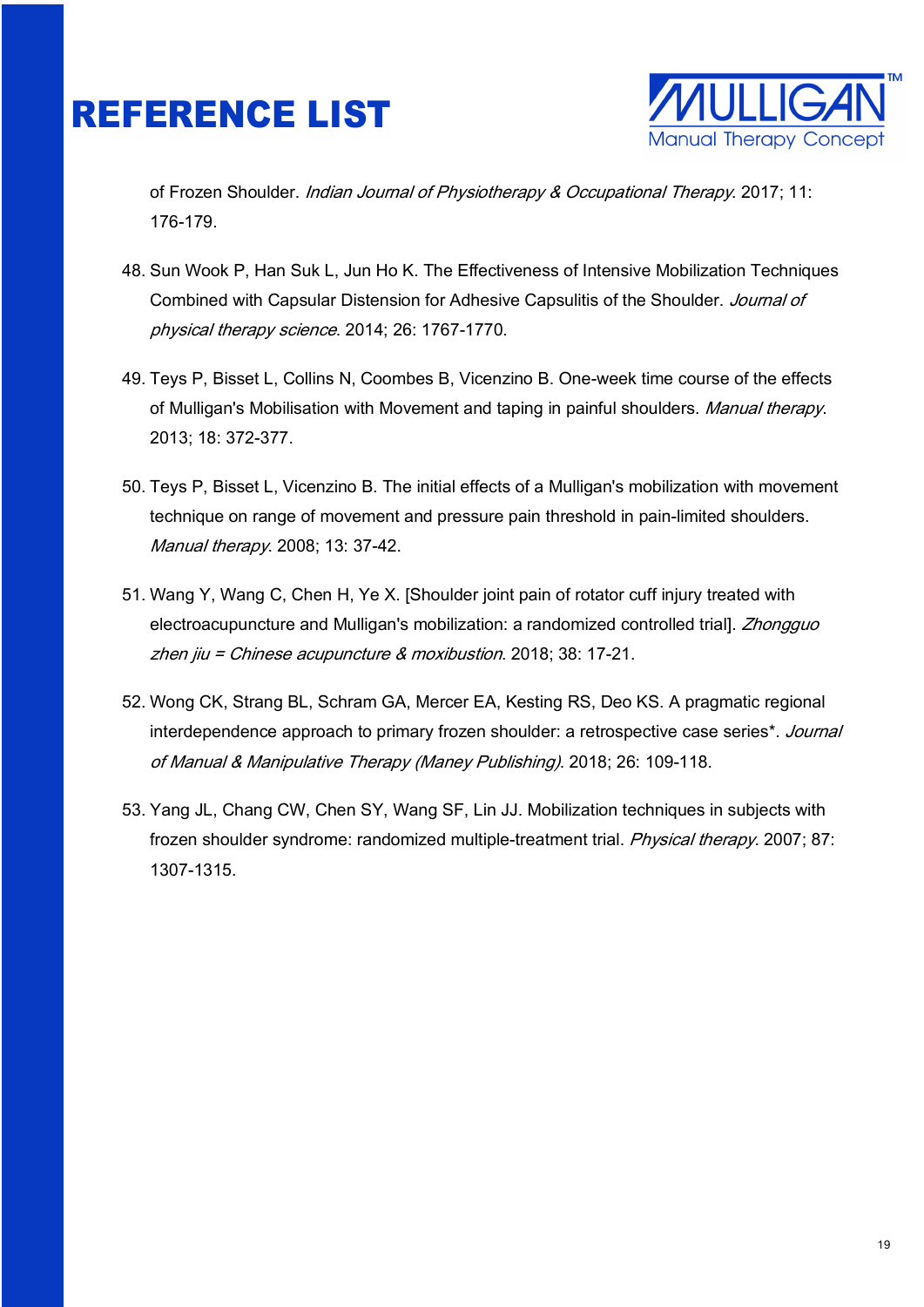

#### **5. Elbow**

- 1. Abbott JH. Mobilization with movement applied to the elbow affects shoulder range of movement in subjects with lateral epicondylalgia. Manual therapy. 2001; 6: 170-177.
- 2. Abbott JH, Patla CE, Jensen RH. The initial effects of an elbow mobilization with movement technique on grip strength in subjects with lateral epicondylalgia. Manual therapy. 2001; 6: 163‐169.
- 3. Afzal MW, Ahmad A, Waqas MS, Ahmad U. Effectiveness of therapeutic ultrasound with and without Mulligan mobilization in lateral epicondylitis. Annals of King Edward Medical University. 2016; 22: 47.
- 4. Ahuja D. Efficacy of mobilization with movement (MWM) in lateral epicondylalgia: role of pain mechanisms- a narrative review. Journal of Physical Therapy. 2010; 2: 19-34.
- 5. Amro A, Diener I, Bdair WO, Hameda IM, Shalabi AI, Ilyyan DI. The effects of Mulligan mobilisation with movement and taping techniques on pain, grip strength, and function in patients with lateral epicondylitis. Hong kong physiotherapy journal. 2010; 28: 19-23.
- 6. Bagade VK, Verma C. Effect of Mulligan Mobilization with Movement (MWM) in the Treatment of Chronic Lateral Epicondylitis: 24 Weeks Follow-up Study. Indian Journal of Physiotherapy & Occupational Therapy. 2015; 9: 199-204.
- 7. Bhardwaj P, Dhawan A. The relative efficacy of mobilization with movement versus Cyriax physiotherapy in the treatment of lateral epicondylitis. *Indian Journal of Physiotherapy &* Occupational Therapy. 2011; 5: 142-146.
- 8. Bisset L, Beller E, Jull G, Brooks P, Darnell R, Vicenzino B. Mobilisation with movement and exercise, corticosteroid injection, or wait and see for tennis elbow: randomised trial. BMJ (clinical research ed.). 2006; 333: 939.
- 9. Bonnery K. Manipulation of the cervico-thoracic junction accompanied by mobilisation with movement and exercise in a patient with medial epicondylalgia. Manuelle Therapie. 2014; 18: 29-37.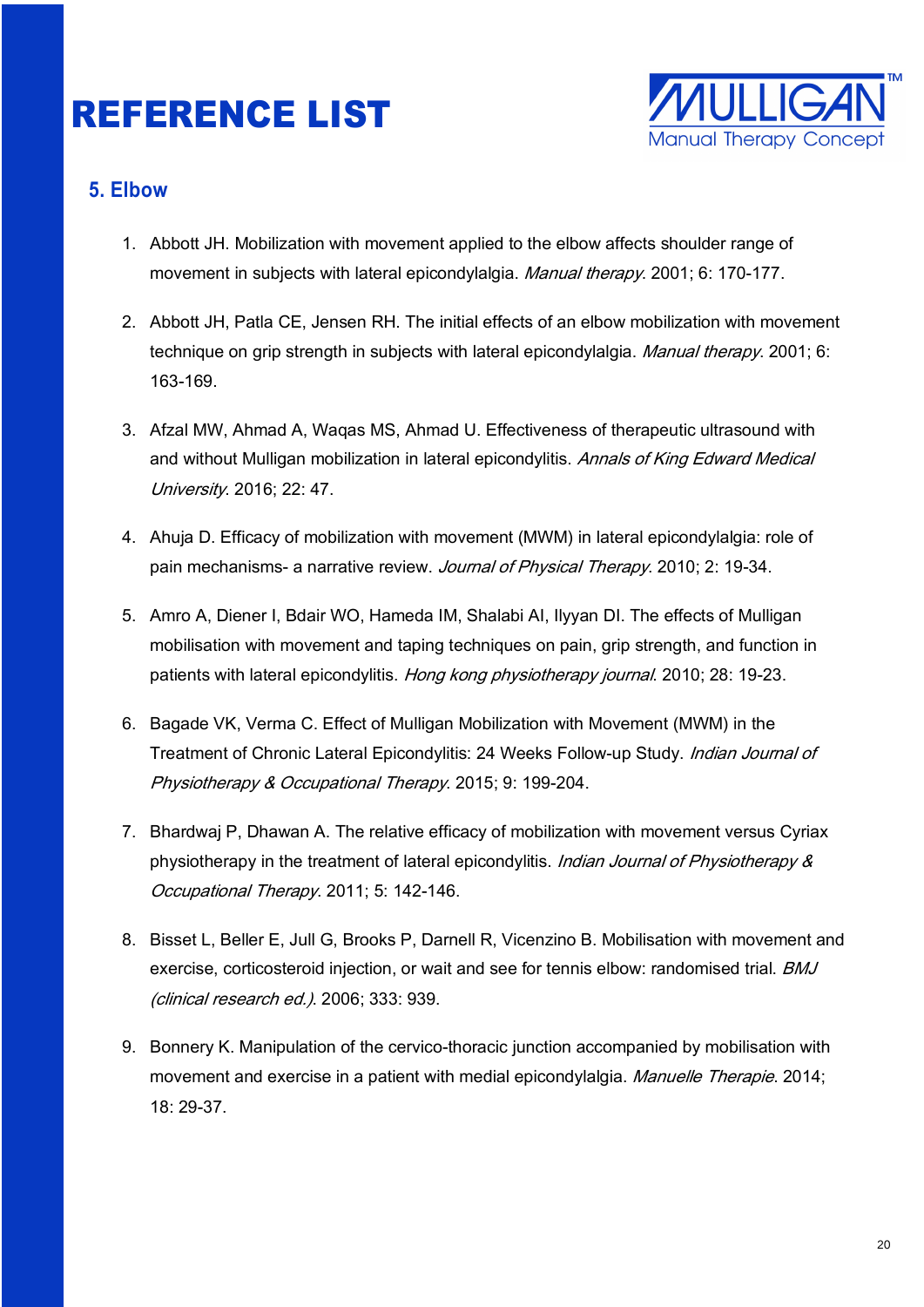

- 10. Coombes BK, Bisset L, Brooks P, Khan A, Vicenzino B. Effect of corticosteroid injection, physiotherapy, or both on clinical outcomes in patients with unilateral lateral epicondylalgia: a randomized controlled trial. Jama. 2013; 309: 461-469.
- 11. Coombes BK, Bisset L, Vicenzino B. Management of Lateral Elbow Tendinopathy: One Size Does Not Fit All. The Journal of orthopaedic and sports physical therapy. 2015; 45: 938-949.
- 12. Fernández-Carnero J, Fernández-de-las-Peñas C, Cleland JA. Mulligan's Mobilization with Movement and Muscle Trigger Point Dry Needling for the Management of Chronic Lateral Epicondylalgia: A Case Report. Journal of Musculoskeletal Pain. 2009; 17: 409-415.
- 13. Ghosh Dasm P. Comparative Analysis of Cyriax Approach Versus Mobilization with Movement Approach in the Treatment of Patients with Lateral Epicondylitis. *Indian Journal* of Physiotherapy & Occupational Therapy. 2012; 6: 96-102.
- 14. González-Iglesias J, Cleland JA, del Rosario Gutierrez-Vega M, Fernández-de-las-Peñas C. Multimodal management of lateral epicondylalgia in rock climbers: a prospective case series. Journal of manipulative and physiological therapeutics. 2011; 34: 635-642.
- 15. Herd CR, Meserve BB. A Systematic Review of the Effectiveness of Manipulative Therapy in Treating Lateral Epicondylalgia. Journal of Manual & Manipulative Therapy (Journal of Manual & Manipulative Therapy). 2008; 16: 225-237.
- 16. Hoogvliet P, Randsdorp MS, Dingemanse R, Koes BW, Huisstede BMA. Does effectiveness of exercise therapy and mobilisation techniques offer guidance for the treatment of lateral and medial epicondylitis? A systematic review. British Journal of Sports Medicine. 2013; 47: 1112-1119.
- 17. Kakati T, Dutta A. A comparative study to find out immediate effectiveness of movement with mobilization versus elbow orthosis on pain and grip strength in lateral epicondylitis in housewives. International Journal of Physiotherapy. 2015; 2:
- 18. Kim LJ, Choi H, Moon D. Improvement of Pain and Functional Activities in Patients with Lateral Epicondylitis of the Elbow by Mobilization with Movement: a Randomized, Placebo-Controlled Pilot Study. Journal of physical therapy science. 2012; 24: 787-790.
- 19. Kochar M, Dogra A. Effectiveness of a specific physiotherapy regimen on patients with tennis elbow: clinical study. Physiotherapy. 2002; 88: 333-341.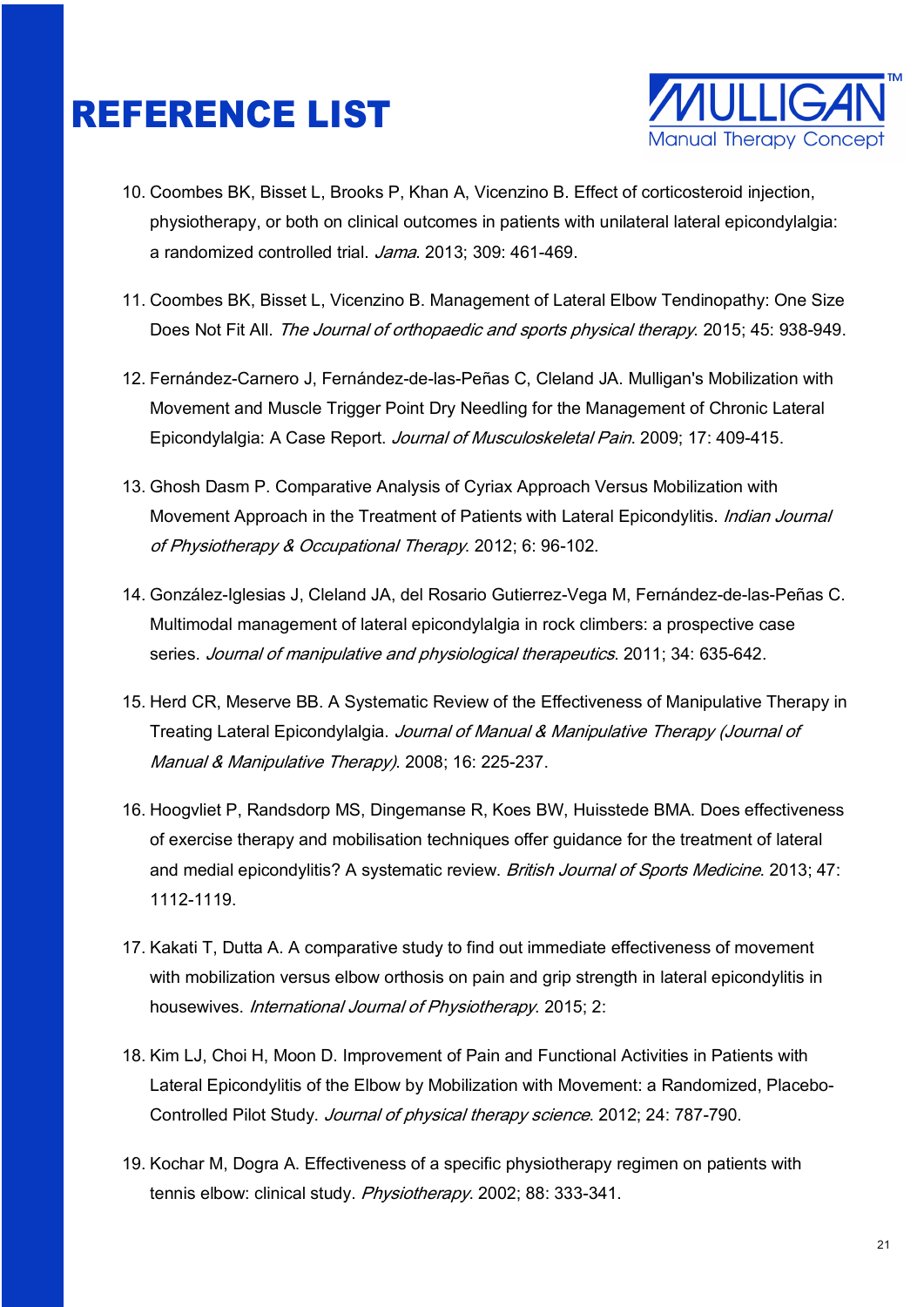

- 20. Lucado AM, Dale RB, Vincent J, Day JM. Do joint mobilizations assist in the recovery of lateral elbow tendinopathy? A systematic review and meta-analysis. Journal of hand therapy : official journal of the American Society of Hand Therapists. 2018;
- 21. Malo-Urriés M, Hidalgo-García C, Bueno-Gracia E, Estébanez-de-Miguel E, Lucha-López O, Tricás-Moreno JM. Clinical and ultrasonographic evidence of a proximal positional fault of the radius. A case report. Manual Therapy. 2014; 19: 264-269.
- 22. Manchanda G, Grover D. Effectiveness of movement with mobilization compared with manipulation of wrist in case of lateral epicondylitis. Indian journal of physiotherapy and occupational therapy. 2008; 2:
- 23. Marcolino AM, das Neves LM, Oliveira BG, et al. Multimodal approach to rehabilitation of the patients with lateral epicondylosis: a case series. SpringerPlus. 2016; 5: 1718.
- 24. Martinez-Cervera FV, Olteanu TE, Gil-Martinez A, Diaz-Pulido B, Ferrer-Pena R. Influence of expectations plus mobilization with movement in patient with lateral epicondylalgia: a pilot randomized controlled trial. Journal of exercise rehabilitation. 2017; 13: 101-109.
- 25. Matocha MA, Baker RT, Nasypany AM, Seegmiller JG. Effects of Neuromobilization on Tendinopathy: Part II. *International Journal of Athletic Therapy & Training*. 2015; 20: 41-47.
- 26. McLean S, Naish R, Reed L, Urry S, Vicenzino B. A pilot study of the manual force levels required to produce manipulation induced hypoalgesia. Clinical biomechanics (Bristol, Avon). 2002; 17: 304-308.
- 27. Pagorek S. Effect of Manual Mobilization With Movement on Pain and Strength in Adults With Chronic Lateral Epicondylitis. Journal of Sport Rehabilitation. 2009; 18: 448-457.
- 28. Paungmali A, O'Leary S, Souvlis T, Vicenzino B. Hypoalgesic and sympathoexcitatory effects of mobilization with movement for lateral epicondylalgia. (Abstract). Journal of Orthopaedic & Sports Physical Therapy. 2003; 33: 482-483.
- 29. Paungmali A, O'Leary S, Souvlis T, Vicenzino B. Naloxone fails to antagonize initial hypoalgesic effect of a manual therapy treatment for lateral epicondylalgia. Journal of manipulative and physiological therapeutics. 2004; 27: 180-185.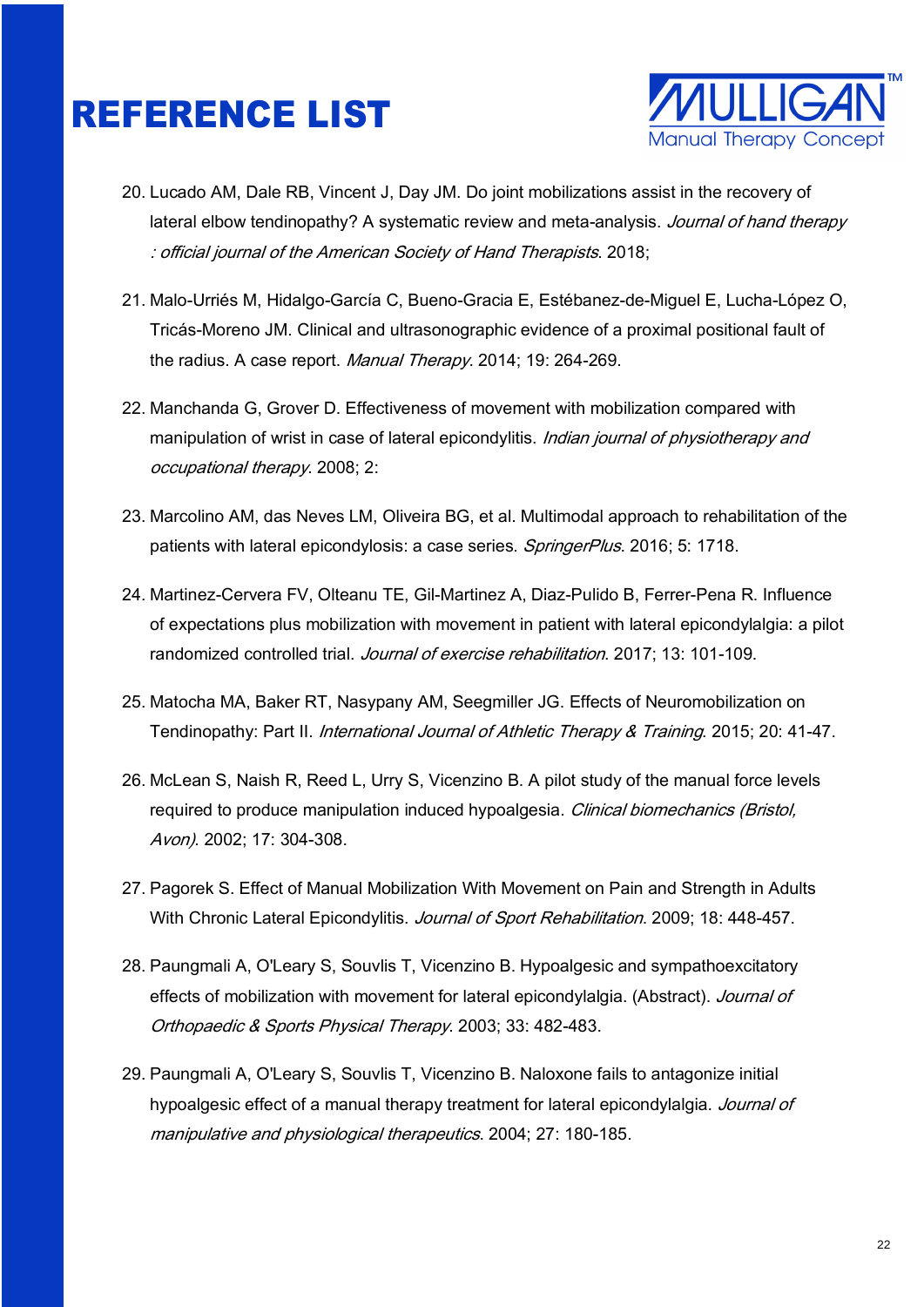

- 30. Paungmali A, Vicenzino B, Smith M. Hypoalgesia induced by elbow manipulation in lateral epicondylalgia does not exhibit tolerance. Journal of Pain. 2003; 4: 448-454.
- 31. Rahman H, Charturvedi PA, Apparao P, Srithulasi PR. Effectiveness of Mulligan Mobilisation with Movement Compared to Supervised Exercise Program in Subjects with Lateral Epicondylitis. International Journal of Physiotherapy and Research. 2016; 4: 1394-1400.
- 32. Revestir SL. The effectiveness of Cyriax physiotherapy and mobilizations with movement in reducing pain levels for lateral epicondylitis. *Effectiveness of Cyriax Physiotherapy &* Mobilizations With Movement in Reducing Pain Levels for Lateral Epicondylitis. 2017; 1-1.
- 33. Reyhan AC, Sindel D, Dereli EE. The effects of Mulligan's mobilization with movement technique in patients with lateral epicondylitis. Journal of back and musculoskeletal rehabilitation. 2020; 33: 99-107.
- 34. Slater H, Arendt-Nielsen L, Wright A, Graven-Nielsen T. Effects of a manual therapy technique in experimental lateral epicondylalgia. Manual therapy. 2006; 11: 107-117.
- 35. Trudel D, Duley J, Zastrow I, Kerr EW, Davidson R, MacDermid JC. Rehabilitation for patients with lateral epicondylitis: a systematic review. Journal of hand therapy: official journal of the American Society of Hand Therapists. 2004; 17: 243-266.
- 36. Vasseljen O. Physiotherapy interventions improve tennis elbow with superior long-term outcomes to corticosteroid injections. Australian Journal of Physiotherapy. 2007; 53: 61-61.
- 37. Vicenzino B, Cleland JA, Bisset L. Joint manipulation in the management of lateral epicondylalgia: a clinical commentary. The Journal of manual & manipulative therapy. 2007; 15: 50-56.
- 38. Vicenzino B, Smith D, Cleland J, Bisset L. Development of a clinical prediction rule to identify initial responders to mobilisation with movement and exercise for lateral epicondylalgia. Manual Therapy. 2009; 14: 550-554.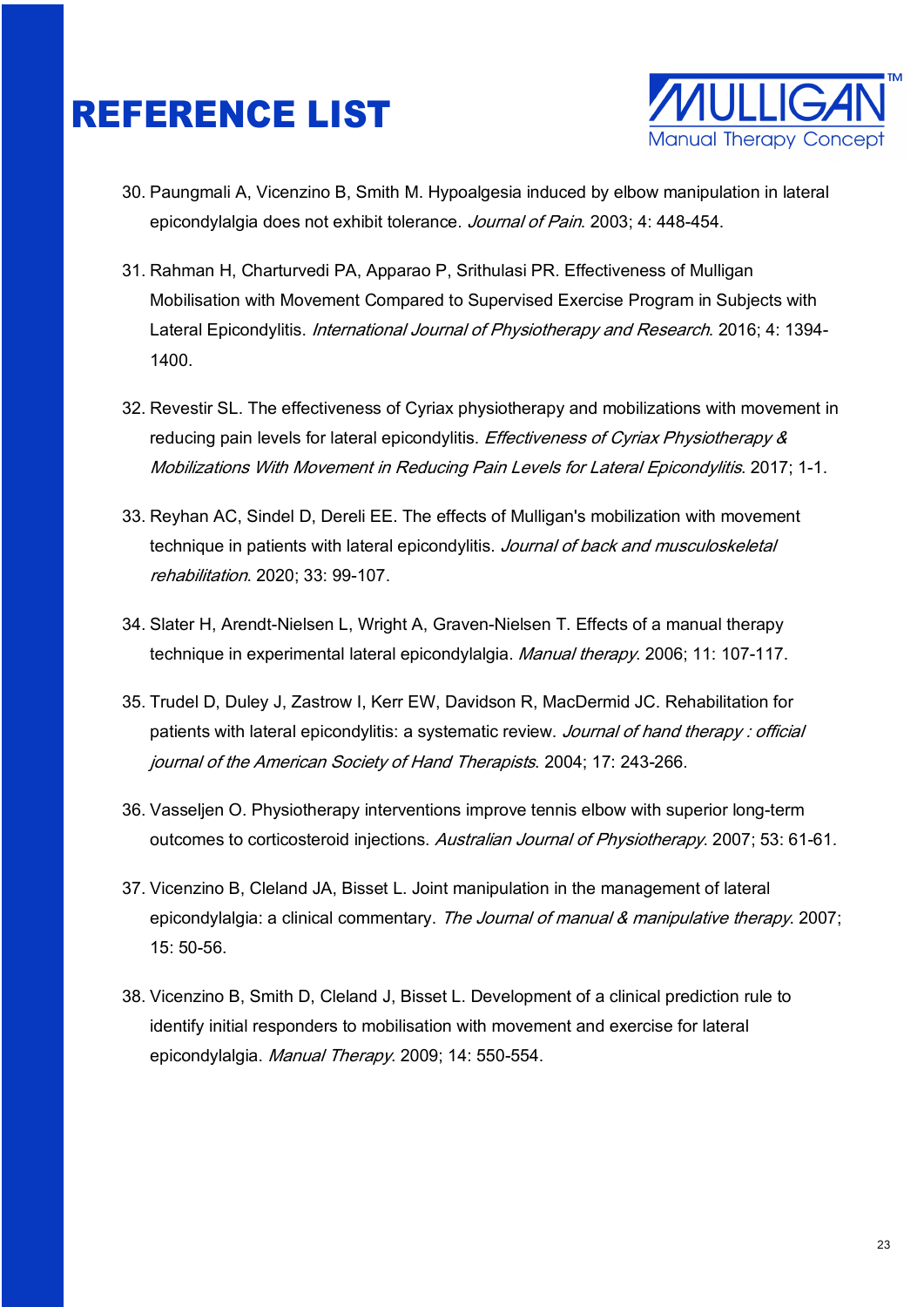

#### **6. Wrist & Hand**

- 1. Backstrom KM. Mobilization with movement as an adjunct intervention in a patient with complicated De Quervain's tenosynovitis: a case report...including commentary by LaStayo P with author response. Journal of Orthopaedic & Sports Physical Therapy. 2002; 32: 86-97.
- 2. Carrasco NM, Bergas MJT, Sánchez CO, Blanco MVV. Effects of Mulligan's technique on a burn patient. A case report. Revista Iberoamericana de Fisioterapia y Kinesiologia. 2011; 14: 90-93.
- 3. Choung S-D, Kwon O-Y, Park K-N, Kim S-H, Cynn H-S. Short-term effects of selfmobilization with a strap on pain and range of motion of the wrist joint in patients with dorsal wrist pain when weight bearing through the hand: A case series. *Manual Therapy.* 2013; 18: 568-572.
- 4. Folk B. Traumatic thumb injury management using mobilization with movement. Manual Therapy. 2001; 6: 178-182.
- 5. Heiser R, O'Brien VH, Schwartz DA. The use of joint mobilization to improve clinical outcomes in hand therapy: A systematic review of the literature. Journal of Hand Therapy. 2013; 26: 297-310.
- 6. Heiser RD, O'Brien V, Schwartz DA. Joint Mobilization in the Distal Upper Extremity -- Putting Evidence into Practice. Journal of Hand Therapy. 2014; 27: e5-e5.
- 7. Hsieh CY, Vicenzino B, Yang CH, Hu MH, Yang C. Mulligan's mobilization with movement for the thumb: a single case report using magnetic resonance imaging to evaluate the positional fault hypothesis. Man Ther. 2002; 7: 44-49.
- 8. Kaneko S, Takasaki H. Forearm pain, diagnosed as intersection syndrome, managed by taping: a case series. The Journal of orthopaedic and sports physical therapy. 2011; 41: 514-519.
- 9. Naik VC, Chitra J, Khatri S. Effectiveness of maitland versus mulligan mobilization technique following post surgical management of colles' - fracture - rct. *Indian journal of physiotherapy* and occupational therapy. 2007; 1: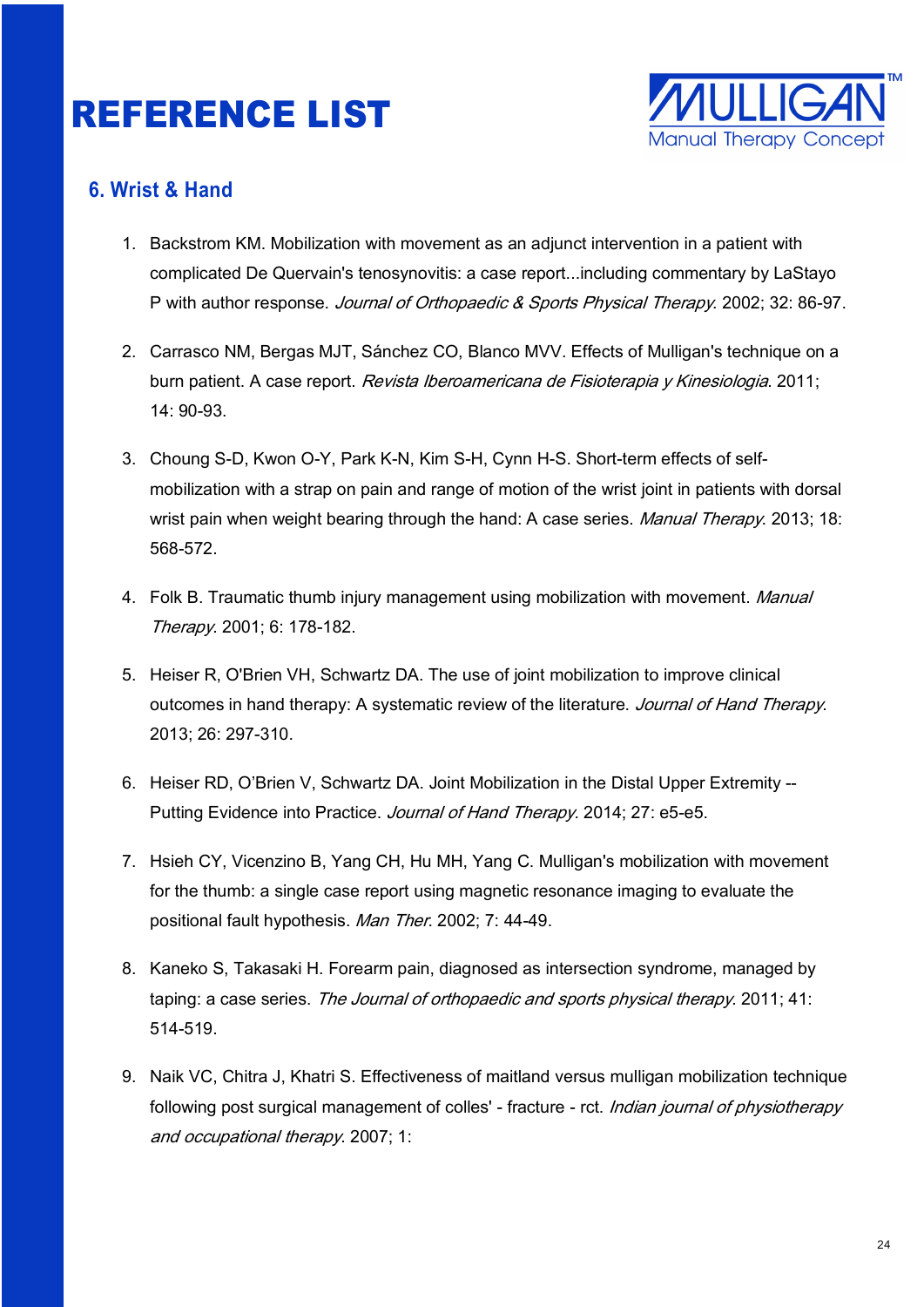

- 10. Rabin A, Israeli T, Kozol Z. Physiotherapy Management of People Diagnosed with de Quervain's Disease: A Case Series. Physiotherapy Canada. Physiotherapie Canada. 2015; 67: 263-267.
- 11. Reid SA, Andersen JM, Vicenzino B. Adding mobilisation with movement to exercise and advice hastens the improvement in range, pain and function after non-operative cast immobilisation for distal radius fracture: a multicentre, randomised trial. Journal of Physiotherapy. 2020;
- 12. Tomruk M, Gelecek N, Basçi O, Özkan MH. Effects of early manual therapy on functional outcomes after volar plating of distal radius fractures: A randomized controlled trial. Hand surgery & rehabilitation. 2020; 39: 178-185.
- 13. Villafane JH, Langford D, Alguacil-Diego IM, Fernandez-Carnero J. Management of trapeziometacarpal osteoarthritis pain and dysfunction using mobilization with movement technique in combination with kinesiology tape: a case report. Journal of chiropractic medicine. 2013; 12: 79-86.
- 14. Villafañe JH, Valdes K. Mobilization with movement and elastic tape application for the conservative management of carpometacarpal joint osteoarthritis. Journal of hand therapy: official journal of the American Society of Hand Therapists. 2015; 28: 82-84; quiz 85.
- 15. Young SW, Young TW, MacDonald CW. Conservative management of De Quervain's tendinopathy with an orthopedic manual physical therapy approach emphasizing first CMC manipulation: a retrospective case series. Physiotherapy theory and practice. 2020; 1-10.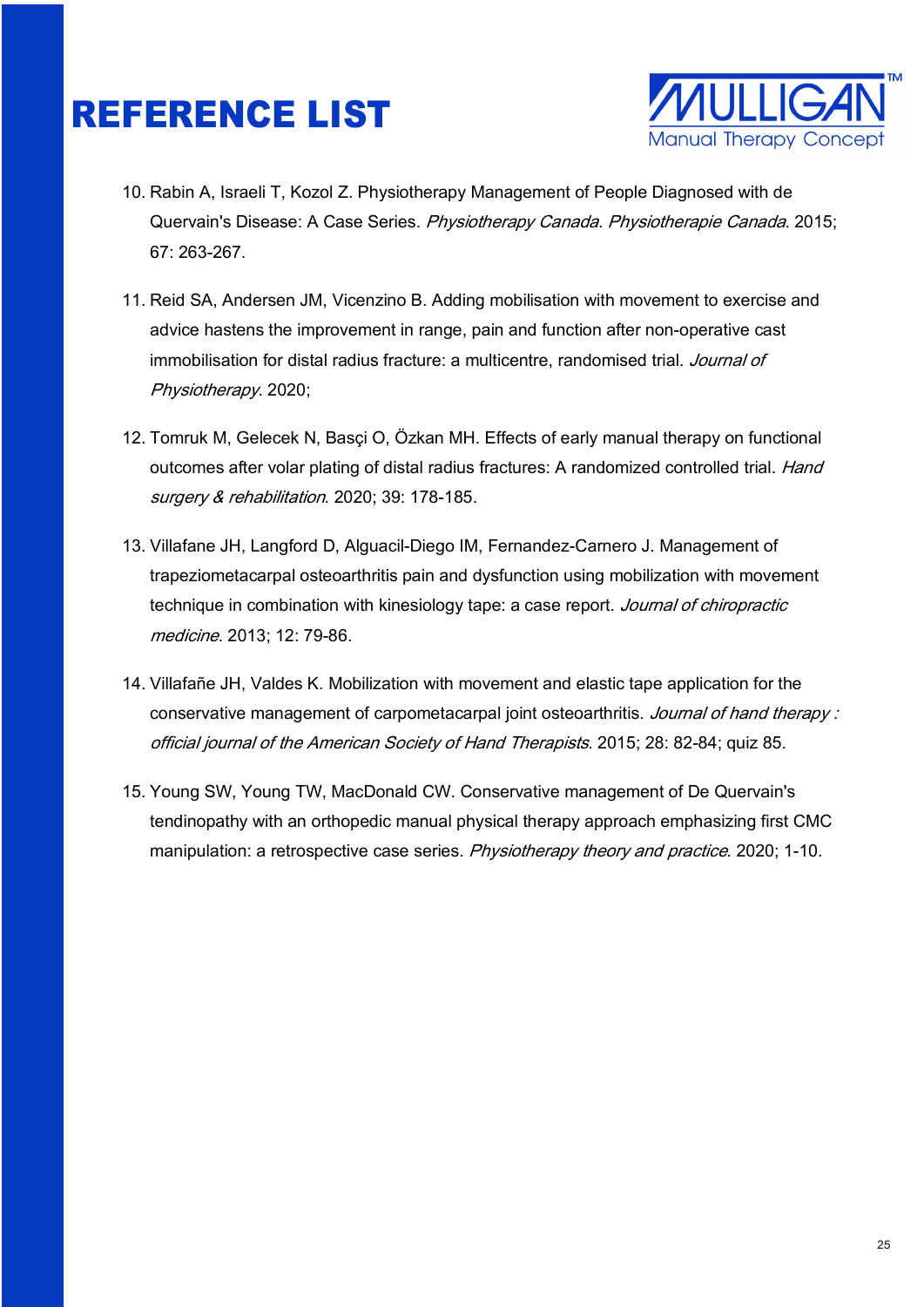

#### **7. Thoracic Spine & Ribs**

- 1. Aiken DL, Vaughn D. The use of functional and traditional mobilization interventions in a patient with chronic thoracic pain: a case report. The Journal of manual & manipulative therapy. 2013; 21: 134-141.
- 2. Andrews D. Utilizing Manual Therapy within a Regional Interdependence Model for the Treatment of Cervicothoracic Dysfunction: A Dissertation of Clinical Practice Improvement. Utilizing Manual Therapy within a Regional Interdependence Model for the Treatment of Cervicothoracic Dysfunction: A Dissertation of Clinical Practice Improvement. 2017; 1-1.
- 3. Andrews DP, Odland-Wolf KB, May J, Baker R, Nasypany A. The Utilization of Mulligan Concept Thoracic Sustained Natural Apophyseal Glides on Patients Classified with Secondary Impingement Syndrome: A Multi-Site Case Series. *International Journal of* Sports Physical Therapy. 2018; 13: 121-130.
- 4. Chu J, Allen DD, Pawlowsky S, Smoot B. Peripheral response to cervical or thoracic spinal manual therapy: an evidence-based review with meta analysis. Journal of Manual & Manipulative Therapy (Maney Publishing). 2014; 22: 220-229.
- 5. Exelby L. The Mulligan concept: its application in the management of spinal conditions. Manual Therapy. 2002; 7: 64-70.
- 6. Hegedus EJ, Goode A, Butler RJ, Slaven E. The neurophysiological effects of a single session of spinal joint mobilization: does the effect last? Journal of Manual & Manipulative Therapy (Maney Publishing). 2011; 19: 143-151.
- 7. Horton SJ. Acute locked thoracic spine: treatment with a modified SNAG. Manual Therapy. 2002; 7: 103-107.
- 8. Lenker C, Larocca N, Lee J, Tucker P. The Use of Thoracic Mobilization With Movement to Treat Shoulder Impingement in Older Adults: A Case Study. Topics in Geriatric Rehabilitation. 2012; 28: 195-200.
- 9. Lewis C, Diaz R, Lopez G, Marki N, Olivio B. A preliminary study to evaluate postural improvement in subjects with scoliosis: active therapeutic movement version 2 device and home exercises using the Mulligan's mobilization-with-movement Concept. Journal of Manipulative & Physiological Therapeutics. 2014; 37: 502-509.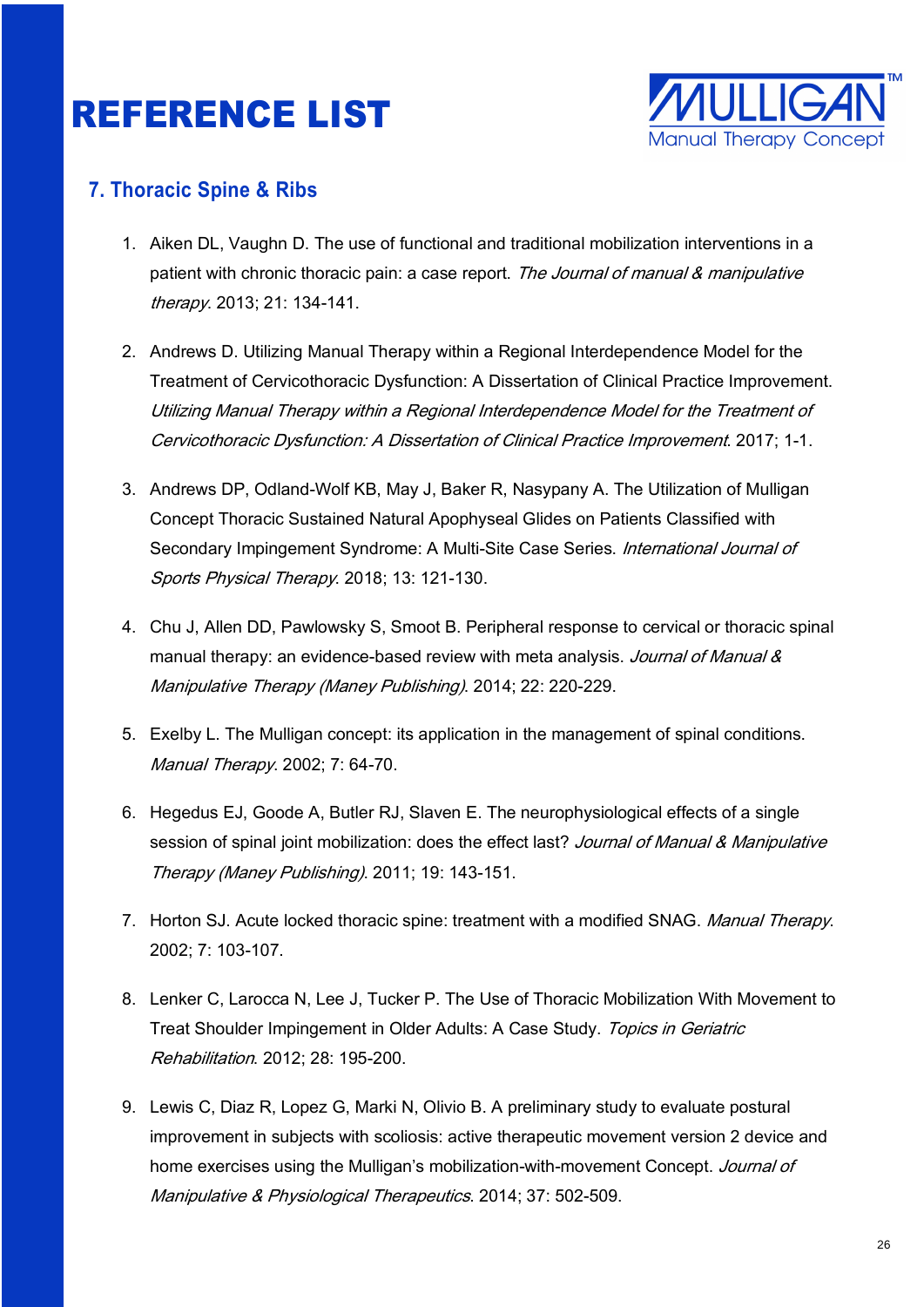

#### **8. Lumbar Spine**

- 1. Ali MN, Sethi K, Noohu MM. Comparison of two mobilization techniques in management of chronic non-specific low back pain. Journal of bodywork and movement therapies. 2019; 23: 918-923.
- 2. Bello B, Danazumi MS, Kaka B. Comparative Effectiveness of 2 Manual Therapy Techniques in the Management of Lumbar Radiculopathy: A Randomized Clinical Trial. Journal of chiropractic medicine. 2019; 18: 253-260.
- 3. da Rocha RCG, Nee R, Hall T, Chopard R. Treatment of persistent knee pain associated with lumbar dysfunction: a case report. New Zealand Journal of Physiotherapy. 2006; 34: 31-35.
- 4. Dinkins EM, Stevens-Lapsley J. Management of symptoms of Restless Legs Syndrome with use of a traction straight leg raise: a preliminary case series. Man Ther. 2013; 18: 299-302.
- 5. Elrazik RKA, Samir SM, Zaki LA, Koura GA. Mobilisation with movement versus posteroanterior mobilisation in chronic non specific low back pain. International journal of pharmtech research. 2016; 9:
- 6. Eusea J, Nasypany A, Seegmiller J, Baker R. Utilizing Mulligan Sustained Natural Apophyseal Glides Within a Clinical Prediction Rule for Treatment of Low Back Pain in a Secondary School Football Player. International Journal of Athletic Therapy & Training. 2015; 20: 18-24.
- 7. Exelby L. The locked lumbar facet joint: intervention using mobilizations with movement. Manual Therapy. 2001; 6: 116-121.
- 8. Exelby L. The Mulligan concept: its application in the management of spinal conditions. Manual Therapy. 2002; 7: 64-70.
- 9. Hall T, Beyerlein C, Hansson U, Lim HT, Odermark M, Sainsbury D. Mulligan Traction Straight Leg Raise: A Pilot Study to Investigate Effects on Range of Motion in Patients with Low Back Pain. Journal of Manual & Manipulative Therapy. 2006; 14: 95-100.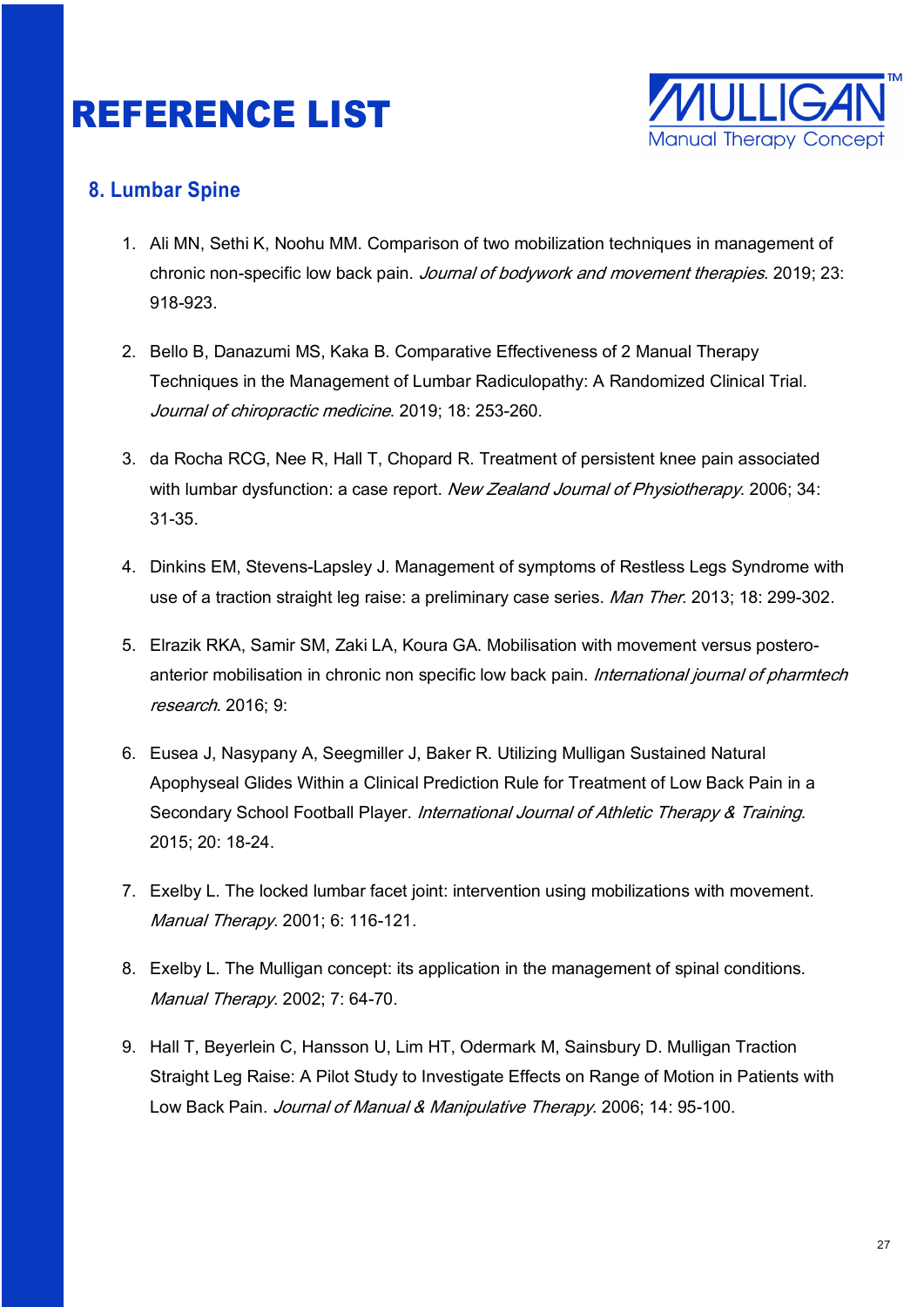

- 10. Hall T, Cacho A, McNee C, Riches J, Walsh J. Effects of the Mulligan Traction Straight Leg Raise Technique on Range of Movement. Journal of Manual & Manipulative Therapy. 2001; 9: 128-133.
- 11. Hall T, Hardt S, Schafer A, Wallin L. Mulligan bent leg raise technique—a preliminary randomized trial of immediate effects after a single intervention. Man Ther. 2006; 11: 130-135.
- 12. Hegedus EJ, Goode A, Butler RJ, Slaven E. The neurophysiological effects of a single session of spinal joint mobilization: does the effect last? Journal of Manual & Manipulative Therapy (Maney Publishing). 2011; 19: 143-151.
- 13. Hidalgo B, Pitance L, Hall T, Detrembleur C, Nielens H. Short-term effects of Mulligan mobilization with movement on pain, disability, and kinematic spinal movements in patients with nonspecific low back pain: a randomized placebo-controlled trial. Journal of manipulative and physiological therapeutics. 2015; 38: 365-374.
- 14. Hussien HM, Abdel-Raoof NA, Kattabei OM, Ahmed HH. Effect of Mulligan Concept Lumbar SNAG on Chronic Nonspecific Low Back Pain. Journal of chiropractic medicine. 2017; 16: 94‐102.
- 15. Konstantinou K, Foster N, Rushton A, Baxter D. The use and reported effects of mobilization with movement techniques in low back pain management; a cross-sectional descriptive survey of physiotherapists in Britain. Manual Therapy. 2002; 7: 206-214.
- 16. Konstantinou K, Foster N, Rushton A, Baxter D, Wright C, Breen A. Flexion mobilizations with movement techniques: the immediate effects on range of movement and pain in subjects with low back pain. Journal of manipulative and physiological therapeutics. 2007; 30: 178‐185.
- 17. Lewis JS, Hewitt JS, Billington L, Cole S, Byng J, Karayiannis S. A randomized clinical trial comparing two physiotherapy interventions for chronic low back pain. *Spine*. 2005; 30: 711-721.
- 18. Mhatre BS, Singh YL, Tembhekar JY, Mehta A. Which is the better method to improve "perceived hamstrings tightness" – Exercises targeting neural tissue mobility or exercises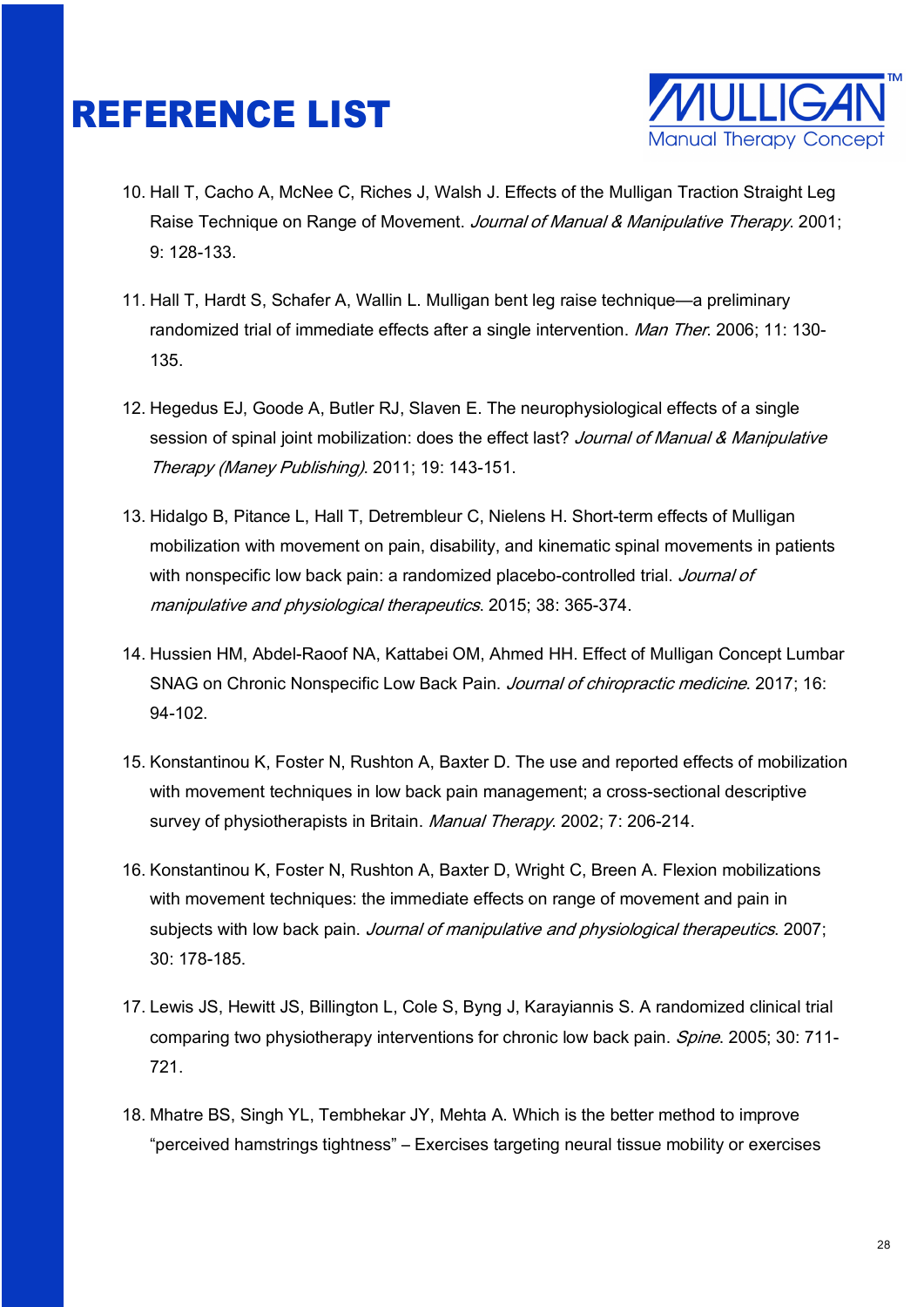

targeting hamstrings muscle extensibility? International Journal of Osteopathic Medicine. 2013; 16: 153-162.

- 19. Moutzouri M, Billis E, Strimpakos N, Kottika P, Oldham JA. The effects of the Mulligan Sustained Natural Apophyseal Glide (SNAG) mobilisation in the lumbar flexion range of asymptomatic subjects as measured by the Zebris CMS20 3-D motion analysis system. BMC musculoskeletal disorders. 2008; 9: 131.
- 20. Moutzouri M, Perry J, Joanna P, Billis E, Eudokia B. Investigation of the effects of a centrally applied lumbar sustained natural apophyseal glide mobilization on lower limb sympathetic nervous system activity in asymptomatic subjects. Journal of manipulative and physiological therapeutics. 2012; 35: 286‐294.
- 21. Mulligan BR. Manual therapy rounds. Spiral mobilizations with leg movement (further mobilizations with movement). Journal of Manual & Manipulative Therapy (Journal of Manual & Manipulative Therapy). 1995; 3: 25-27.
- 22. Mulligan BR. Manual therapy rounds. Update on spinal mobilisations with leg movement. Journal of Manual & Manipulative Therapy (Journal of Manual & Manipulative Therapy). 1997; 5: 184-187.
- 23. Pourahmadi MR, Mohsenifar H, Dariush M, Aftabi A, Amiri A. Effectiveness of mobilization with movement (Mulligan concept techniques) on low back pain: a systematic review. *Clin* Rehabil. 2018; 32: 1289-1298.
- 24. Samir S, Zak L, Soliman M. Mulligan versus maitland mobilizations in patients with chronic low back dysfunction. International journal of pharmtech research. 9 (6) (pp 92-99), 2016. Date of publication: 2016. 2016:
- 25. Satpute K, Hall T, Bisen R, Lokhande P. The Effect of Spinal Mobilization With Leg Movement in Patients With Lumbar Radiculopathy-A Double-Blind Randomized Controlled Trial. Archives of physical medicine and rehabilitation. 2019; 100: 828-836.
- 26. SMS D, P D, R I. Effect of spinal mobilization with leg movement as an adjunct to neural mobilization and conventional therapy in patients with lumbar radiculopathy: Randomized controlled trial. Journal of Medical and Scientific Research. 2018; 6: 11-19.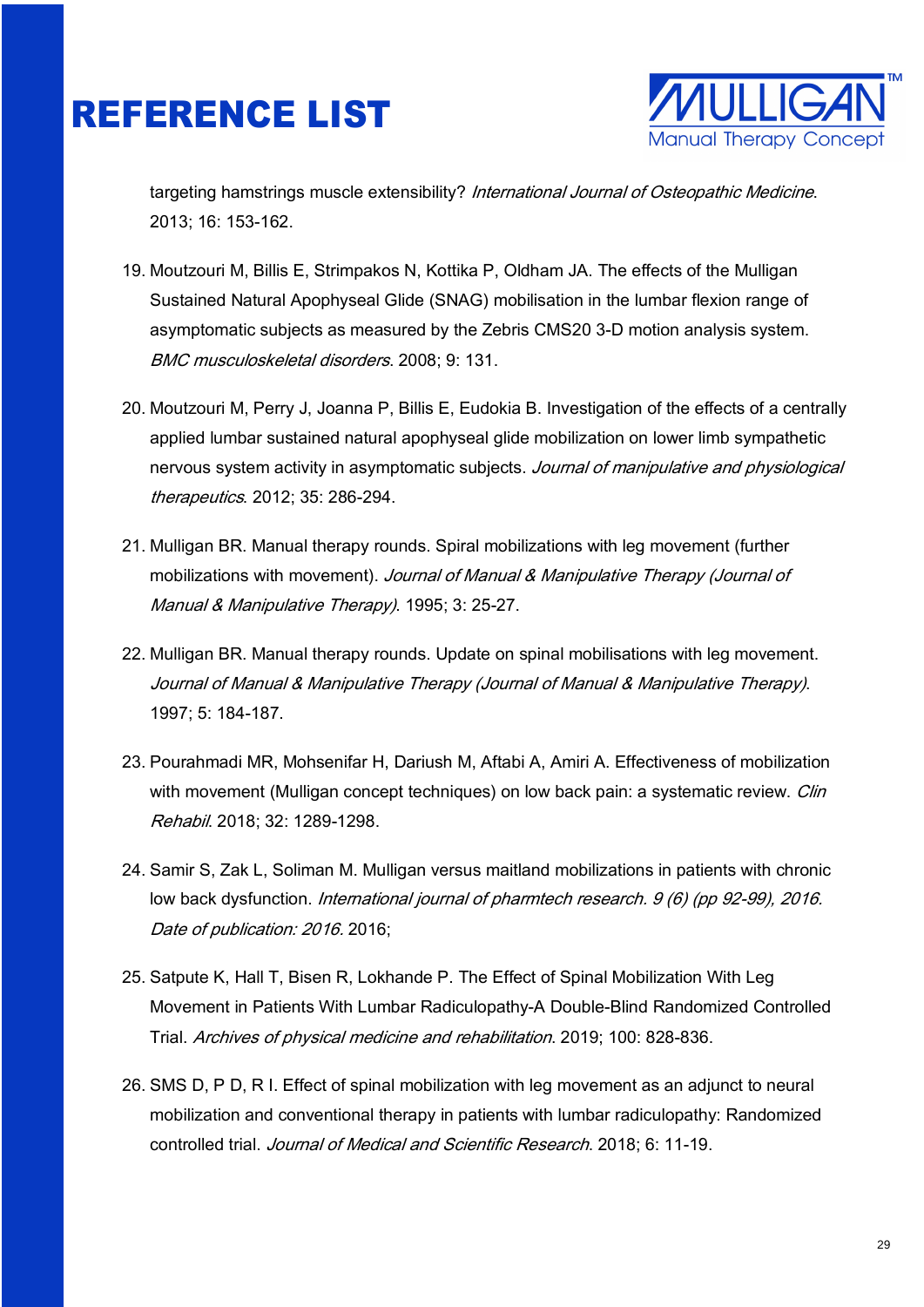

- 27. Tambekar N, Sabnis S, Phadke A, Bedekar N. Effect of Butler's neural tissue mobilization and Mulligan's bent leg raise on pain and straight leg raise in patients of low back ache. Journal of bodywork and movement therapies. 2016; 20: 280‐285.
- 28. Waqqar S, Shakil-ur-Rehman S, Ahmad S. Mckenzie treatment versus mulligan sustained natural apophyseal glides for chronic mechanical low back pain. Pakistan journal of medical sciences. 2016; 32: 476-479.
- 29. Widerstrom B, Olofson N, Arvidsson I. Manual therapy and a suggested treatment based classification algorithm in patients with low back pain: A pilot study. Journal of Back & Musculoskeletal Rehabilitation. 2007; 20: 61-70.
- 30. Yadav S, Nijhawan MA, Panda P. Effectiveness of spinal mobilization with leg movement (SMWLM) in patientes with lumbar radiculopathy (L5 / S1 nerve root) in lumbar disc herniation. 2014.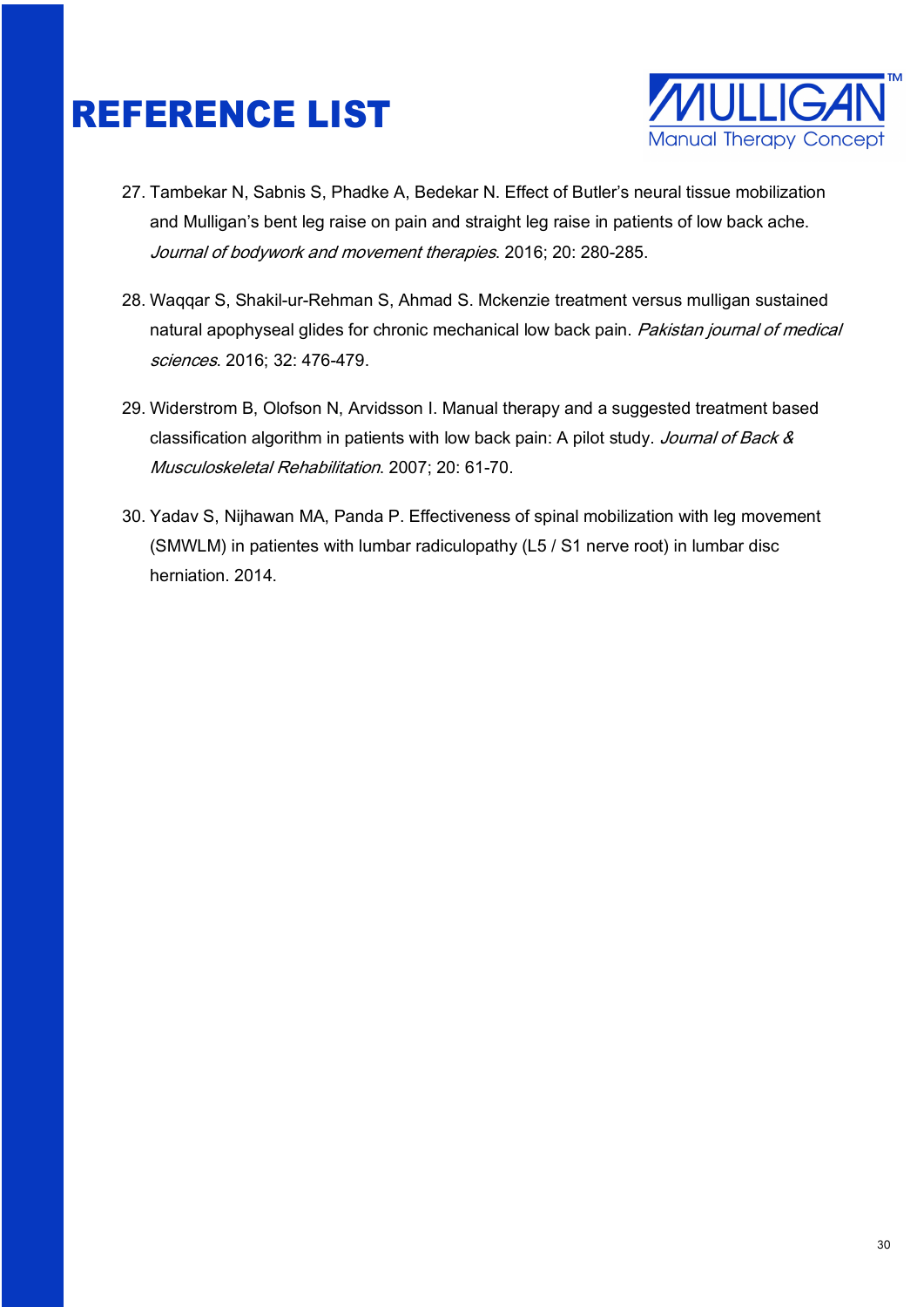

#### **9. SIJ & Pelvis**

- 1. Bindra S. Hip Rotation MWM for Sacroiliac Joint Dysfunction: A Case Report. *Indian Journal* of Physiotherapy & Occupational Therapy. 2014; 8: 8-11.
- 2. Jeong-Hyun S, Gi Duck P, Hoo Sung P. The Effect of Sacroiliac Joint Mobilization on Pelvic Deformation and the Static Balance Ability of Female University Students with SI Joint Dysfunction. Journal of physical therapy science. 2014; 26: 845-848.
- 3. Krzyzanowicz R, Baker R, Nasypany A, Gargano F, Seegmiller J. Patient Outcomes Utilizing the Selective Functional Movement Assessment and Mulligan Mobilizations With Movement on Recreational Dancers With Sacroiliac Joint Pain: A Case Series. International Journal of Athletic Therapy & Training. 2015; 20: 31-37.
- 4. Sabah Mohammed Easa A, Ragia Mohammed K, Enas A, Yasser L, Fatma Anas A. Efficacy of Mulligan mobilization versus muscle energy technique in chronic sacroiliac joint dysfunction. International Journal of Physiotherapy. 2017; 4:
- 5. Shinde M, Jagtap V. Effect of muscle energy technique and mulligan mobilization in sacroiliac joint dysfunction. Global Journal for Research Analysis. 2018; 7: 79-91.
- 6. Son J-H, Park GD, Park HS. The effect of sacroiliac joint mobilization on pelvic deformation and the static balance ability of female university students with si joint dysfunction. Journal of physical therapy science. 2014; 26: 845-848.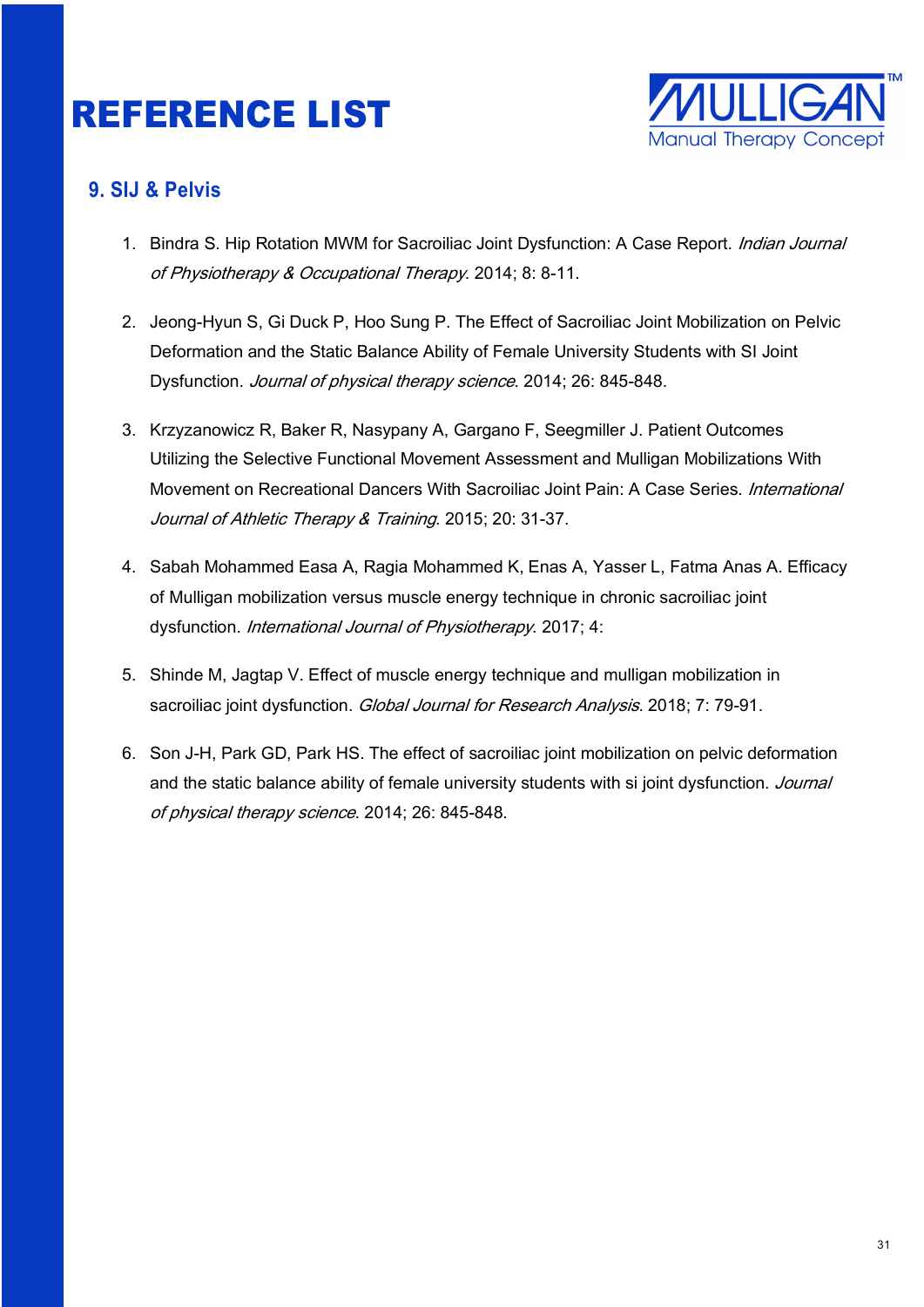

#### **10. Hip**

- 1. Albertin ES, Miley EN, May J, Baker RT, Reordan D. The Effects of Hip Mobilizations on Patient Outcomes: A Critically Appraised Topic. Journal of sport rehabilitation. 2019; 28: 390-394.
- 2. Beselga C, Neto F, Alburquerque-Sendín F, Hall T, Oliveira-Campelo N. Immediate effects of hip mobilization with movement in patients with hip osteoarthritis: a randomised controlled trial. Manual therapy. 2016; 22: 80‐85.
- 3. Bindra S. Hip Rotation MWM for Sacroiliac Joint Dysfunction: A Case Report. Indian Journal of Physiotherapy & Occupational Therapy. 2014; 8: 8-11.
- 4. Carpenter G. The effects of hip mobilization and mobilization with movement in the physical therapy management of a person with lateral hip pain: a case report. Journal of Manual & Manipulative Therapy (Journal of Manual & Manipulative Therapy). 2008; 16: 170-170.
- 5. Dabholkar A, Kumari S, Yardi S. Comparative Study of Short Term Response between Maitland Mobilization and Mulligan's Mobilization with Movement of Hip Joint in Osteoarthritis of Knee Patients Identified as Per Clinical Prediction Rule. *Indian Journal of* Physiotherapy & Occupational Therapy. 2014; 8: 6-10.
- 6. Mulligan BR. Manual therapy rounds. Mobilisations with movement (MWMS) for the hip joint to restore internal rotation and flexion. Journal of Manual & Manipulative Therapy (Journal of Manual & Manipulative Therapy). 1996; 4: 35-36.
- 7. Nunes GS, Wolf DF, Dos Santos DA, de Noronha M, Serrão FV. Acute Effects of Hip Mobilization With Movement Technique on Pain and Biomechanics in Females With Patellofemoral Pain: A Randomized, Placebo-Controlled Trial. Journal of sport rehabilitation. 2019; 1-9.
- 8. Smith DA, Saranga J, Pritchard A, Kommatas NA, Punnoose SK, Kale ST. Effect of a lateral glide mobilisation with movement of the hip on vibration threshold in healthy volunteers. Journal of Bodywork and Movement Therapies. 2018; 22: 13-17.
- 9. Solanki D, Kage V. A Comparative Study on Immediate effect of Adductor Stretch MWM Versus MET in Subjects with Hip Adductor Tightness - Randomized Clinical Trial. *Indian* Journal of Physiotherapy & Occupational Therapy. 2012; 6: 44-47.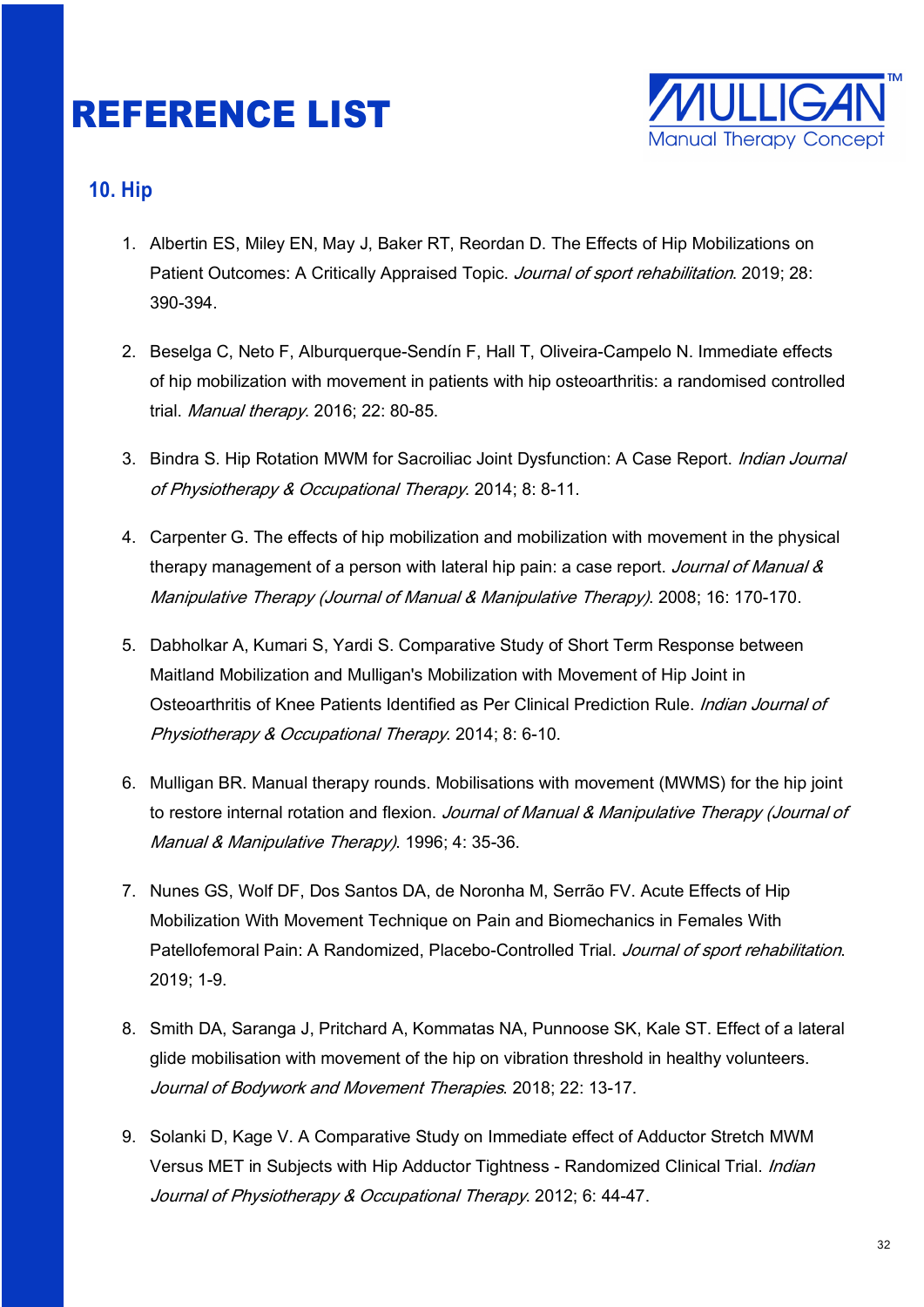

- 10. Walsh R, Kinsella S. The effects of caudal mobilisation with movement (MWM) and caudal self-mobilisation with movement (SMWM) in relation to restricted internal rotation in the hip: a randomised control pilot study. Manual therapy. 2016; 22: 9‐15.
- 11. Yıldırım MS, Ozyurek S, Tosun O, Uzer S, Gelecek N. Comparison of effects of static, proprioceptive neuromuscular facilitation and Mulligan stretching on hip flexion range of motion: a randomized controlled trial. Biology of sport. 2016; 33: 89-94.
- 12. Zemadanis K, Betsos T, Mandalidis D. The short and long-term effect of weight-bearing mobilization-with-movement (MWM) and automobilization-MWM techniques on pain and functional status in patients with hip osteoarthritis. International Journal of Physiotherapy. 2017; 4: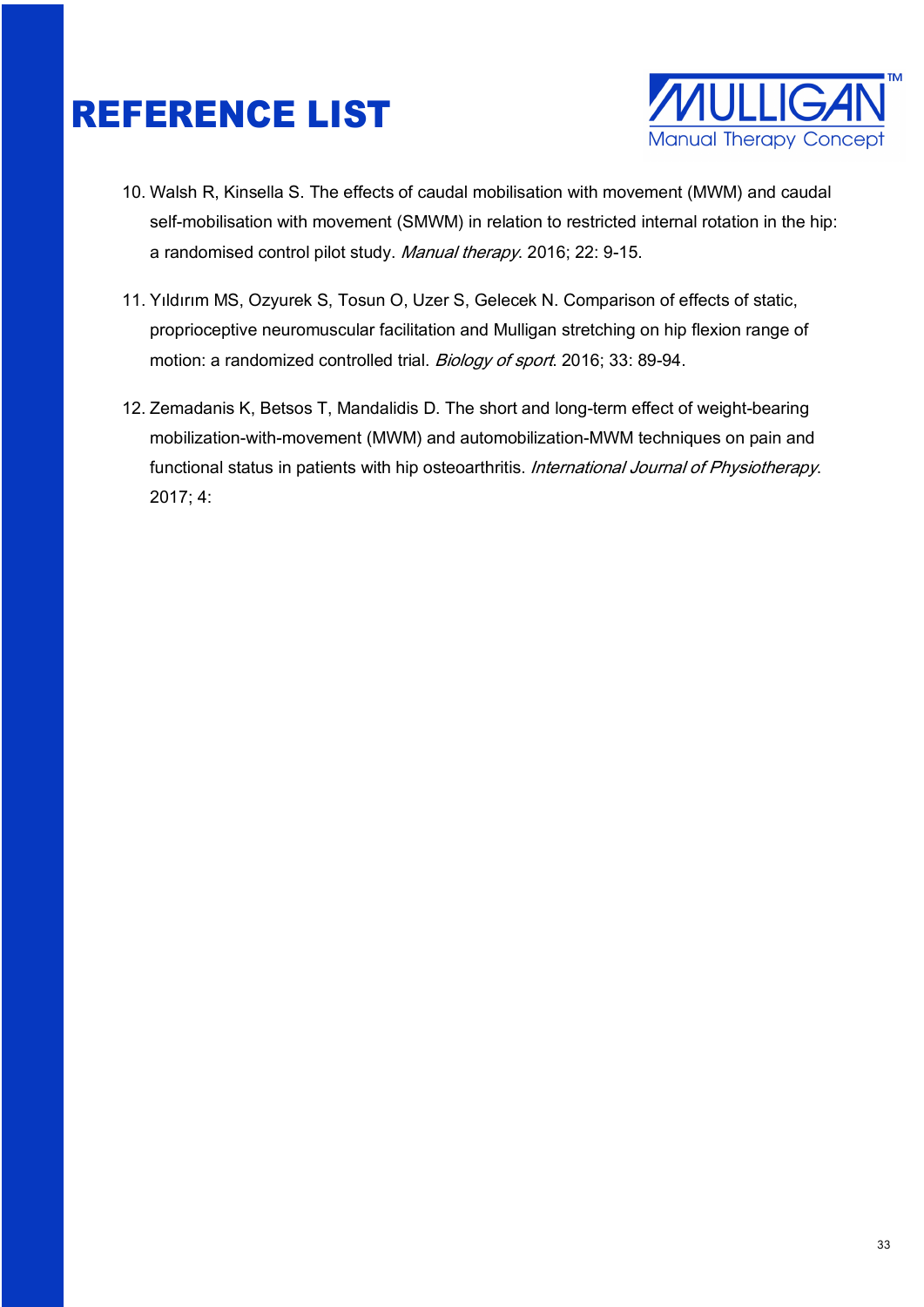

#### **11. Knee**

- 1. Alkhawajah HA, Alshami AM. The effect of mobilization with movement on pain and function in patients with knee osteoarthritis: a randomized double-blind controlled trial. BMC musculoskeletal disorders. 2019; 20: 452.
- 2. Alsiri NF, Alhadhoud MA, Al-Mukaimi A, Palmer S. The effect of Mulligan's mobilization with movement following total knee arthroplasty: Protocol of a single-blind randomized controlled trial. Musculoskeletal care. 2020;
- 3. Altmis H, Oskay D, Elbasan B, Duzgun I, Tuna Z. Mobilization with movement and kinesio taping in knee arthritis-evaluation and outcomes. *International orthopaedics*. 2018: 42: 2807-2815.
- 4. Anandkumar S, Miller J, J. Werstine R, Young S. Effect of mobilization with movement on lateral knee pain due to proximal tibiofibular joint hypomobility. Physiotherapy Theory & Practice. 2018; 34: 813-820.
- 5. Anwer S, Alghadir A, Zafar H, Brismée J-M. Effects of orthopaedic manual therapy in knee osteoarthritis: a systematic review and meta-analysis. Physiotherapy. 2018; 104: 264-276.
- 6. Balasundaram AP, Sreerama Rajan S. Short-term effects of mobilisation with movement in patients with post-traumatic stiffness of the knee joint. Journal of bodywork and movement therapies. 2018; 22: 498-501.
- 7. Bhagat M, Neelapala YVR, Gangavelli R. Immediate effects of Mulligan's techniques on pain and functional mobility in individuals with knee osteoarthritis: A randomized control trial. Physiotherapy research international : the journal for researchers and clinicians in physical therapy. 2020; 25: e1812.
- 8. Bhosale N, Kanase SB, Bathia K. Effect of Mulligan's Pain Release Phenomenon with Kinesiotaping in Chronic Patellofemoral Osteoarthritis. *Indian Journal of Public Health* Research & Development. 2019; 10: 324.
- 9. Brody K, Baker RT, Nasypany A, Seegmiller J, Piccininni JJ. Treatment of Meniscal Lesions Using the Mulligan "Squeeze" Technique: A Case Series. *International Journal of Athletic* Therapy and Training. 2015; 20: 24-31.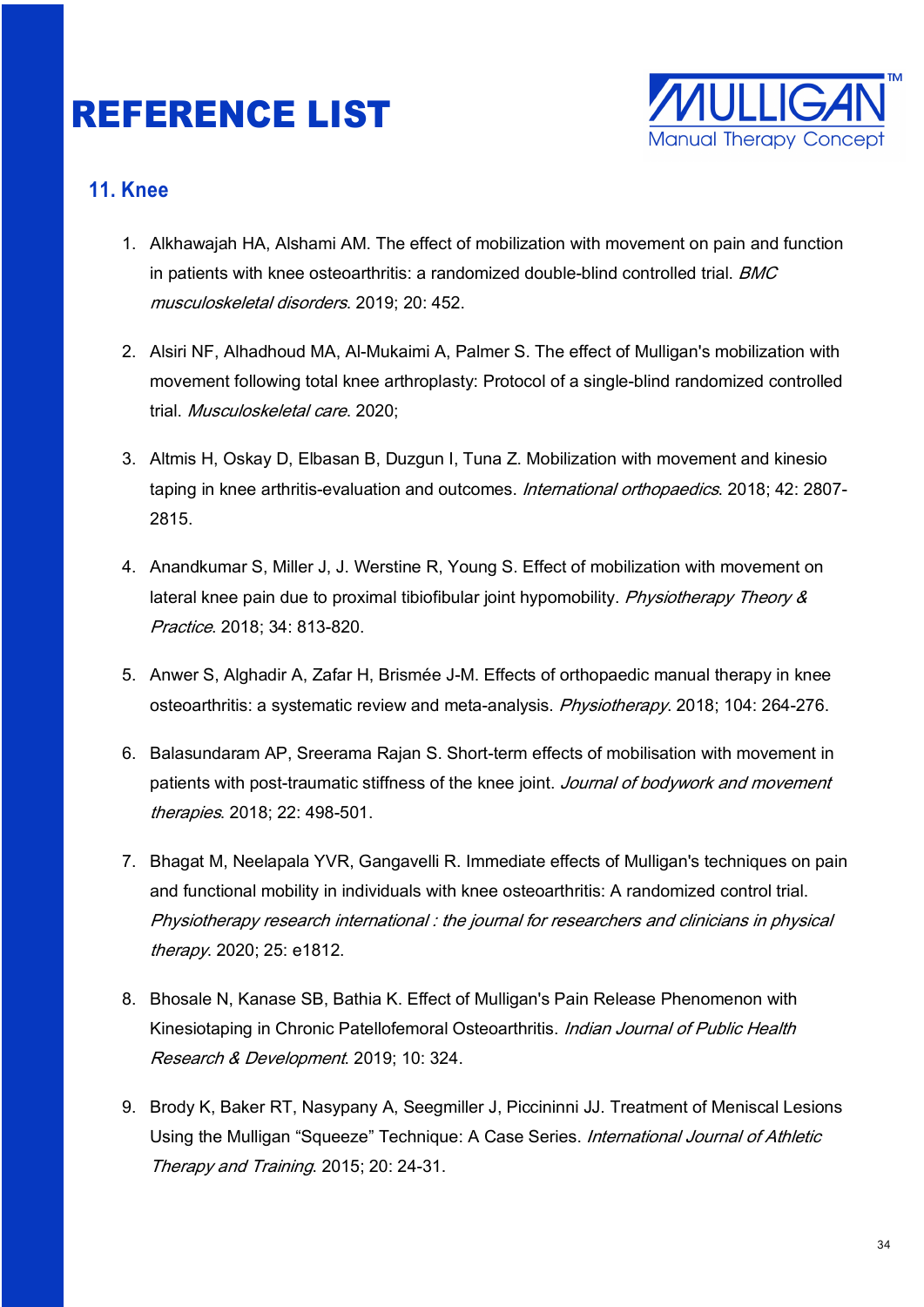

- 10. Chaconas E, Gray S, Kempfert D. Mobilization with movement symptom modification procedure for a 38 year old male with patella femoral pain syndrome. Manual Therapy. 2016; 25: e63-e64.
- 11. Chan-Woo N, Sang-In P, Min-Sik Y, Young-Min K. Effects of the MWM Technique Accompanied by Trunk Stabilization Exercises on Pain and Physical Dysfunctions Caused by Degenerative Osteoarthritis. Journal of physical therapy science. 2013; 25: 1137-1140.
- 12. Creighton D, Krauss J, Pascoe S, Patel H, Pierce J. The effects of tibio-femoral joint traction mobilization on patients with limited passive knee flexion: a case series. Journal of Manual & Manipulative Therapy (Journal of Manual & Manipulative Therapy). 2006; 14: 173-174.
- 13. da Rocha RCG, Nee R, Hall T, Chopard R. Treatment of persistent knee pain associated with lumbar dysfunction: a case report. New Zealand Journal of Physiotherapy. 2006; 34: 31-35.
- 14. Dabholkar A, Kumari S, Yardi S. Comparative Study of Short Term Response between Maitland Mobilization and Mulligan's Mobilization with Movement of Hip Joint in Osteoarthritis of Knee Patients Identified as Per Clinical Prediction Rule. *Indian Journal of* Physiotherapy & Occupational Therapy. 2014; 8: 6-10.
- 15. Demirci S, Kinikli GI, Callaghan MJ, Tunay VB. Comparison of short-term effects of mobilization with movement and Kinesiotaping on pain, function and balance in patellofemoral pain. Acta orthopaedica ET traumatologica turcica. 2017; 51: 442-447.
- 16. Gomes MG, Primo AF, De Jesus L, Dionisio VC. Short-term Effects of Mulligan's Mobilization With Movement on Pain, Function, and Emotional Aspects in Individuals With Knee Osteoarthritis: A Prospective Case Series. Journal of manipulative and physiological therapeutics. 2020; 43: 437-445.
- 17. Heggannavar A, Gupta R. Quantitative effects of proprioceptive exercises and mulligan's MWM in subjects with osteoarthritis of knee-a randomized clinical trail. Physiotherapy (united kingdom). 2015; 101: eS555‐eS556.
- 18. Hendry D, Campbell A, Ng L, Grisbrook TL, Hopper DM. Effect of Mulligan's and Kinesio knee taping on adolescent ballet dancers knee and hip biomechanics during landing. Scand J Med Sci Sports. 2014;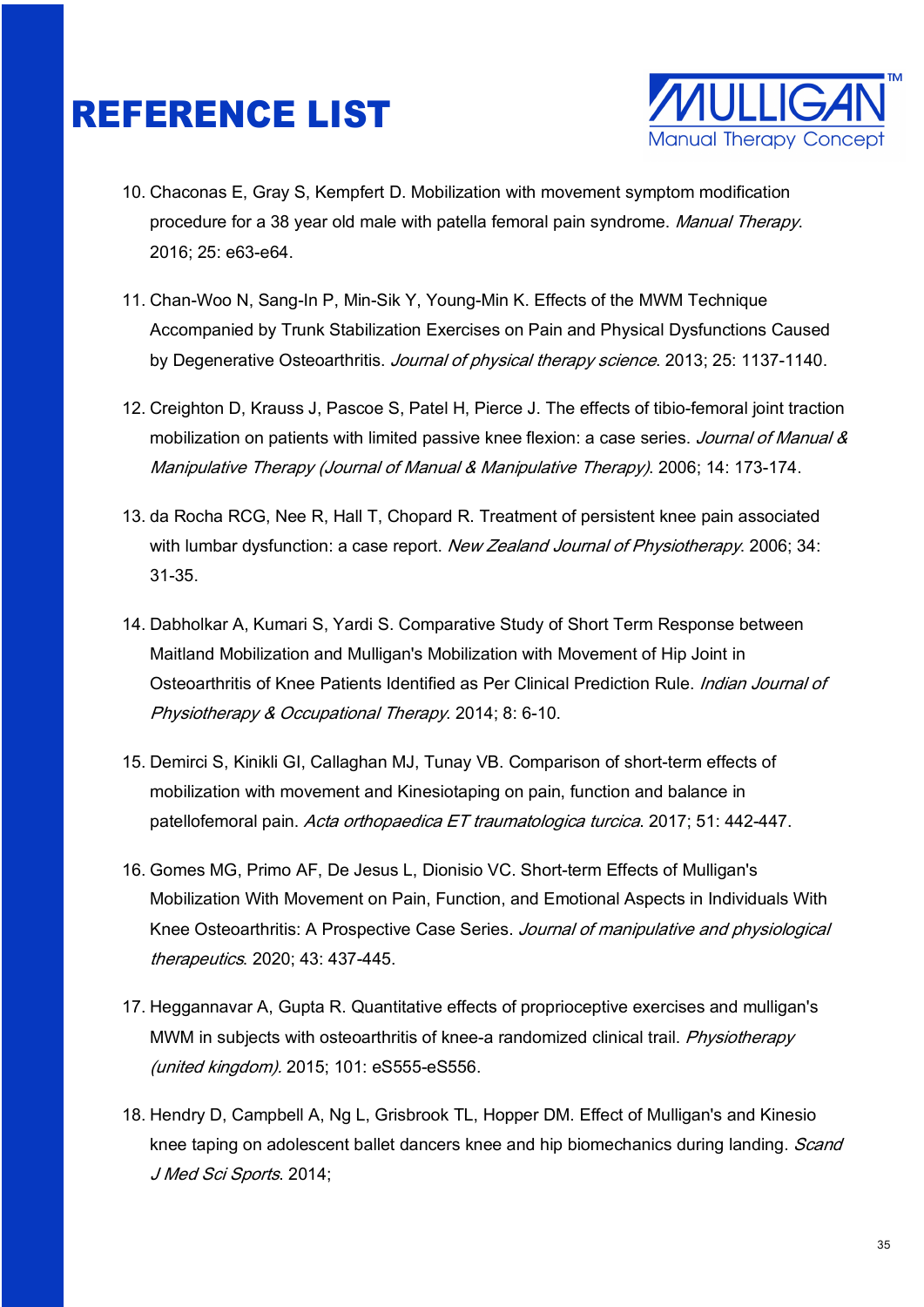

- 19. Hickey A, Hopper D, Hall T, Wild CY. The effect of the Mulligan knee taping technique on patellofemoral pain and lower limb biomechanics. Am J Sports Med. 2016; 44: 1179-1185.
- 20. Hotwani R, Metgud S, Ganesh BR. Comparison of McConnell patellar taping versus mobilisation with movement in chronic knee osteoarthritis: a randomized clinical trial. *Indian* Journal of Physiotherapy & Occupational Therapy. 2010; 4: 132-136.
- 21. Howe A, Campbell A, Ng L, Hall T, Hopper D. Effects of two different knee tape procedures on lower-limb kinematics and kinetics in recreational runners. *Scand J Med Sci Sports*. 2015; 25: 517-524.
- 22. Hudson R, Richmond A, Sanchez B, et al. An alternative approach to the treatment of meniscal pathologies: a case series analysis of the Mulligan Concept "squeeze" technique. International Journal of Sports Physical Therapy. 2016; 11: 564-574.
- 23. Hudson R, Richmond A, Sanchez B, et al. Innovative treatment of clinically diagnosed meniscal tears: a randomized sham-controlled trial of the Mulligan concept 'squeeze' technique. The Journal of manual & manipulative therapy. 2018; 1-10.
- 24. Jayaseelan DJ, Scalzitti DA, Palmer G, Immerman A, Courtney CA. The effects of joint mobilization on individuals with patellofemoral pain: a systematic review. *Clinical* Rehabilitation. 2018; 32: 722-733.
- 25. Kaya Mutlu E, Ercin E, Razak Ozdıncler A, Ones N. A comparison of two manual physical therapy approaches and electrotherapy modalities for patients with knee osteoarthritis: A randomized three arm clinical trial. Physiotherapy Theory & Practice. 2018; 34: 600-612.
- 26. Kaya Mutlu E, Razak Ozdincler A, Ercin E. Comparison of two different mobilization techniques in the management of osteoarthritis of the knee: a randomized clinical trial. Osteoarthritis and cartilage. 2015; 23: A391‐A392.
- 27. Mackay GJK, Stearne SM, Wild CY, et al. Mulligan Knee Taping Using Both Elastic and Rigid Tape Reduces Pain and Alters Lower Limb Biomechanics in Female Patients With Patellofemoral Pain. Orthopaedic Journal of Sports Medicine. 2020; 8: 232596712092167.
- 28. Nam C-W, Park S-I, Yong M-S, Kim Y-M. Effects of the MWM Technique Accompanied by Trunk Stabilization Exercises on Pain and Physical Dysfunctions Caused by Degenerative Osteoarthritis. Journal of physical therapy science. 2013; 25: 1137-1140.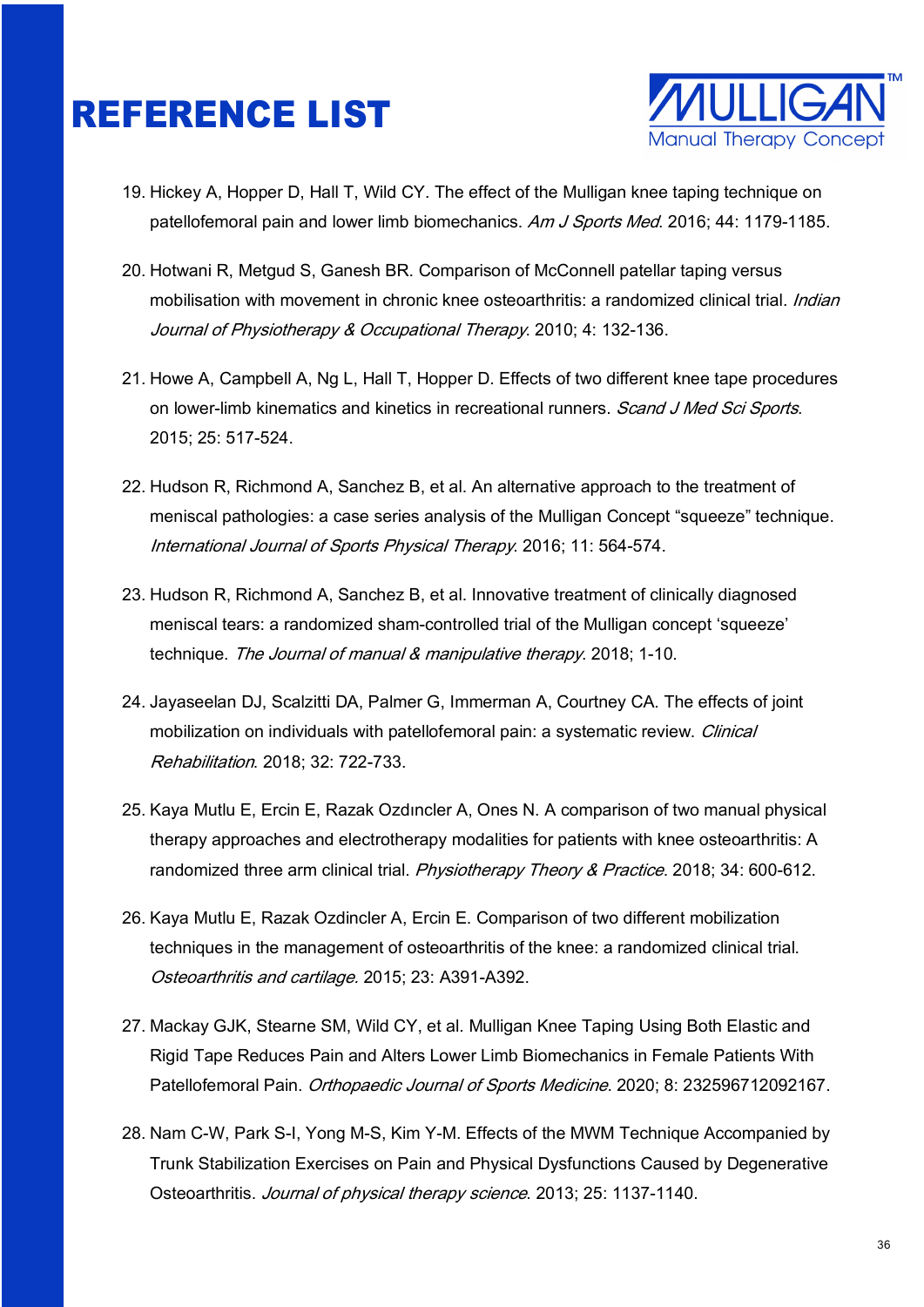

- 29. Nigam A, Satpute KH, Hall TM. Long term efficacy of mobilisation with movement on pain and functional status in patients with knee osteoarthritis: a randomised clinical trial. *Clin* Rehabil. 2020; 269215520946932.
- 30. Nunes GS, Wolf DF, Dos Santos DA, de Noronha M, Serrão FV. Acute Effects of Hip Mobilization With Movement Technique on Pain and Biomechanics in Females With Patellofemoral Pain: A Randomized, Placebo-Controlled Trial. Journal of sport rehabilitation. 2019; 1-9.
- 31. Oskay D, Altmis H, Duzgun I, Elbasan B. Immediate effects of mulligan's concept mobilization with movement on knee pain and functions in patients with knee osteoarthritis. Annals of the rheumatic diseases. 2015; 74: 1315.
- 32. Qamar MM, Kiran A, Ijaz MJ, Basharat A, Rasul A, Ahmed W. Comparison of efficacy of mulligan's mobilization with movement with maitland mobilization along with conventional therapy in the patients with knee osteoarthritis: A randomized clinical trial. Libyan International Medical University Journal. 2018; 3: 26.
- 33. Rao RV, Balthillaya G, Prabhu A, Kamath A. Immediate effects of Maitland mobilization versus Mulligan Mobilization with Movement in Osteoarthritis knee- A Randomized Crossover trial. Journal of bodywork and movement therapies. 2017; (no pagination):
- 34. Razek RA, Shenouda MM. Efficacy of Mulligan's Mobilization with Movement on Pain, Disability, and Range of Motion in Patients with Knee Osteoarthritis: A Randomized Controlled Pilot Study. Indian Journal of Physiotherapy & Occupational Therapy. 2014; 8: 242-247.
- 35. Rhinehart A. Effective Treatment of an Apparent Meniscal Injury Using the Mulligan Concept. Journal of Sports Medicine and Allied Health Sciences: Official Journal of the Ohio Athletic Trainers Association. 2015; 1:
- 36. Salamh P, Cook C, Reiman MP, Sheets C. Treatment effectiveness and fidelity of manual therapy to the knee: A systematic review and meta-analysis. *Musculoskeletal care*. 2017; 15: 238-248.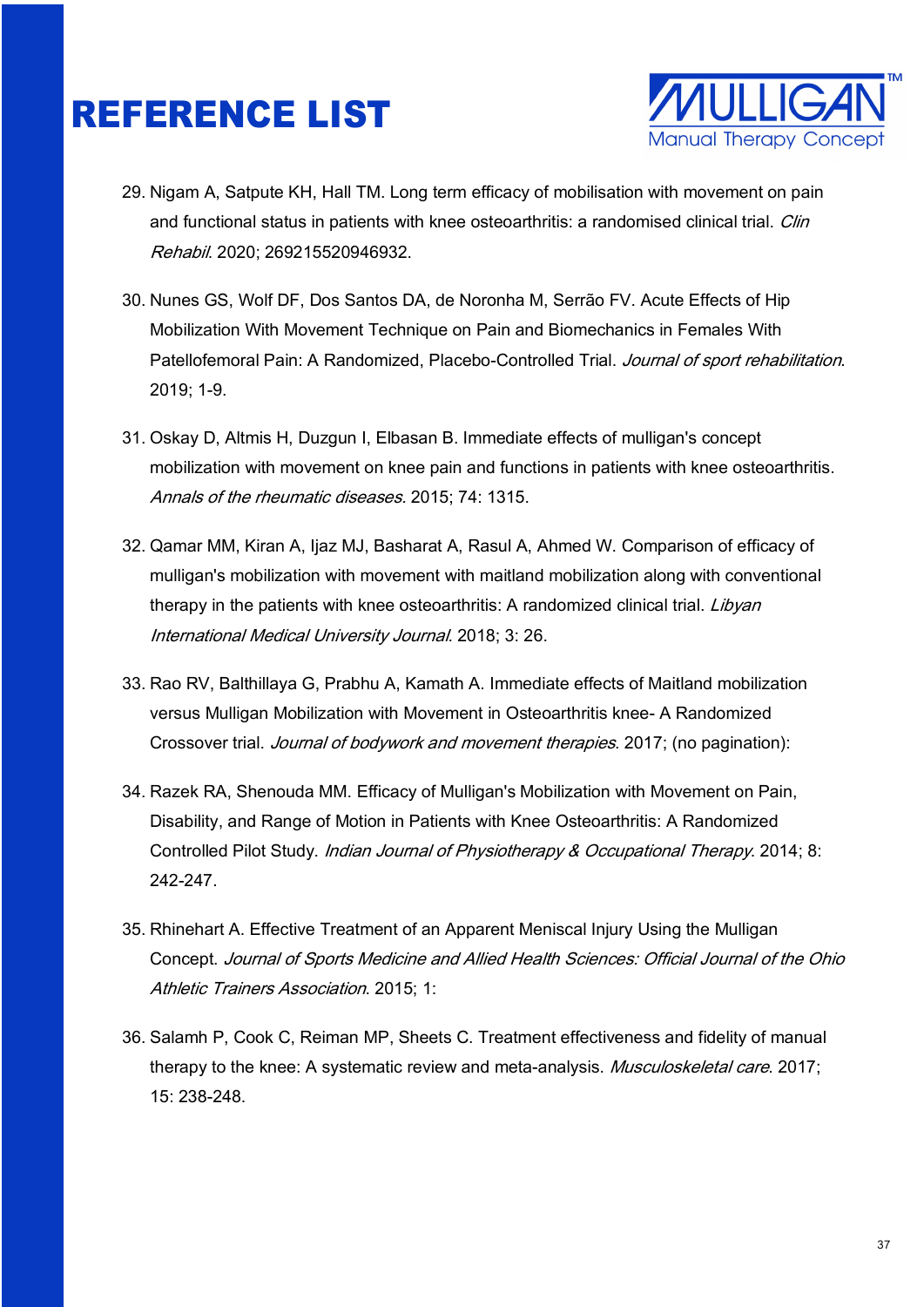

- 37. Sanchez BJ, Baker RT. Conservative Management of Possible Meniscal Derangement Using the Mulligan Concept: A Case Report. Journal of Chiropractic Medicine. 2017; 16: 308-315.
- 38. Shahid S, Ahmed A, Ahmed U. Effectiveness of Routine Physical Therapy with and Without Pain Release Phenomenon in Patello-Femoral Pain Syndrome. International Journal of Science and Research (IJSR). 2016; 5: 1891-1919.
- 39. Singh D. An Experimental Study on effects of Mulligan Mobilization Technique and Isometric Exercises in Patients with Osteoarthritis Knee. Indian Journal of Physiotherapy & Occupational Therapy. 2012; 6: 158-162.
- 40. Takasaki H, Hall T, Jull G. Immediate and short-term effects of Mulligan's mobilization with movement on knee pain and disability associated with knee osteoarthritis - A prospective case series. Physiotherapy Theory & Practice. 2013; 29: 87-95.
- 41. Ughreja RA, Shukla YU. Mulligan's Mobilisation with Movement (MWM) relieves pain and improves functional status in osteoarthritis knee. *Int J Physiother*. 2017; 4: 132-138.
- 42. Zemadanis K, Sykaras E, Athanasopoulos S, Mandalidis D. Mobilization-with-movement prior to exercise provides early pain and functionality improvements in patients with patellofemoral pain syndrome. International Musculoskeletal Medicine. 2015; 37: 101-107.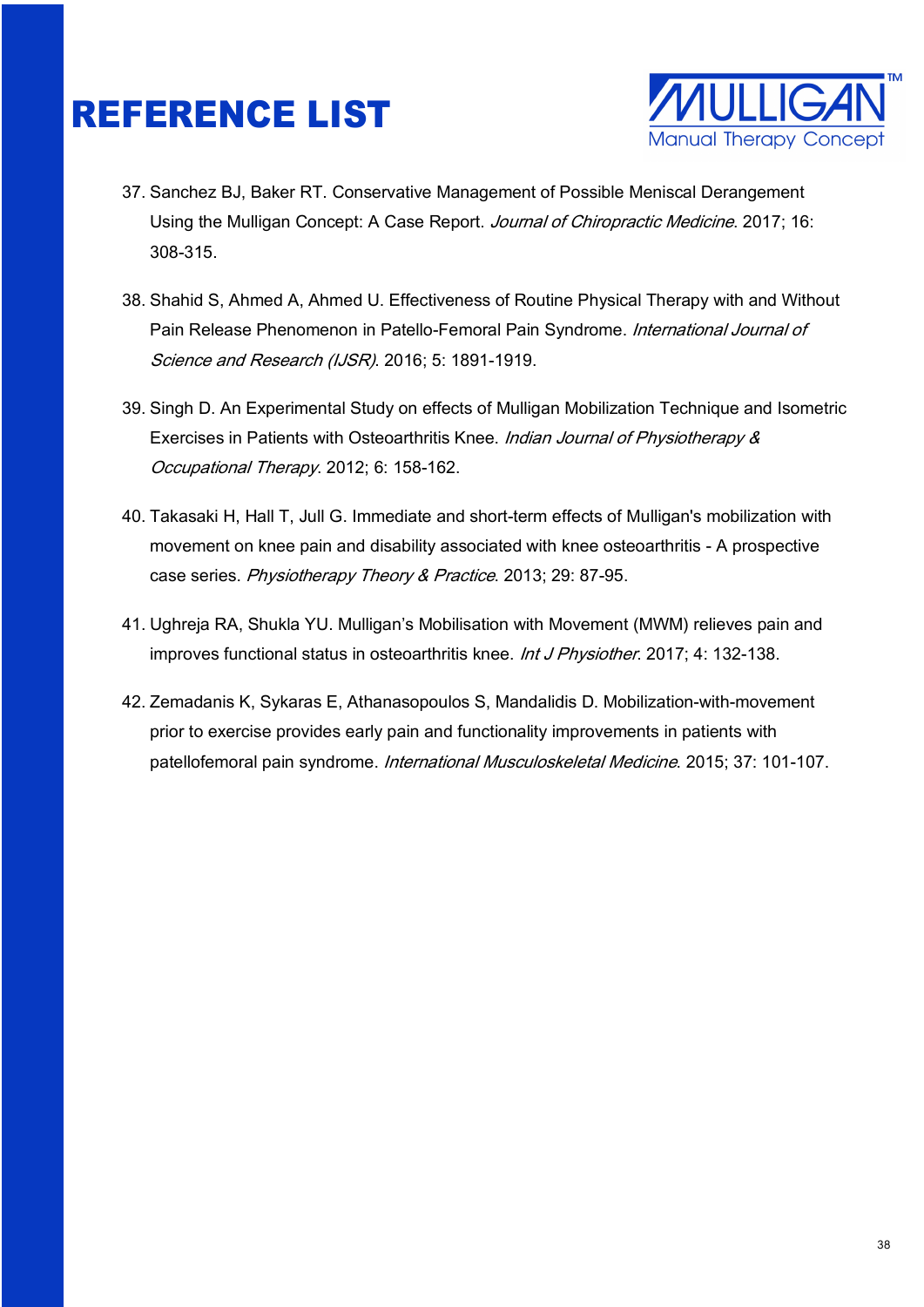

#### **12. Foot and Ankle**

- 1. Akaras E, Guzel NA, Kafa N, Özdemir YA. The acute effects of two different rigid taping methods in patients with hallux valgus deformity. Journal of back and musculoskeletal rehabilitation. 2020; 33: 91-98.
- 2. Alves Y, Ribeiro F, Silva AG. Effect of fibular repositioning taping in adult basketball players with chronic ankle instability: a randomized, placebo-controlled, crossover trial. The Journal of sports medicine and physical fitness. 2018; 58: 1465-1473.
- 3. Ambarish AA, Chitra J, Subhash KM. Comparative effectiveness of Mulligan's mobilization in weight bearing and non-weight bearing in the treatment of ankle sprains- a randomized clinical trial. Indian Journal of Physiotherapy & Occupational Therapy. 2008; 2: 1-4.
- 4. An CM, Won JI. Effects of ankle joint mobilization with movement and weight-bearing exercise on knee strength, ankle range of motion, and gait velocity in patients with stroke: a pilot study. Journal of physical therapy science. 2016; 28: 689-694.
- 5. Anandkumar S. Effect of a novel mobilization with movement procedure on anterolateral ankle impingement - A case report. Physiotherapy Theory & Practice. 2018; 34: 569-577.
- 6. Bianco L, Fermin S, Oates R, May J, Cheatham SW, Nasypany A. Use of the Mulligan concept in the treatment of lateral ankle sprains in the active population: an exploratory prospective case series. The Journal of the Canadian Chiropractic Association. 2019; 63: 154-161.
- 7. Bleakley CM, McDonough SM, MacAuley DC. Some conservative strategies are effective when added to controlled mobilisation with external support after acute ankle sprain: a systematic review. Australian Journal of Physiotherapy. 2008; 54: 7-20.
- 8. Collins N, Teys P, Vicenzino B. The initial effects of a Mulligan's mobilization with movement technique on dorsiflexion and pain in subacute ankle sprains. Manual therapy. 2004; 9: 77-82.
- 9. Cruz-Díaz D, Lomas Vega R, Osuna-Pérez MC, Hita-Contreras F, Martínez-Amat A. Effects of joint mobilization on chronic ankle instability: a randomized controlled trial. Disability and rehabilitation. 2015; 37: 601‐610.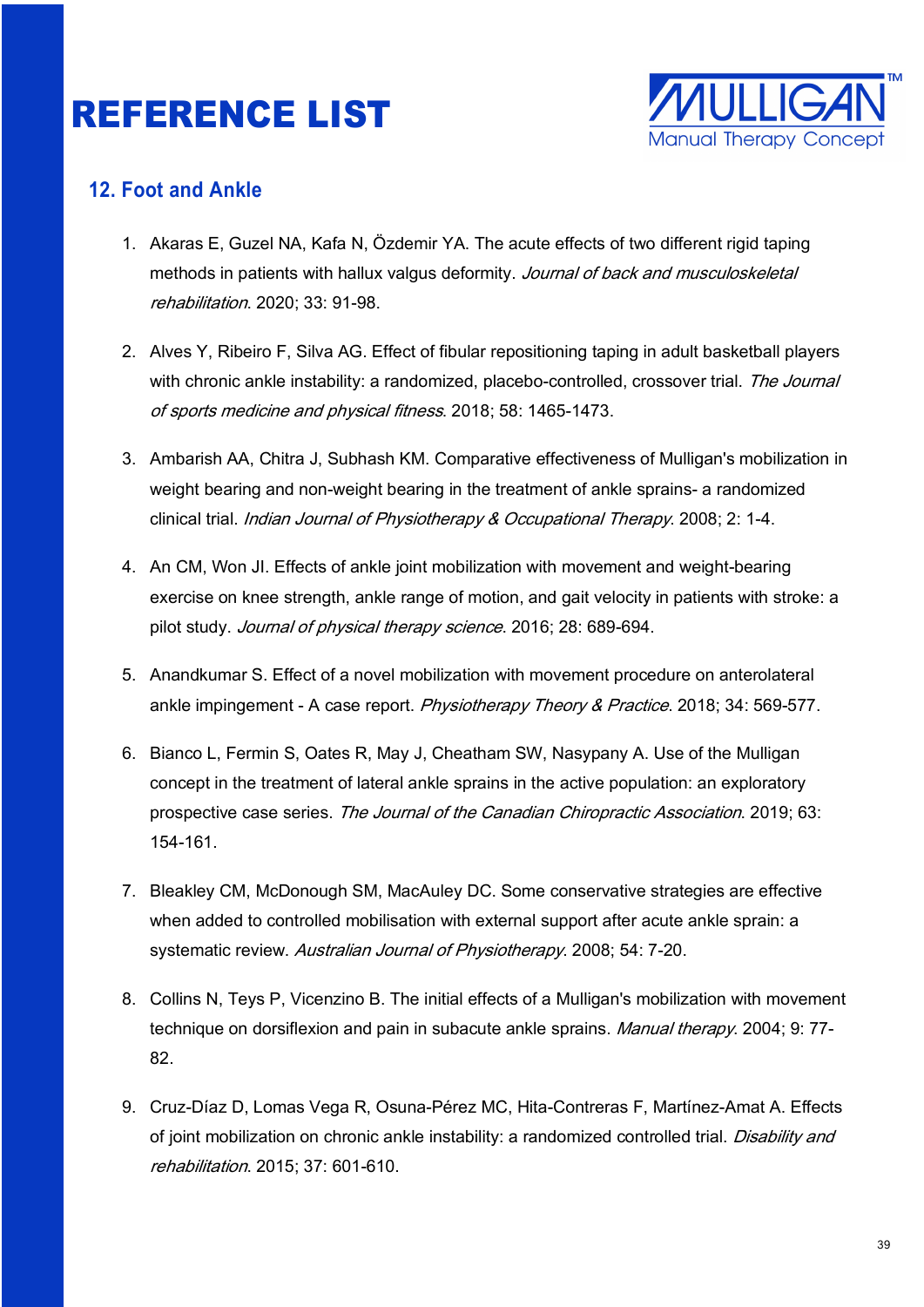

- 10. de-la-Morena JM, Alguacil-Diego IM, Molina-Rueda F, Ramiro-González M, Villafañe JH, Fernández-Carnero J. The Mulligan ankle taping does not affect balance performance in healthy subjects: a prospective, randomized blinded trial. Journal of physical therapy science. 2015: 27: 1597-1602.
- 11. Delahunt E, Cusack KIM, Wilson L, Doherty C. Joint Mobilization Acutely Improves Landing Kinematics in Chronic Ankle Instability. *Medicine & Science in Sports & Exercise*. 2013; 45: 514-519.
- 12. Fazeli SH, Amiri A, Jamshidi AA, et al. Effect of ankle taping on postural control measures during grasp and release task in patients with chronic ankle instability. Journal of back and musculoskeletal rehabilitation. 2018; 31: 881-887.
- 13. Ghadi P, Verma C. Study of the efficacy of the Mulligan's Movement with Mobilization and Taping Technique as an Adjunct to the Conventional Therapy for Lateral Ankle Sprain. Indian Journal of Physiotherapy & Occupational Therapy. 2013; 7: 167-171.
- 14. Gilbreath JP, Gaven SL, Van Lunen BL, Hoch MC. The effects of Mobilization with Movement on dorsiflexion range of motion, dynamic balance, and self-reported function in individuals with chronic ankle instability. Manual Therapy. 2014; 19: 152-157.
- 15. Hetherington B. LATERAL LIGAMENT STRAINS OF THE ANKLE, DO THEY EXIST? Man Ther. 1996; 1: 274-275.
- 16. Hidalgo B, Hall T, Berwart M, Biernaux E, Detrembleur C. The immediate effects of two manual therapy techniques on ankle musculoarticular stiffness and dorsiflexion range of motion in people with chronic ankle rigidity: A randomized clinical trial. Journal of Back & Musculoskeletal Rehabilitation. 2018; 31: 515-524.
- 17. Hoch MC, McKeon PO. The effectiveness of mobilization with movement at improving dorsiflexion after ankle sprain. Journal of sport rehabilitation. 2010; 19: 226-232.
- 18. Hopper D, Samsson K, Hulenik T, Ng C, Hall T, Robinson K. The influence of Mulligan ankle taping during balance performance in subjects with unilateral chronic ankle instability. Phys Ther Sport. 2009: 10: 125-130.
- 19. Howe LP. The acute effects of ankle mobilisations on lower extremity joint kinematics. Journal of bodywork and movement therapies. 2017; 21: 775-780.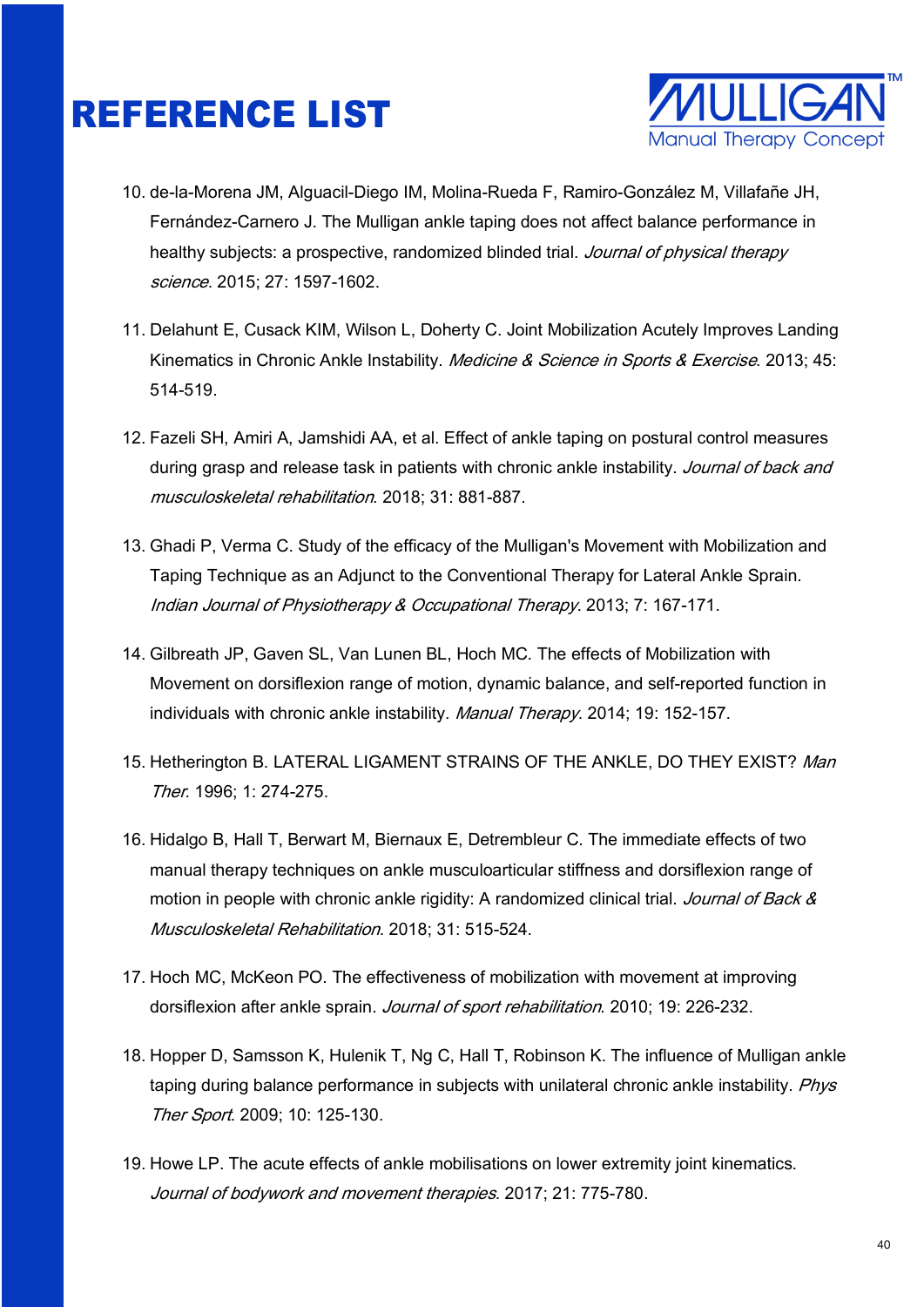

- 20. Hudson R, Baker RT, May J, Reordan D, Nasypany A. Novel treatment of lateral ankle sprains using the Mulligan concept: an exploratory case series analysis. Journal of Manual & Manipulative Therapy (Maney Publishing). 2017; 25: 251-259.
- 21. Jayaseelan DJ, Kecman M, Alcorn D, Sault JD. Manual therapy and eccentric exercise in the management of Achilles tendinopathy. Journal of Manual & Manipulative Therapy (Maney Publishing). 2017; 25: 106-114.
- 22. Ji-Yeon Y, Duk-Hyun A, Jae-Seop O. Plantarflexor and Dorsiflexor Activation during Inclined Walking with and without Modified Mobilization with Movement Using Tape in Women with Limited Ankle Dorsiflexion. Journal of physical therapy science. 2013; 25: 993-995.
- 23. Kang MH, Kim JW, Kim MH, Park TJ, Park JH, Oh JS. Influence of walking with talus taping on the ankle dorsiflexion passive range of motion. Journal of physical therapy science. 2013; 25: 1011-1013.
- 24. Kang MH, Oh JS, Kwon OY, Weon JH, An DH, Yoo WG. Immediate combined effect of gastrocnemius stretching and sustained talocrural joint mobilization in individuals with limited ankle dorsiflexion: a randomized controlled trial. Manual therapy. 2015; 20: 827-834.
- 25. Kim SL, Lee BH. The effects of posterior talar glide and dorsiflexion of the ankle plus mobilization with movement on balance and gait function in patient with chronic stroke: a randomized controlled trial. Journal of neurosciences in rural practice. 2018; 9: 61-67.
- 26. Kosik KB, Gribble PA. The Effect of Joint Mobilization on Dynamic Postural Control in Patients With Chronic Ankle Instability: A Critically Appraised Topic. Journal of Sport Rehabilitation. 2018; 27: 103-108.
- 27. Kosik KB, McCann RS, Terada M, Gribble PA. Therapeutic interventions for improving selfreported function in patients with chronic ankle instability: a systematic review. British journal of sports medicine. 2017; 51: 105-112.
- 28. Lawson BL, Williamson JD, Baker R, May J, Larkins L, Nasypany A. Examining the Effect of the Mulligan Concept Fibular Repositioning Taping Technique After a Lateral Ankle Sprain. Athletic Training & Sports Health Care: The Journal for the Practicing Clinician. 2018; 10: 41-45.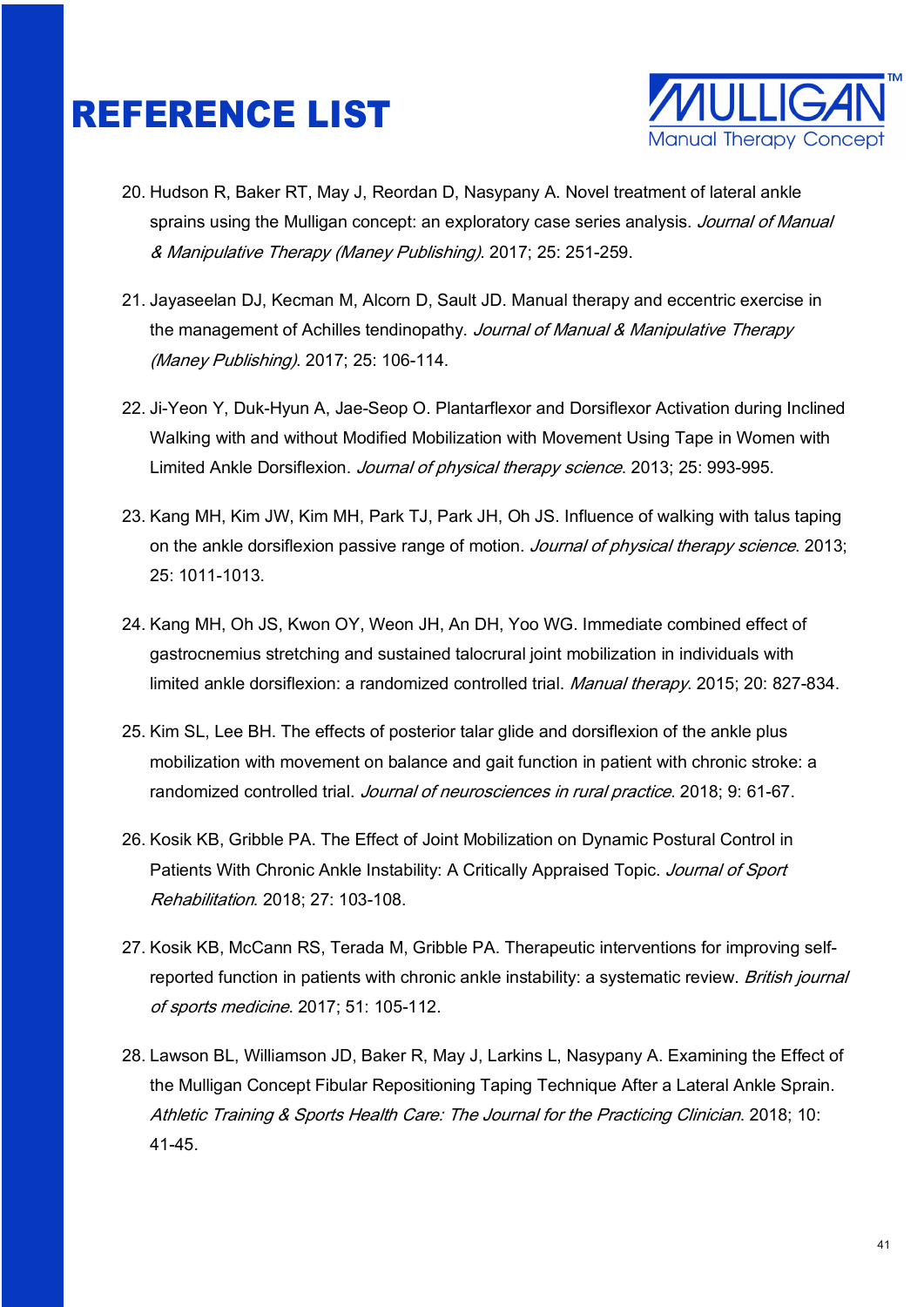

- 29. Loudon JK, Reiman MP, Sylvain J. The efficacy of manual joint mobilisation/manipulation in treatment of lateral ankle sprains: a systematic review. British Journal of Sports Medicine. 2014; 48: 506-509.
- 30. Luzenski KL, Chaconas EJ, Dinkins EM. Management of a patient with chronic ankle instability utilizing mobilization with movement combined with neuromuscular re-education and patient self-taping in return to athletic activity. Journal of Manual & Manipulative Therapy (Maney Publishing). 2010; 18: 230-231.
- 31. Marrón-Gómez D, Rodríguez-Fernández Á, Martín-Urrialde JA. The effect of two mobilization techniques on dorsiflexion in people with chronic ankle instability. *Physical* therapy in sport. 2015; 16: 10-15.
- 32. Mau H, Baker RT. A MODIFIED MOBILIZATION-WITH-MOVEMENT TO TREAT A LATERAL ANKLE SPRAIN. International Journal of Sports Physical Therapy. 2014; 9: 540-548.
- 33. May JM. Analysis of an individual clinician's patient outcomes when applying the Mulligan Concept intervention strategy to treat lateral ankle sprains in an intercollegiate athletic training clinic. A dissertation of clinical practice improvement [thesis]. University of Idaho; 2014.
- 34. May JM, Nasypany A, Paolino J, Baker R, Seegmiller J. Patient Outcomes Utilizing the Mulligan Concept of Mobilization With Movement to Treat Intercollegiate Patients Diagnosed With Lateral Ankle Sprain: An a Priori Case Series. Journal of Sport Rehabilitation. 2017; 26: 486-496.
- 35. Meyer JE, Rivera MJ, Powden CJ. The Evaluation of Joint Mobilization Dosage on Ankle Range of Motion in Individuals With Decreased Dorsiflexion and a History of Ankle Sprain. Journal of sport rehabilitation. 2020; 1-6.
- 36. Moiler K, Hall T, Robinson K. The role of fibular tape in the prevention of ankle injury in basketball: A pilot study. The Journal of orthopaedic and sports physical therapy. 2006; 36: 661-668.
- 37. Nguyen AP, Mahaudens P, Detrembleur C, Hall T, Hidalgo B. Inferior tibiofibular joint mobilization with movement and taping does not improve chronic ankle dorsiflexion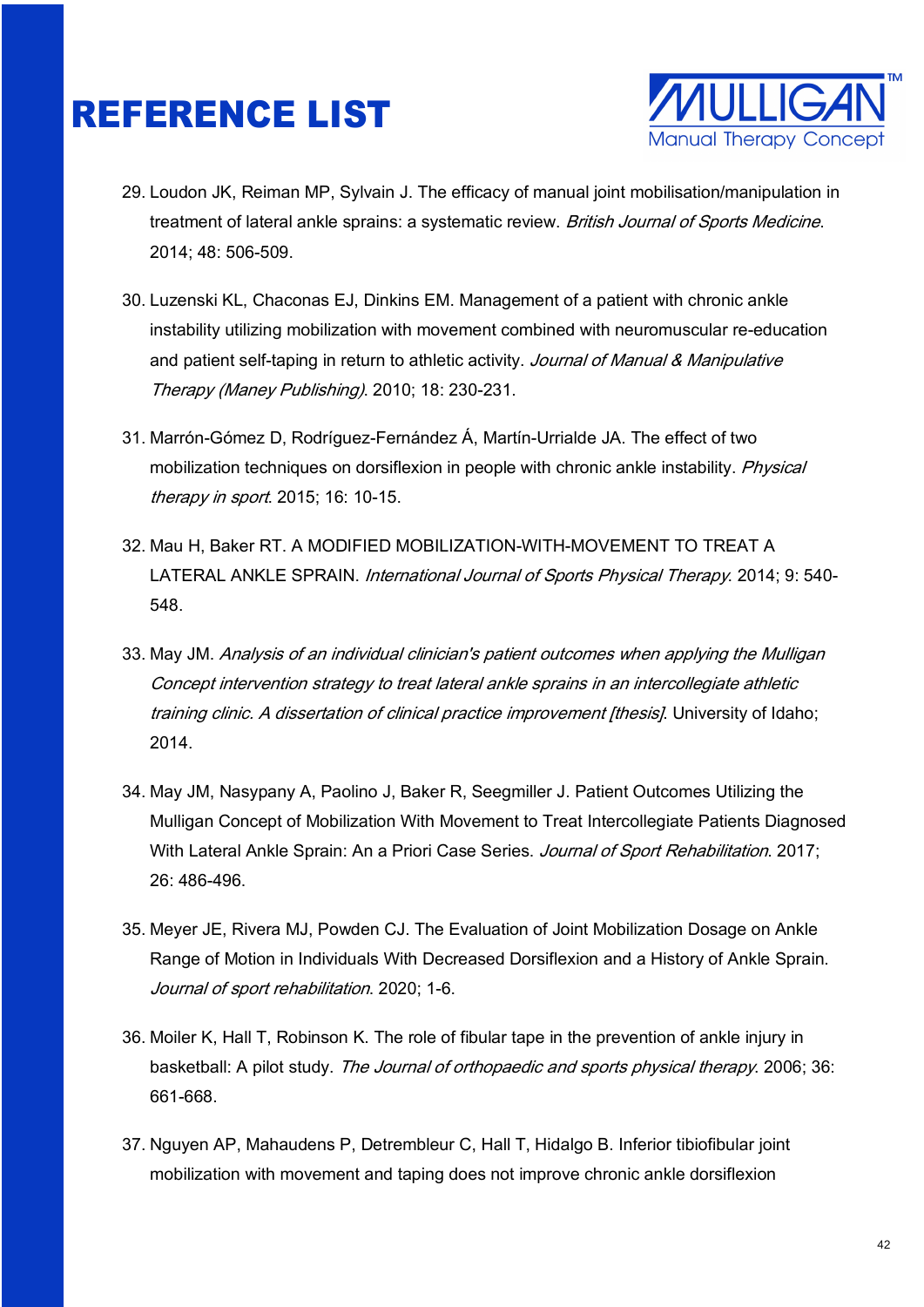

stiffness: a randomized placebo-controlled trial. The Journal of manual & manipulative therapy. 2020; 1-10.

- 38. O'Brien T, Vicenzino B. A study of the effects of Mulligan's mobilization with movement treatment of lateral ankle pain using a case study design. Manual Therapy. 1998; 3: 78-84.
- 39. Painter EE, Deyle GD, Allen C, Petersen EJ, Croy T, Rivera KP. Manual Physical Therapy Following Immobilization for Stable Ankle Fracture: A Case Series. The Journal of orthopaedic and sports physical therapy. 2015; 45: 665-674.
- 40. Park D, Cynn HS, Yi C, Choi WJ, Shim JH, Oh DW. Four-week training involving self-ankle mobilization with movement versus calf muscle stretching in patients with chronic stroke: a randomized controlled study. Topics in stroke rehabilitation. 2020; 27: 296-304.
- 41. Reid A, Birmingham TB, Alcock G. Efficacy of mobilization with movement for patients with limited dorsiflexion after ankle sprain: a crossover trial. Physiotherapy Canada. 2007; 59: 166-172.
- 42. Simpson H, Crous L, Louw Q. Physiotherapy for acute ankle sprains: how do we compare to evidence based clinica guidelines? South African Journal of Physiotherapy. 2014; 70: 19-26.
- 43. Slaven EJ, Mathers J. Management of chronic ankle pain using joint mobilization and ASTYM® treatment: a case report. Journal of Manual & Manipulative Therapy (Maney Publishing). 2011; 19: 108-112.
- 44. Someeh M, Norasteh AA, Daneshmandi H, Asadi A. Immediate effects of Mulligan's fibular repositioning taping on postural control in athletes with and without chronic ankle instability. Phys Ther Sport. 2015; 16: 135-139.
- 45. Terada M, Pietrosimone BG, Gribble PA. Therapeutic Interventions for Increasing Ankle Dorsiflexion After Ankle Sprain: A Systematic Review. Journal of Athletic Training (Allen Press). 2013; 48: 696-709.
- 46. Tomruk M, Soysal Tomruk M, Alkan E, Gelecek N. Immediate Effects of Ankle Joint Mobilization With Movement on Postural Control, Range of Motion, and Muscle Strength in Healthy Individuals: A Randomized, Sham-Controlled Trial. Journal of sport rehabilitation. 2019; 1-9.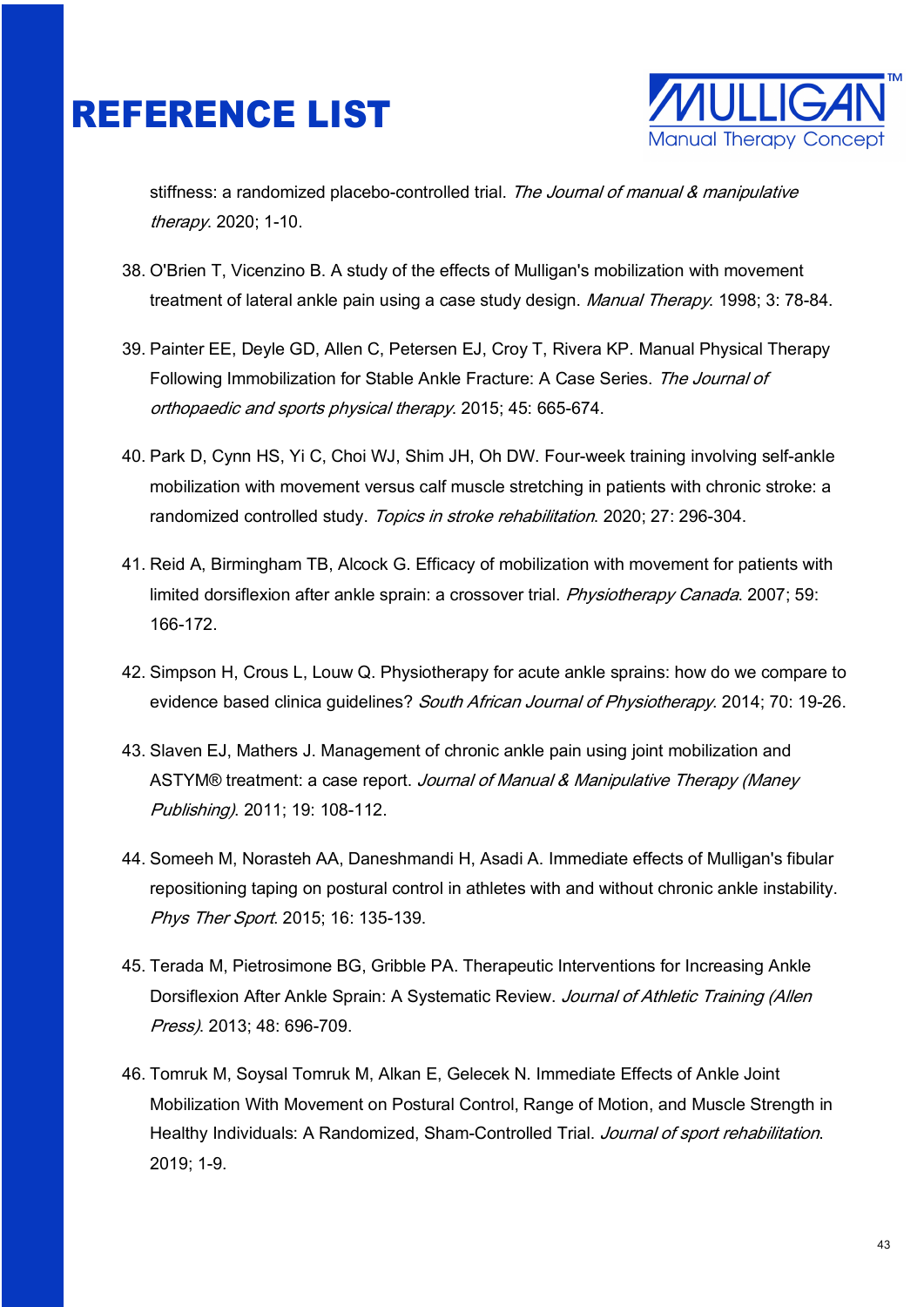

- 47. van der Wees PJ, Lenssen AF, Hendriks EJ, Stomp DJ, Dekker J, de Bie RA. Effectiveness of exercise therapy and manual mobilisation in ankle sprain and functional instability: a systematic review. The Australian journal of physiotherapy. 2006; 52: 27-37.
- 48. Vicenzino B, Branjerdporn M, Teys P, Jordan K. Initial changes in posterior talar glide and dorsiflexion of the ankle after mobilization with movement in individuals with recurrent ankle sprain. Journal of orthopaedic and sports physical therapy. 2006; 36: 464-471.
- 49. Weerasekara I, Deam H, Bamborough N, et al. Effect of Mobilisation with Movement (MWM) on clinical outcomes in lateral ankle sprains: A systematic review and meta-analysis. Foot (Edinburgh, Scotland). 2020; 43: 101657.
- 50. Wikstrom EA, Bagherian S, Allen G, Song K. Anterior-to-Posterior Ankle Joint Mobilizations Improve Dynamic Postural Control in Chronic Ankle Instability Patients: A Critically Appraised Topic. International Journal of Athletic Therapy & Training. 2018; 23: 57-61.
- 51. Woodman R, Berghorn K, Underhill T, Wolanin M. Utilization of mobilization with movement for an apparent sprain of the posterior talofibular ligament: A case report. Manual Therapy. 2013; 18: e1-e7.
- 52. Yoon J-y, Hwang Y-i, An D-h, Oh J-s. Changes in Kinetic, Kinematic, and Temporal Parameters of Walking in People With Limited Ankle Dorsiflexion: Pre-Post Application of Modified Mobilization With Movement Using Talus Glide Taping. Journal of Manipulative & Physiological Therapeutics. 2014; 37: 320-325.
- 53. Yoon J-y, Oh J-s, An D-h. Three-Dimensional Analysis of Foot Motion After Uphill Walking With Mobilization With Movement Using Tape Applied to the Talocrural Joint in Women With Limited Ankle Dorsiflexion. Foot & Ankle International. 2014; 35: 1217-1225.
- 54. Yoon JY, An DH, Oh JS. Plantarflexor and Dorsiflexor Activation during Inclined Walking with and without Modified Mobilization with Movement Using Tape in Women with Limited Ankle Dorsiflexion. Journal of physical therapy science. 2013; 25: 993-995.